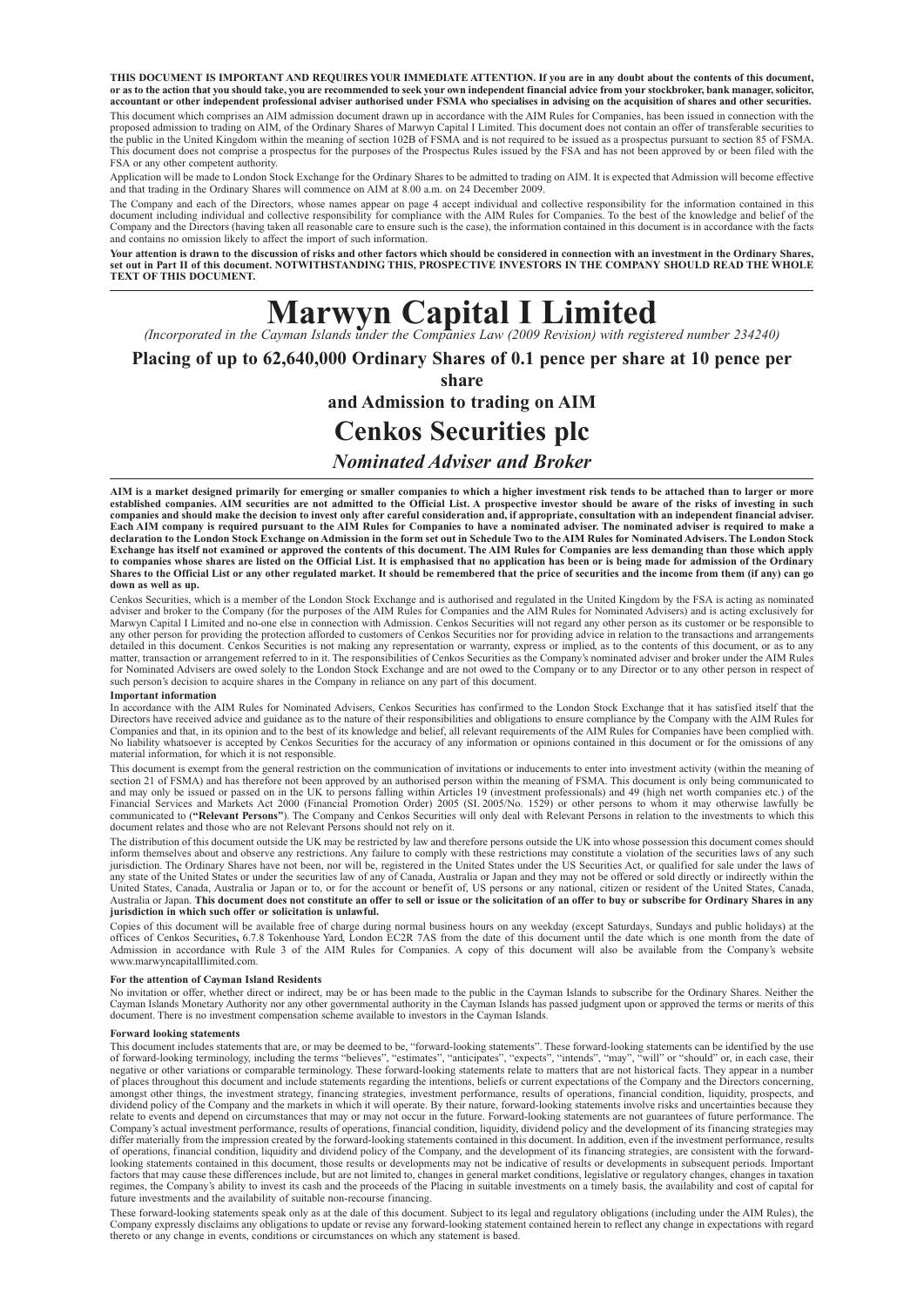# **CONTENTS**

|                               |                                               | Page |
|-------------------------------|-----------------------------------------------|------|
|                               | <b>Admission and placing statistics</b>       | 3    |
|                               | <b>Expected timetable of principal events</b> | 3    |
| <b>Directors and advisers</b> |                                               | 4    |
| <b>PART I</b>                 | <b>Information on the Company</b>             | 5    |
| <b>PART II</b>                | <b>Risk factors</b>                           | 15   |
| <b>PART III</b>               | <b>Additional information</b>                 | 20   |
| <b>Definitions</b>            |                                               | 51   |
|                               |                                               |      |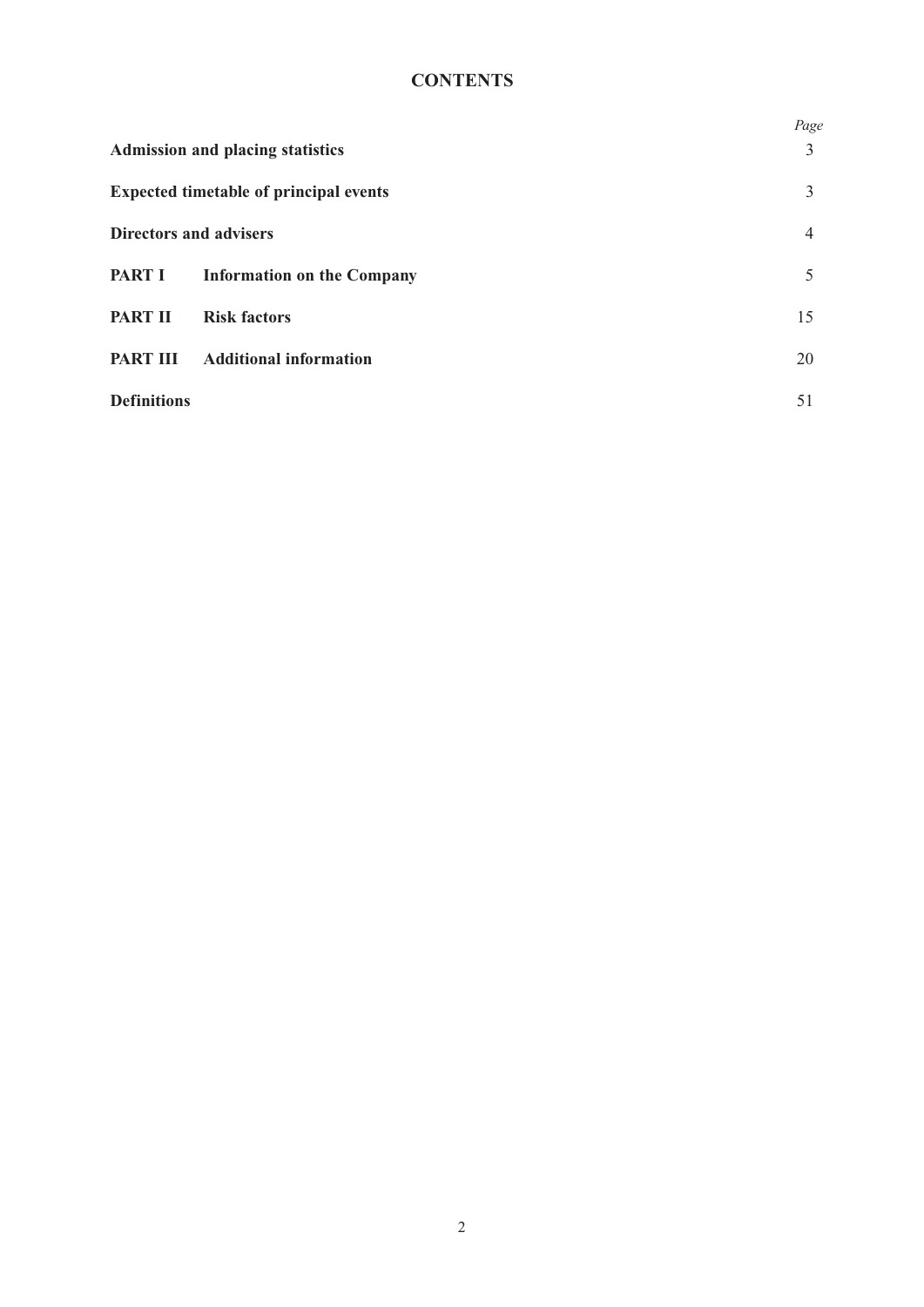## **ADMISSION AND PLACING STATISTICS**

| Placing Price                                                           | 10 pence   |
|-------------------------------------------------------------------------|------------|
| Market capitalisation of the Company on Admission at the Placing Price* | £6,264,000 |
| Number of Ordinary Shares in issue following Admission*                 | 62,640,000 |
| Estimated net proceeds of the Placing receivable by the Company         | £5,960,000 |
|                                                                         |            |

\* On the basis that the maximum number of Ordinary Shares are subscribed for pursuant to the Placing.

## **EXPECTED TIMETABLE OF PRINCIPAL EVENTS**

| Publication of this document                                    | 22 December 2009              |
|-----------------------------------------------------------------|-------------------------------|
| Admission                                                       | 8.00 a.m. on 24 December 2009 |
| CREST accounts credited by                                      | 24 December 2009              |
| Despatch of definitive share certificates (where applicable) by | 12 January 2010               |

*Save in relation to the date on which this document is published, the dates and times in the above timetable are indicative only and are subject to change.*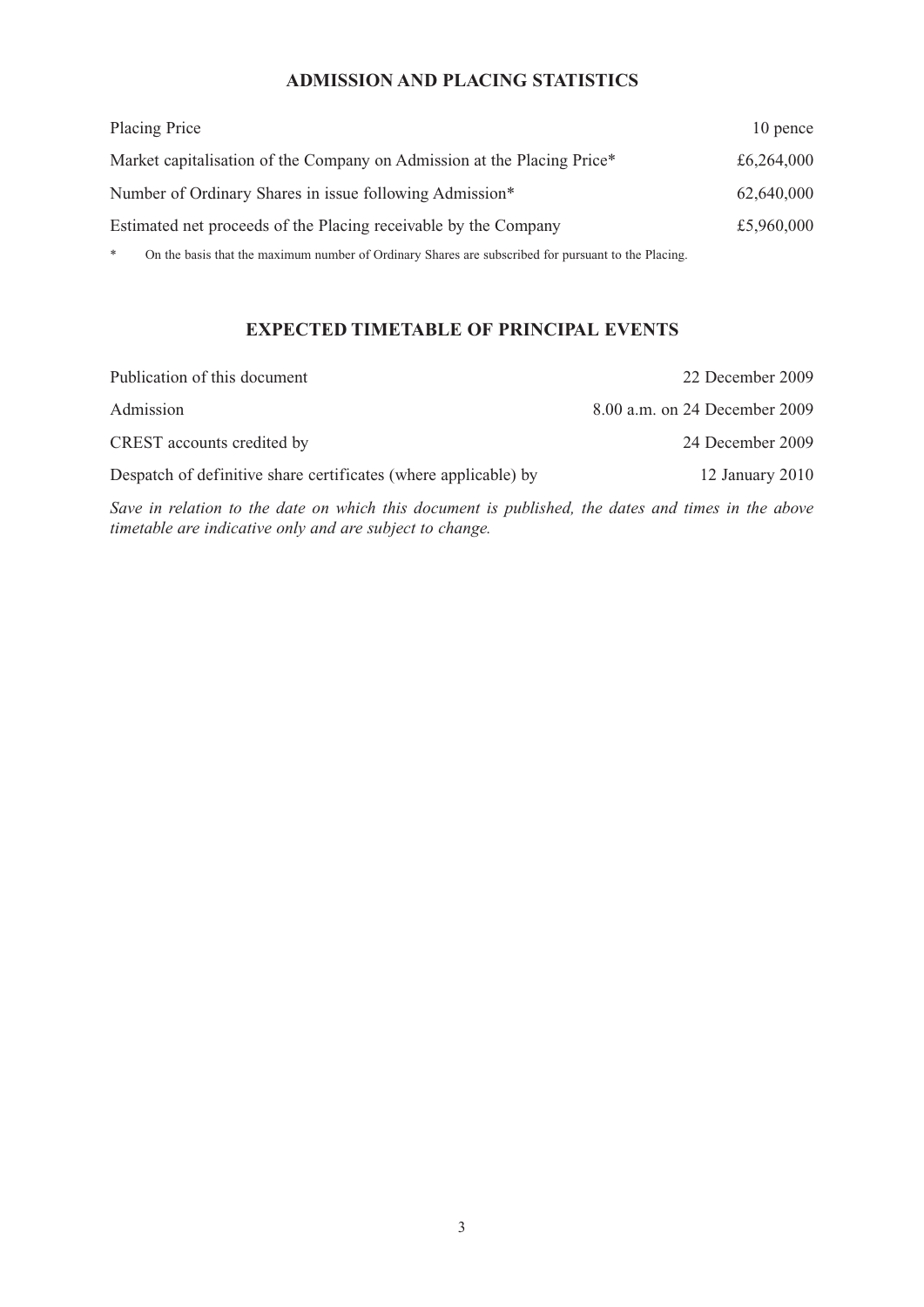## **DIRECTORS AND ADVISERS**

| <b>Directors</b>                                          | <b>David Williams</b><br><b>James Corsellis</b><br><b>Paul Cookson</b>                                                            |
|-----------------------------------------------------------|-----------------------------------------------------------------------------------------------------------------------------------|
|                                                           | all non-executive and all of:                                                                                                     |
| <b>Registered office</b>                                  | PO Box 309<br><b>Ugland House</b><br>Grand Cayman<br>KY1-1104<br>Cayman Islands                                                   |
| <b>Company secretary</b>                                  | <b>Axio Capital Solutions Limited</b><br>Surville Office<br>La Ruette Pinel<br>St. Helier<br>Jersey<br>JE2 3HF<br>Channel Islands |
| <b>Financial adviser</b>                                  | <b>Marwyn Capital LLP</b><br>11 Buckingham Street<br>London<br>WC2N 6DF                                                           |
| <b>Nominated Adviser and Broker</b>                       | <b>Cenkos Securities plc</b><br>6.7.8 Tokenhouse Yard<br>London<br>EC2R 7AS                                                       |
| Solicitors to the Company as to English law               | <b>Travers Smith LLP</b><br>10 Snow Hill<br>London<br>EC1A <sub>2AL</sub>                                                         |
| Legal advisers to the Company as to<br>Cayman Islands law | <b>Maples and Calder</b><br>Princes Court<br>7 Princes Street<br>London<br>EC2R 8AQ                                               |
| <b>Solicitors to the Nominated Adviser</b><br>and Broker  | <b>Lawrence Graham LLP</b><br>4 More London<br>Riverside<br>London<br>SE1 2AU                                                     |
| <b>Registrars</b>                                         | <b>Capita Registrars (Guernsey) Limited</b><br>Longue Hougue House<br>St. Sampson<br>Guernsey<br>GY2 4JN<br>Channel Islands       |
| <b>ISIN</b>                                               | KYG587891014                                                                                                                      |
| <b>Website</b>                                            | www.marwyncapitalIlimited.com                                                                                                     |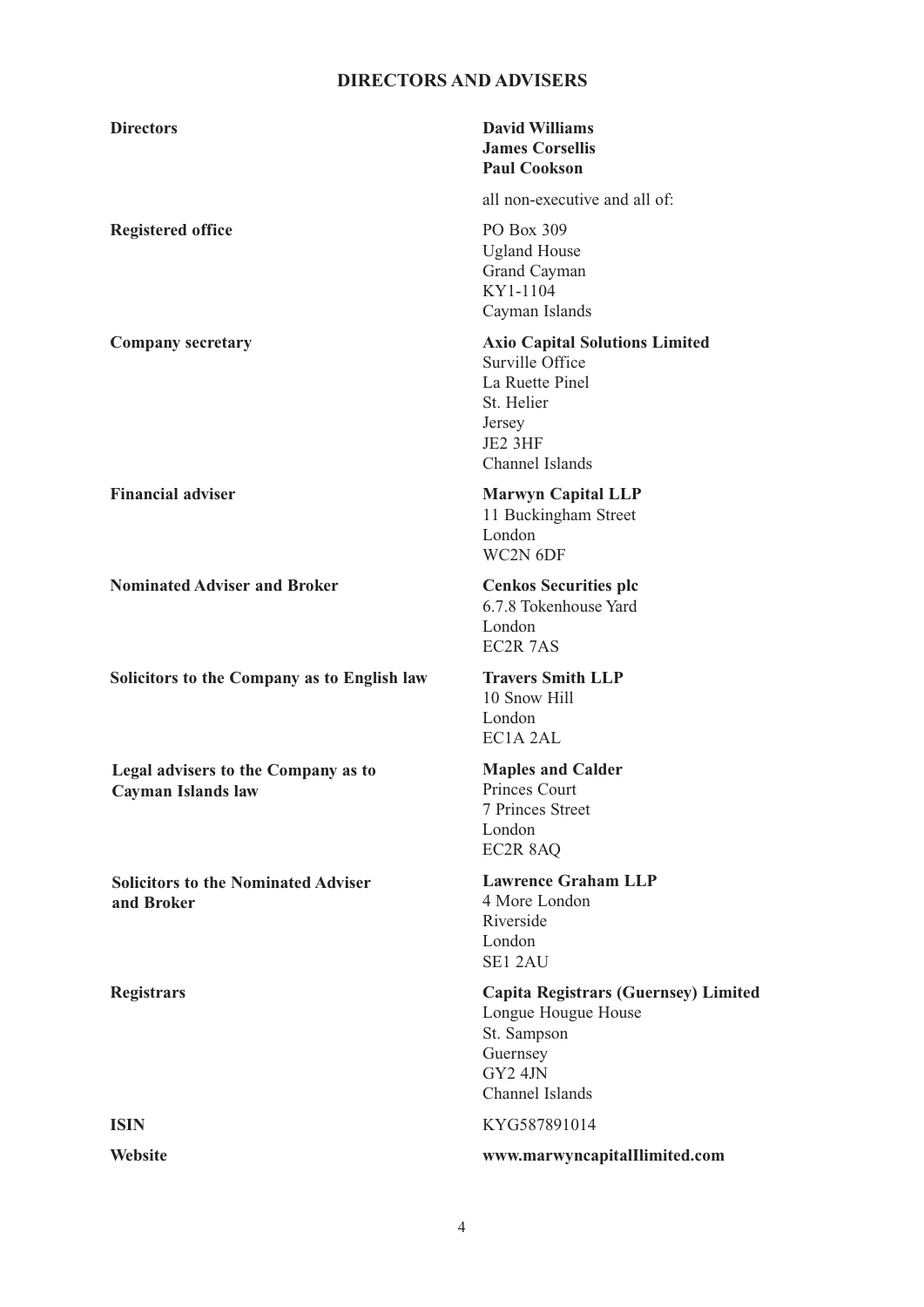#### **PART I**

#### **INFORMATION ON THE COMPANY**

#### **1. Introduction**

The Company is a newly incorporated company established to acquire one or more quoted or unquoted businesses or companies (in whole or in part) initially by way of a reverse takeover. The Company will conduct its activities wholly or mainly in the UK with particular focus on the following sectors: media, business and support services and industrials. Upon Admission, the Company will have no trading activity.

Shareholders' approval will always be sought in circumstances where a transaction constitutes a reverse takeover for the purposes of, and pursuant to, the AIM Rules for Companies. The Company will need to raise additional funds to fund its investment strategy and it may use both debt and/or equity in this regard.

Any material change to the Company's investment policy described in this Part I will only be made following the approval by ordinary resolution of Shareholders in general meeting. In addition, the Company will seek the approval of its Shareholders in general meeting for its investment policy on an annual basis, as required under the AIM Rules for Companies until such time that its investment policy has been substantially implemented. In the event of any breach of the investment policy applicable to the Company, Shareholders will be informed of the actions to be taken by an announcement issued through a Regulatory Information Service or a notice sent to Shareholders in accordance with the Articles. If the Company fails to make an acquisition or otherwise establish a material trading activity as outlined above within 12 months of Admission, the Directors will, at the next annual general meeting of the Company, consider whether to wind up the Company and return funds (after payment of the expenses and liabilities of the Company) to Shareholders.

The principal purpose of this document is to provide information on the Company's strategy and management and to give details of the Placing. The Placing is expected to raise approximately £6.26 million before expenses. It is intended that these funds will be used to meet the Company's ongoing expenses and to fund acquisitions in accordance with the investment policy set out in paragraph 3 below.

Application will be made for the Ordinary Shares to be admitted to trading on AIM and the Placing is conditional on Admission. It is expected that Admission will become effective on 24 December 2009 or such later time as Cenkos Securities and the Company agree.

#### **2. Structure of the Group**

As at the date of this document, the Company has one subsidiary, Marwyn Capital Investments I, which was incorporated in the Cayman Islands as an exempted company under the Companies Law on 14 December 2009. Marwyn Capital Investments I has an authorised share capital of £2,000,000 divided into 1,000,000,000 ordinary shares of £0.001 and 1,000,000,000 Management Participation Shares.

The Company owns 100 per cent. of the issued ordinary share capital of Marwyn Capital Investments I. The Management Participation Shares have been created in anticipation of the appointment of management for the Company; as at the date of this document no such shares have therefore been issued. Marwyn Capital Investments I has been created in order to implement an incentive scheme put in place by the Company, which is described in more detail in paragraphs 9 and 10 of this Part I.

The ordinary shares of Marwyn Capital Investments I have voting rights, whereas the Management Participation Shares do not; accordingly the Company holds 100 per cent. of the voting rights of Marwyn Capital Investments I.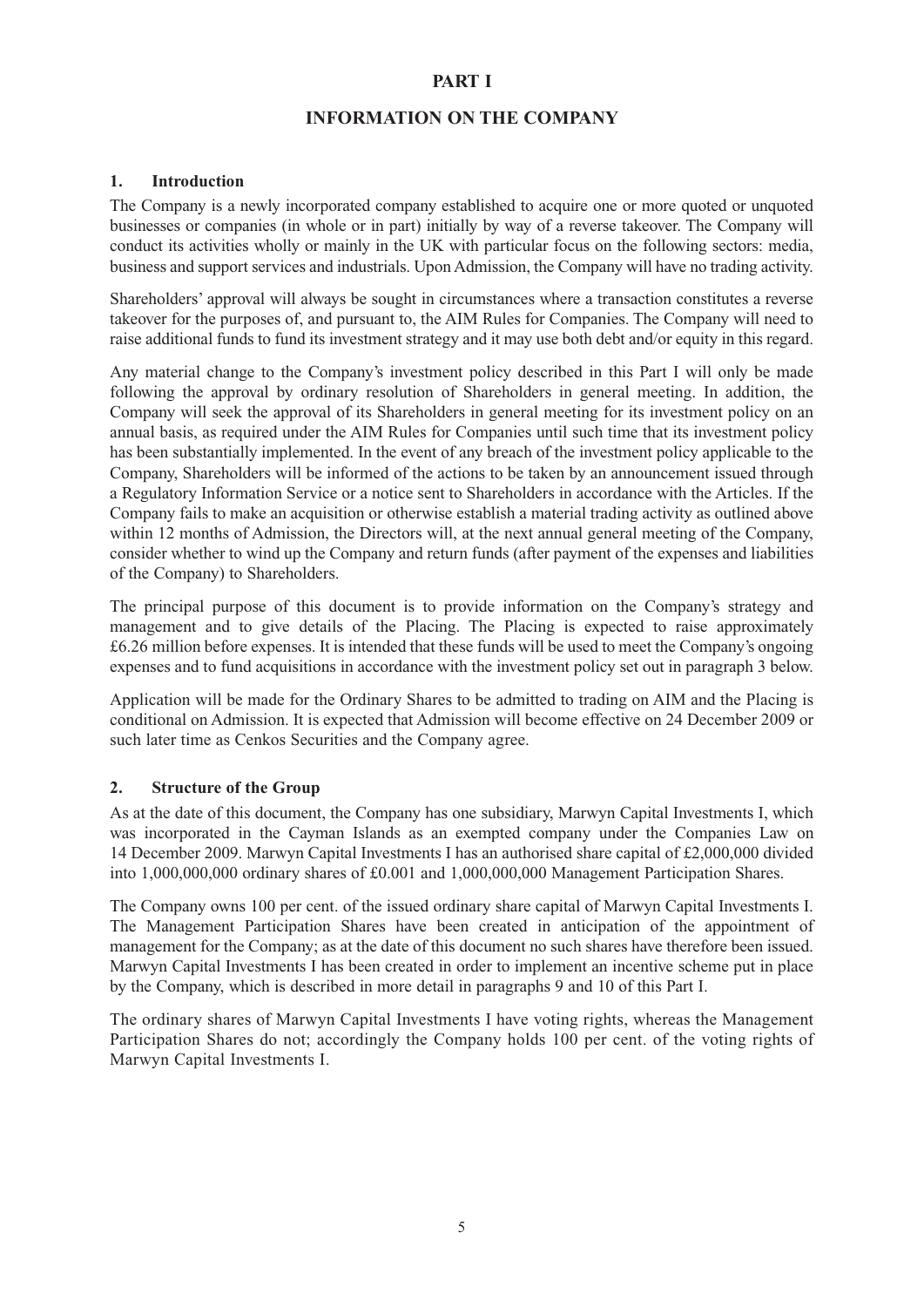Illustrative Group structure chart:



#### **3. Investment policy**

The Directors believe that opportunities exist to create significant value for the Shareholders through properly executed, acquisition-led growth strategies.

In the first instance, the Directors intend to acquire one or more quoted or unquoted businesses or companies (in whole or in part) by way of a reverse takeover, creating a platform for further acquisitions. The Company will need to raise additional funds for these purposes and may use both debt and/or equity in this regard. The Articles do not contain any borrowing limits. The Company may also acquire minority stakes in companies with the initial or with subsequent funds raised but only as an incidental part of the Company's business.

The Directors initially intend to invest in businesses or companies conducting their activities wholly or mainly in the UK with particular focus on the following sectors: media, business and support services and industrials.

It is intended that the initial acquisition will be of a company or business which carries on a 'qualifying trade' or is the parent company of a trading group whose business carries on a 'qualifying trade'. For these purposes 'qualifying trade' shall have the meaning set out in section 300 and sections 303-310 of the UK Income Tax Act 2007 and excludes, for example, leasing, financial or certain property based activities.

The Company and its subsidiaries will have no more than fifty employees post the initial acquisition.

Due diligence of proposed acquisitions will be undertaken by the Directors assisted by the Company's legal, financial and other professional advisers.

If the Company fails to make an acquisition or otherwise establish a qualifying trading activity as outlined above within 12 months after Admission, the Directors will, at the next annual general meeting of the Company, consider whether to wind up the Company and return funds (after payment of the expenses and liabilities of the Company) to Shareholders.

It is anticipated that returns to Shareholders will be delivered primarily through an appreciation in the Company's share price.

#### **4. Reasons for Admission to AIM**

The Directors believe that Admission to AIM will have the following benefits:

- quoted shares may be an attractive form of consideration to vendors of potential acquisition targets and will enable acquisitions to be financed by equity placings;
- the Company's reputation with the vendors of acquisition targets, customers and suppliers may be enhanced by virtue of its status as a quoted company; and
- the Company's ability to retain and attract key staff with share-based incentive arrangements will be enhanced.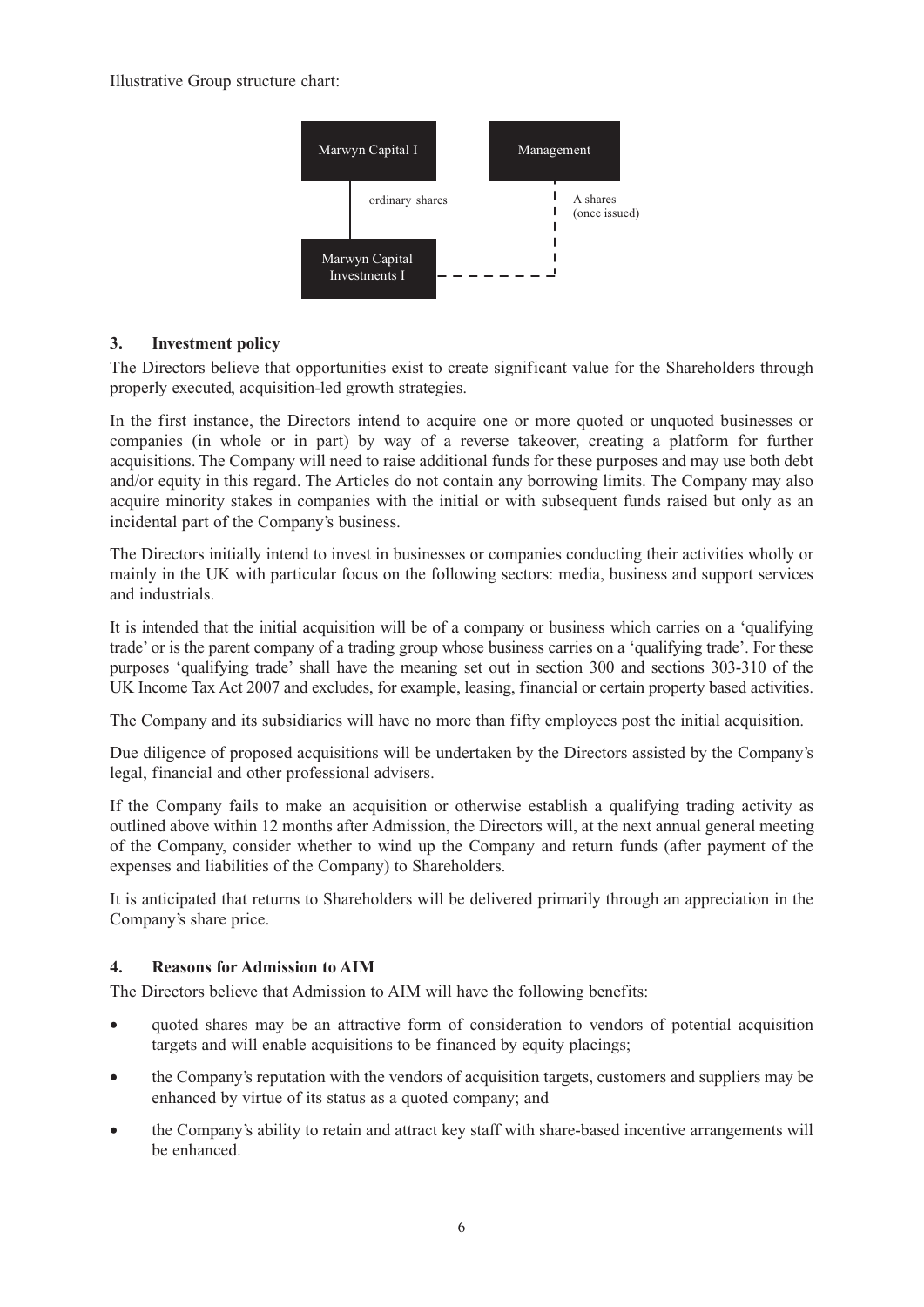### **5. Directors**

The Directors are responsible for the overall management and control of the Company. The Directors will review the operations of the Company at regular meetings and it is currently intended that the Board will meet at least four times a year.

Due diligence of proposed investments and/or acquisitions will be undertaken by the Directors assisted by the Company's legal, financial and other professional advisers. As at the date of this document and following Admission the Board will comprise:

#### *David Jeffreys Williams (aged 57) (Non-executive Director)*

David Williams has over 35 years experience in the investment industry and has served as both executive and non-executive Chairman of a number of public and private companies. He has built a reputation for creating significant shareholder value through organic growth and acquisitions, as well as leading turnaround situations. David is currently Chairman of Augean plc, Zetar plc, Praesepe plc, as well as Marwyn Investments Group.

#### *James Henry Merrick Corsellis (aged 38) (Non-executive Director)*

James Corsellis, founded one of the earliest strategic technology consultancies in 1994 and was Chief Executive Officer of icollector plc, a leading provider of live auction trading platforms. He later negotiated the joint venture with eBay, which saw icollector become the exclusive partner worldwide for traditional auction houses. He is currently a managing partner of Marwyn Capital and Marwyn Investment Management, a director of Marwyn Value Investors as well as a director of Concateno plc, Entertainment One Ltd. and Marwyn Materials Limited.

#### *Paul Cookson (aged 38) (Non-executive Director)*

Paul Cookson, is currently employed by Axio Capital Solutions Limited, a provider of fund administration and secretarial services in Jersey. Paul has spent a total of 13 years in the finance industry having qualified as a chartered accountant with Arthur Andersen. He continued to work for Deloitte after the integration of Andersen's business where he specialised in securitisation and structured finance. Paul has wide financial markets experience gained from major international banking clients throughout the UK and continental Europe.

#### **6. Directors' remuneration**

David Williams, Paul Cookson and James Corsellis do not currently receive non-executive directors' fees although this will be reviewed at the time of Company's first acquisition.

#### **7. Relationship with Marwyn**

David Williams and James Corsellis are partners in Marwyn Investment Management, Marwyn Capital and Marwyn Management Partners; in addition, David is a director of Marwyn Partners, Marwyn Value Investors, (a limited partner of the Marwyn Fund) and Marwyn General Partner Limited, the general partner of the Marwyn Fund. Paul Cookson is a director of Marwyn General Partner Limited. The Marwyn Fund, which will be the Company's largest shareholder immediately following the Placing and Admission. The Marwyn Fund is a Cayman Islands investment fund whose investment strategy is managed by Marwyn Investment Management on an arms' length basis.

The Company has entered into a corporate finance agreement with Marwyn Capital (which is authorised and regulated by the FSA) to provide general corporate finance advice to the Company and an office services agreement with Marwyn Partners, each of which will become effective as from Admission, further details of which are set out in paragraph 8 of Part III of this document. The Company has agreed to pay Marwyn Capital £15,000 plus VAT per month and Marwyn Partners £5,000 plus VAT per month.

The Marwyn Fund has agreed conditionally upon Admission to subscribe £2,000,000 for 20,000,000 Ordinary Shares, representing 32 per cent. of the issued share capital of the Company on Admission. Consequently, following Admission the Marwyn Fund will be the largest shareholder in the Company.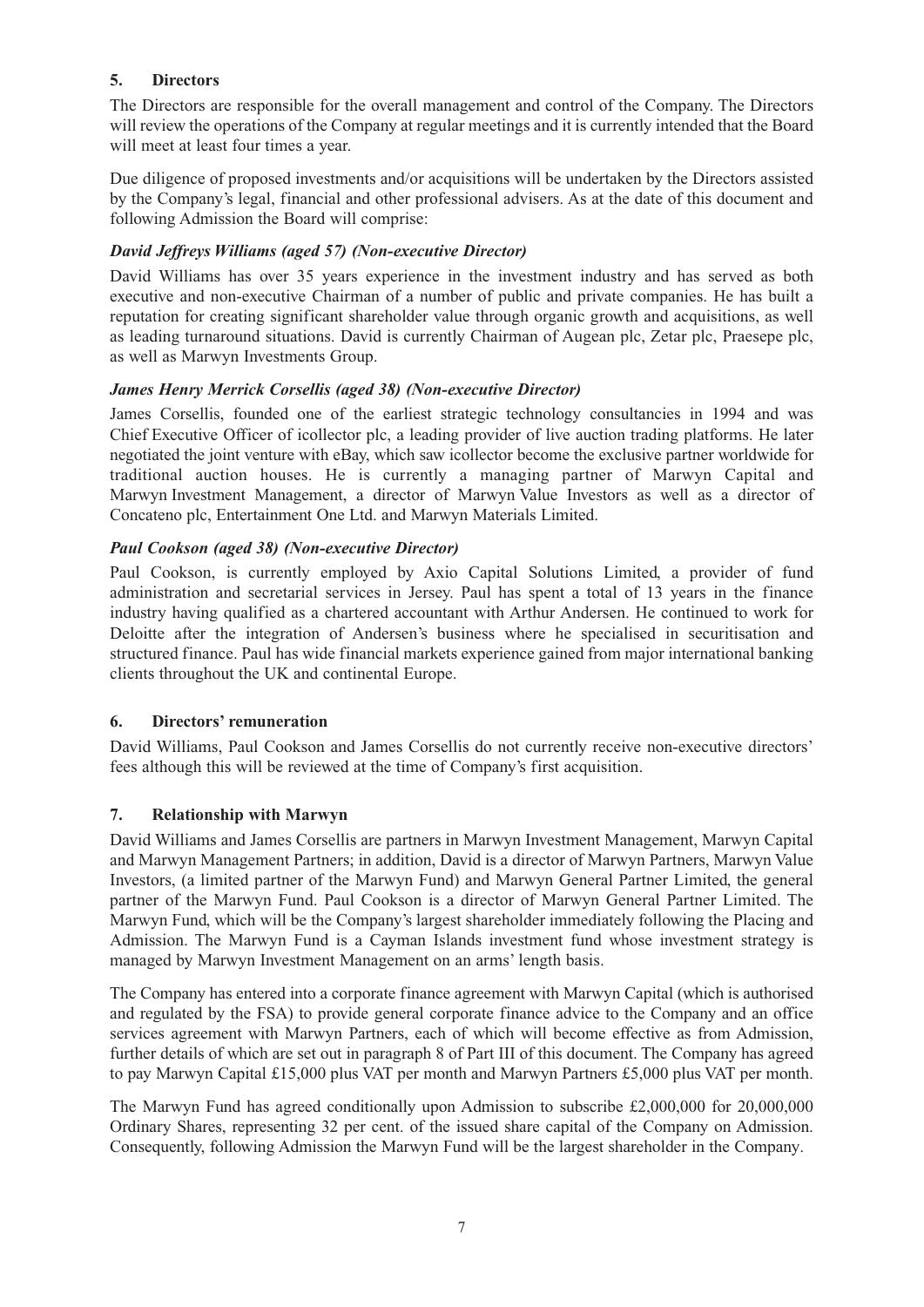The Company has granted Marwyn Management Partners the Marwyn Participation Option. Further details of the Marwyn Participation Option are set out at paragraph 10 of this Part I.

#### **8. Use of Placing proceeds**

Following Admission, the net proceeds of the Placing will be placed on deposit with the Company's bankers. The net proceeds will be used to meet the ongoing expenses of the Company and to pursue its investment strategy.

#### **9. Management incentive arrangements**

The Directors believe that the Company's future success will depend to a high degree on the performance of the Company's management team, as and when such team is appointed. In order to align the interests of management directly with those of Shareholders, the Company has provided for the creation of incentive arrangements which will reward such management team in the event that shareholder value is created.

In connection with their appointment, it is intended that the management team of the Company will subscribe for Management Participation Shares in Marwyn Capital Investments I. Subject to a number of provisions described below, the Management Participation Shares can in future be sold to the Company pursuant to the provisions of the articles of association of Marwyn Capital Investments I for an aggregate value equivalent to 10 per cent. of the increase in shareholder value, being broadly defined as the difference between the market capitalisation of the Company at a point in time and the aggregate placing price of all Ordinary Shares issued up to that point in time.

The Company may purchase the Management Participation Shares for cash or by way of the issue of new Ordinary Shares at its discretion. The Articles grant the Directors the authority to issue such Ordinary Shares. The Management Participation Shares may only be sold by management to the Company (for an aggregate value equivalent to 10 per cent. of the increase in shareholder value) if both the growth and vesting conditions (as described below) have been satisfied. If both of these conditions have not been satisfied, the Management Participation Shares must be sold to the Company for their nominal value. The Management Participation Shares must be sold to the Company on the fifth anniversary of Re-admission and may not be sold or transferred to any other party without the prior written consent of the Company.

#### *Growth condition*

The growth condition takes into account the price at which all Ordinary Shares are issued, the date on which they are issued, any dividends paid on the Ordinary Shares and any capital returned to Shareholders and requires the compound annual growth of the Company's share price to be at least 12.5 per cent. per annum. The growth condition will be measured from the date of Admission.

#### *Vesting condition*

The vesting condition is a time period which ends on the third anniversary following Re-admission or, if earlier, on the sale or change of control of the Company. However, if the growth condition is not met on the third anniversary, the vesting period will be extended until the fifth anniversary following Re-admission or, if earlier, when the growth condition is met. If the growth condition has not been met by the end of the vesting period, the Management Participation Shares must be sold to the Company for their nominal value.

During the vesting period, no participant in the incentive scheme established for the Company's management may sell any Management Participation Shares unless they leave employment, and if they do they must sell all their Management Participation Shares to the Company for a nominal amount unless they are a "good leaver". A good leaver will be someone who leaves employment because of injury, disability or death or who is designated by the remuneration committee (once established) as a good leaver.

Good leavers will be able to retain their Management Participation Shares until the third anniversary of Re-admission; if the growth condition has been met on the third anniversary of Re-admission, they will be able to sell a time apportioned percentage of the Management Participation Shares to the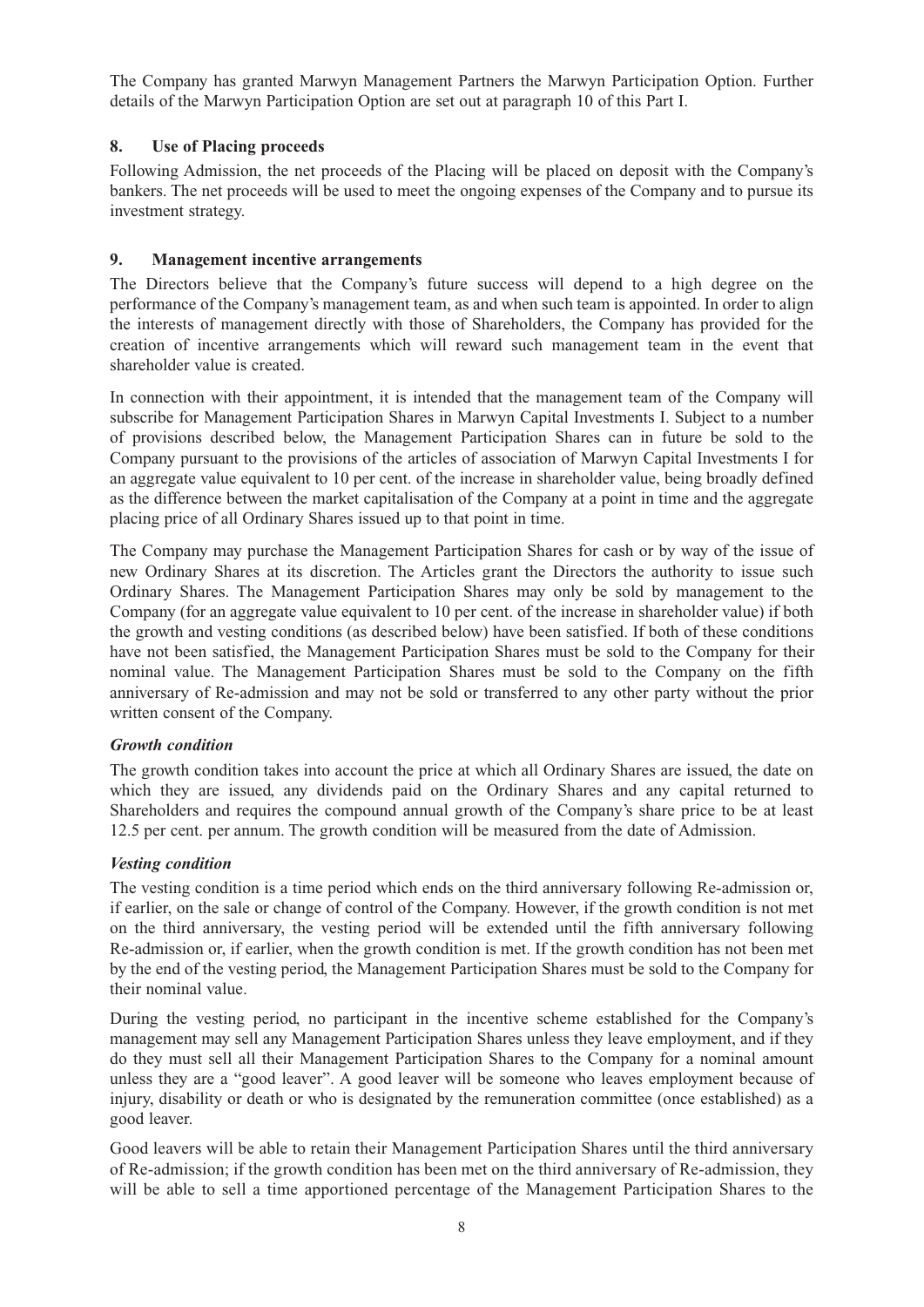Company for an amount that reflects the growth in shareholder value, with the remainder being sold to the Company for a nominal value. If the growth condition is not satisfied on the third anniversary of Re-admission, all of their Management Participation Shares must be sold to the Company for a nominal value.

#### **10. Marwyn Participation Option**

The Company has also entered into a performance participation agreement with Marwyn Management Partners. Marwyn Management Partners has been granted an option to subscribe for Ordinary Shares pursuant to the Marwyn Participation Option Agreement which, subject to the conditions described below, may be exercised to subscribe for Ordinary Shares at an exercise price equal to their nominal value.

The number of Ordinary Shares that may be subscribed for pursuant to the Marwyn Participation Option Agreement is the number that will give Marwyn Management Partners a gain (calculated after deducting the exercise price) equivalent to 10 per cent. of the increase in shareholder value, being broadly defined as the difference between the market capitalisation of the Company at a point in time and the aggregate placing price of all Ordinary Shares issued up to that point in time. The Articles grant the Directors the authority to issue such Ordinary Shares.

The Marwyn Participation Option may only be exercised if both the growth and vesting conditions (as described below) have been satisfied. The Marwyn Participation Option will lapse on the fifth anniversary of Re-admission.

#### *Growth condition*

The growth condition takes into account the price at which all Ordinary Shares are issued, the date on which they are issued, any dividends paid on the Ordinary Shares and any capital returned to Shareholders and requires the compound annual growth of the Company's share price to be at least 12.5 per cent. per annum. The growth condition will be measured from the date of Admission.

#### *Vesting condition*

The vesting condition is a time period which ends on the third anniversary following Re-admission or, if earlier, on the sale or change of control of the Company. However, if the growth condition is not met on the third anniversary, the vesting period will be extended until the fifth anniversary following Re-admission or, if earlier, when the growth condition is met. If the growth condition has not been met by the end of the vesting period, the Marwyn Participation Option will lapse for no consideration.

Marwyn Management Partners will assign a portion of its entitlement to subscribe for Ordinary Shares pursuant to the Marwyn Participation Option Agreement to the Marwyn Fund in proportion to Marwyn Fund's shareholding in the Company; it is expected that such portion will be determined at the time of exercise of the option.

#### **11. Dividend policy**

The Company has not yet commenced trading and the Directors therefore consider it inappropriate to make a forecast of the likely level of any future dividends. The Directors intend, however, to commence the payment of dividends when it becomes commercially prudent to do so. The payment of dividends will be subject to maintaining an appropriate level of dividend cover and having regard to the need to retain sufficient funds to finance the development of the Company's activities (including financing any businesses acquired). The Company's dividend policy will be reviewed in the light of the development costs of any businesses acquired and the availability of funds.

#### **12. Corporate governance**

There is no published corporate governance regime in the Cayman Islands. However, the Directors recognise the importance of sound corporate governance commensurate with the size of the Company and the interests of the Shareholders. So far as is practicable, taking into account the size and nature of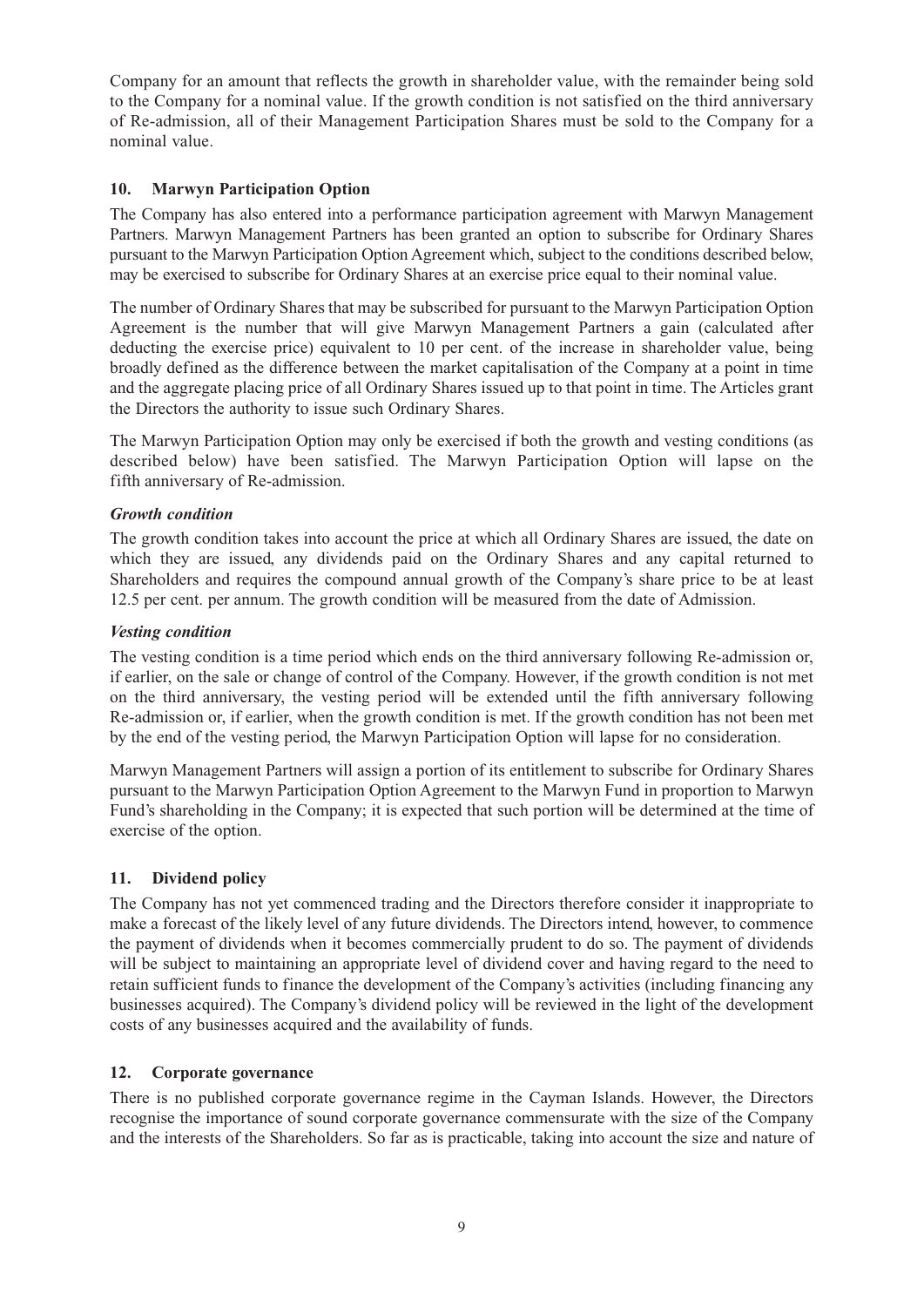the Company and subject to the disclosures below, the Directors intend to comply with the Corporate Governance Guidelines for AIM Companies of the Quoted Companies Alliance upon completion of the first reverse takeover by the Company.

The Board has established an audit committee. The audit committee will be chaired by David Williams and will also include Paul Cookson and James Corsellis. It will meet whenever there is business to discuss and at least twice each year. The responsibilities of the audit committee include reviewing annual and interim results, receiving reports from its auditors, agreeing the auditors' remuneration and assessing the effectiveness of the audit and internal control environment. Where necessary the audit committee will obtain specialist external advice from either its auditors or other advisers.

The Company does not currently intend to establish remuneration and nomination committees as those committees are not appropriate given the nature of the Company's board structure and operations. The Board will review the remuneration of the Directors annually and agree reasonable and market-standard (as regards level) non-executive fees based upon available market information. The Board will also review the remuneration of the Directors following the Company's first acquisition. Consideration will be given by the Board to future succession plans for members of the Board, as well as consideration as to whether the Board has the skills required to manage the Company effectively. The Board will establish a remuneration and nomination committee upon completion of either the first reverse takeover by the Company or the appointment of executive directors to the Board.

The Company has in place systems to ensure compliance by the Board, the Company, and its applicable employees with the provisions of the AIM Rules for Companies relating to dealings in securities of the Company and has adopted a share dealing code for this purpose. The Directors believe that the share dealing code adopted by the Board is appropriate for a company quoted on AIM. The Board will comply with Rule 21 of the AIM Rules for Companies relating to directors' dealings and will take all reasonable steps to ensure compliance by the Company's applicable employees (as defined in the AIM Rules for Companies).

#### **13. Restrictions on the disposal of Ordinary Shares**

The Marwyn Fund and the Directors have entered into a lock-in agreement for the purposes of complying with Rule 7 of the AIM Rules for Companies with the Company and Cenkos Securities. Pursuant to this agreement the Marwyn Fund and the Directors have agreed, conditionally upon Admission (subject to the exceptions summarised below): (i) not to dispose of (and to use their reasonable endeavours to procure that no person connected to them will dispose of) any interest in Ordinary Shares for a period of 12 months following Admission; and (ii) for a period of 12 months following the expiry of such period, and thereafter for so long as Cenkos Securities is the Company's nominated adviser and broker not to dispose of any Ordinary Shares other than through Cenkos Securities, in either case except in certain limited circumstances, including, in the event of: (i) a takeover offer including a potential offer and a tender offer relating to the Company's shares (or to a bona fide potential offeror or pursuant to an irrevocable undertaking to accept such an offer); or (ii) an intervening court order.

#### **14. The Placing**

Subject to Admission, the Company will issue up to 62,640,000 Ordinary Shares which will raise approximately £6.26 million (before expenses). The net proceeds of approximately £5.96 million from the Placing will be used to meet the ongoing expenses of the Company and will also be invested in accordance with its investment policy as set out at paragraph 3 of this Part I.

The Ordinary Shares issued pursuant to the Placing will represent 100 per cent. of the Company's issued share capital.

**The Ordinary Shares have not been, and will not be, registered under the US Securities Act or with any securities regulatory authority of any state or other jurisdiction of the United States and may not be offered or sold within the United States.**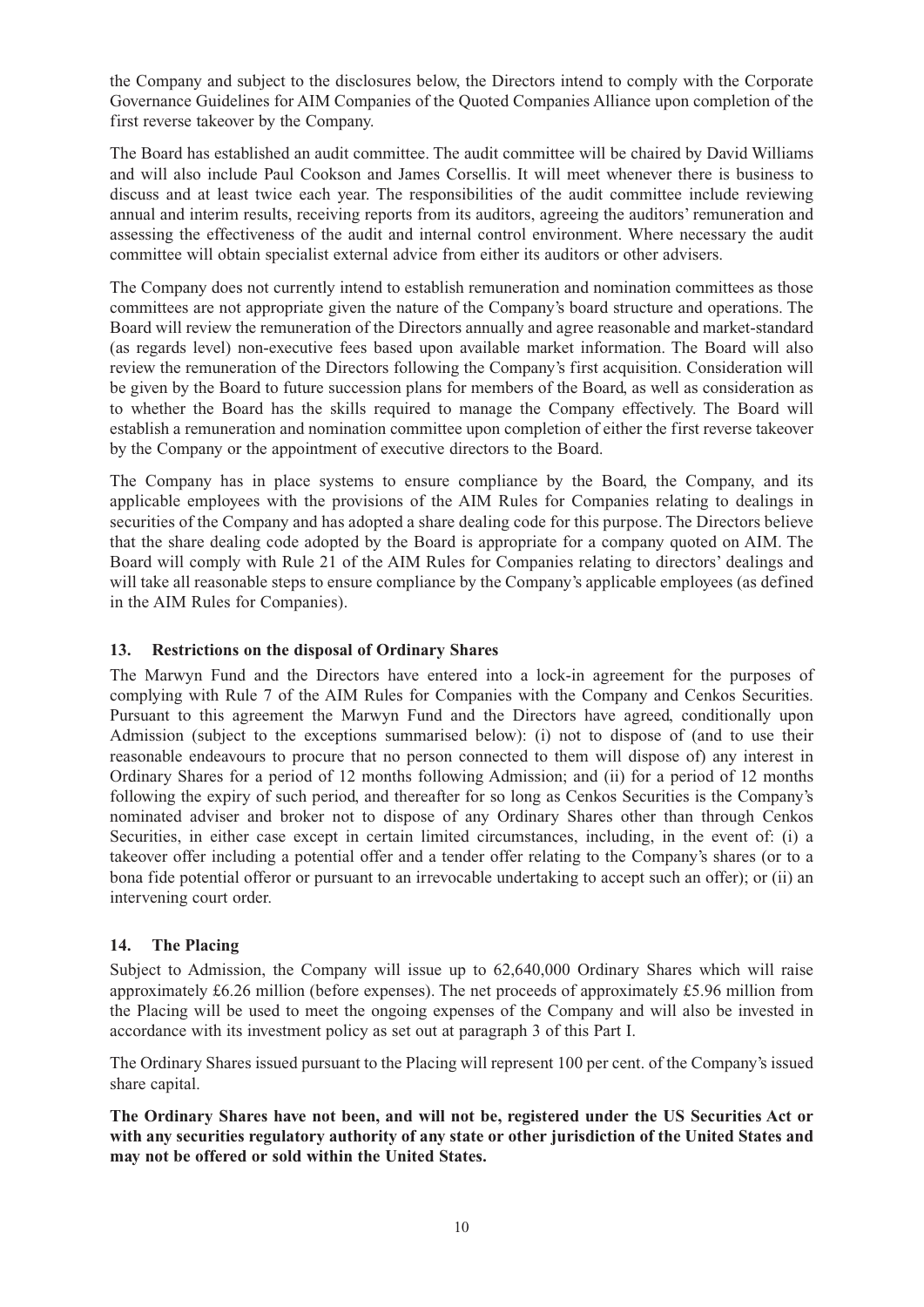The Directors intend that, although the Company may acquire minority stakes in companies (provided that such acquisitions do not in their view prevent Ordinary Shares issued by the Company from constituting a qualifying holding for the purposes of the UK Income Tax Act 2007), the first acquisition undertaken by the Company will be a reverse takeover which will be subject to the prior approval of Shareholders in a general meeting. If the Company fails to make such an acquisition or otherwise establish a qualifying trading activity as outlined above within 12 months of Admission, the Directors will, at the next annual general meeting of the Company consider whether to continue exploring acquisition opportunities or to wind up the Company and return funds (after payment of the expenses and liabilities of the Company) to Shareholders.

#### **15. Treasury policy**

The Company is permitted to invest cash held by it in cash deposits, gilts and money market funds.

The Company intends to ensure that surplus cash balances will be managed with the following objectives: (i) to ensure they are sufficiently liquid; (ii) to deliver appropriate returns having regard to risk; and (iii) to limit counterparty exposure through diversification.

#### **16. Company's fees and expenses**

#### *Company formation and initial expenses*

The formation and initial expenses of the Company are those which have been and are necessary for the incorporation of the Company and Admission. These expenses will be paid on or around Admission and include a fee of up to £195,560 payable to Cenkos Securities in connection with the Placing. It is anticipated that these expenses will be immediately written off in the first year of incorporation, and include company registration, listing and admission fees, printing, advertising and distribution costs and legal fees and any other applicable expenses. It is anticipated that the formation and initial expenses should not exceed 4.85 per cent. of the Gross Proceeds (excluding VAT).

#### *Ongoing and annual expenses of the Company*

The Company will also incur ongoing annual secretarial, administration and operating expenses. These expenses will include the following:

(a) *Cenkos Securities* 

Cenkos Securities has agreed to act as nominated adviser and broker to the Company for the purposes of the AIM Rules. Further details relating to these arrangements are set out in paragraph 8 of Part III of this document pursuant to which Cenkos Securities will receive an annual fee of £25,000, rising to £50,000 on completion of the Company's first acquisition.

(b) *Corporate finance advice*

The Company has entered into a corporate finance advisory agreement with Marwyn Capital (which is authorised and regulated by the FSA) whereby Marwyn Capital provides general corporate finance advice to the Company, further details of this agreement and the fees payable pursuant to it are set out at paragraph 8 of Part III of this document.

(c) *Other operational expenses*

The Company will, in addition, pay the costs and expenses of the administration of the Company including: (i) charges and expenses of legal advisers and independent auditors; (ii) brokers' commissions (if any) and any issue or transfer taxes chargeable in connection with its investment transactions; (iii) all taxes and corporate fees payable to governments or agencies; (iv) communication expenses with respect to investor services and all expenses of meetings of Shareholders and of preparing, printing and distributing financial and other reports, proxy forms, admission documents and similar documents (including any company secretarial fees); (v) the cost of insurance for the benefit of its Directors (if any) and Directors' fees; (vi) litigation and indemnification expenses and extraordinary expenses not incurred in the ordinary course of business; and (vii) other organisational and operating expenses including an office services agreement with Marwyn Partners (further details of which are set out in paragraph 8 of Part III of this document) and any fees payable to the Registrar. These expenses will be deducted solely from the assets of the Company.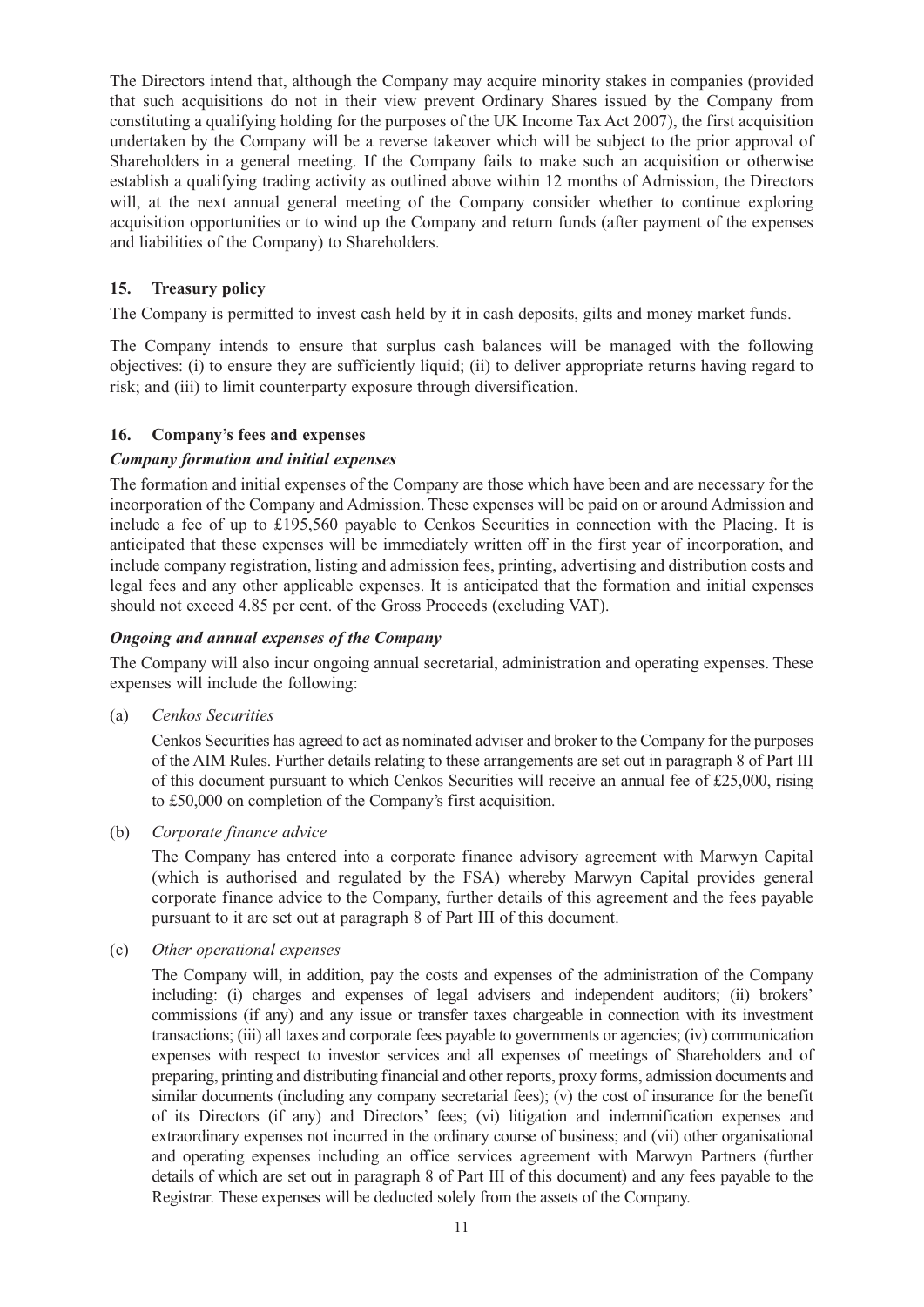#### **17. Taxation**

#### **Attention is drawn to the section on taxation contained in paragraph 11 of Part III of this document.**

If you are in any doubt as to your tax position, or you are subject to tax in a jurisdiction other than the UK or the Cayman Islands, you should consult your own professional adviser immediately. For a further discussion of the tax risks, see the tax section at paragraph 11 of Part III of this document.

Investors should be however aware that investment in the Company by way of subscription for Ordinary Shares may not be treated as a "qualifying holding" for the purposes of the venture capital trust rules (as set out in Part 6 and Schedule 2 of the UK Income Tax Act 2007) because, the Company may not fulfil the requirements imposed upon it which need to be met in order for the Ordinary Shares to have qualifying holding status. Investors should also note that the venture capital trust legislation contains numerous complex conditions for a holding of Ordinary Shares to be a qualifying holding, several of which must be satisfied by the investing venture capital trust itself. The Company is not responsible for the satisfaction of such conditions.

#### **18. Reports and financial statements**

Annual financial statements will be made up to 31 December in each year and interim financial statements will be made up to 30 June in each year. The Company's first financial statements will therefore provide for the period from incorporation up to 30 June 2010. An annual report and the audited financial statements of the Company will be sent to Shareholders as soon as practicable and in any event within six months of the financial year end and the interim financial statements of the Company will be sent to Shareholders as soon as practicable and in any event within three months of the half-year end.

The Company's financial statements will be prepared in accordance with International Financial Reporting Standards, with the interim financial statements presented and prepared in a form consistent with that which will be adopted in the annual financial statements.

Since incorporation, the Company has not commenced operations and, as at the date of this document, has not made up any financial statements. Financial information has therefore not been included in this document.

#### **19. Admission, dealings and CREST**

Application has been made to the London Stock Exchange for the Ordinary Shares to be admitted to trading on AIM. Admission is expected to take place and unconditional dealings in the Ordinary Shares are expected to commence on the London Stock Exchange at 8.00 a.m. on 24 December 2009. Dealings on the London Stock Exchange before Admission will only be settled if Admission takes place. All dealings in Ordinary Shares prior to commencement of unconditional dealings will be at the sole risk of the parties concerned.

Where applicable, definitive share certificates in respect of Ordinary Shares are expected to be despatched, by post at the risk of the recipients, to the relevant holders, not later than 12 January 2010. The Ordinary Shares are in registered form and can also be held in uncertificated form via Depository Interests. Prior to the despatch of definitive share certificates in respect of any Ordinary Share which are held in certificated form, transfers of those Ordinary Shares will be certified against the register of members of the Company. No temporary documents of title will be issued.

CREST is a paperless settlement procedure enabling securities to be evidenced other than by certificate and transferred otherwise than by written instrument. The securities of companies incorporated in the Cayman Islands cannot be admitted to CREST and the Ordinary Shares are therefore not capable themselves of being admitted to CREST. Such securities can, however, be held by a nominee company which issues securities constituted under English law, called depository interests, on a one-for-one basis to the CREST account of the individual shareholder. These depository interests can then be admitted to and settled within CREST like any other CREST security. CREST is a voluntary system and Shareholders who wish to receive and retain share certificates will be able to do so.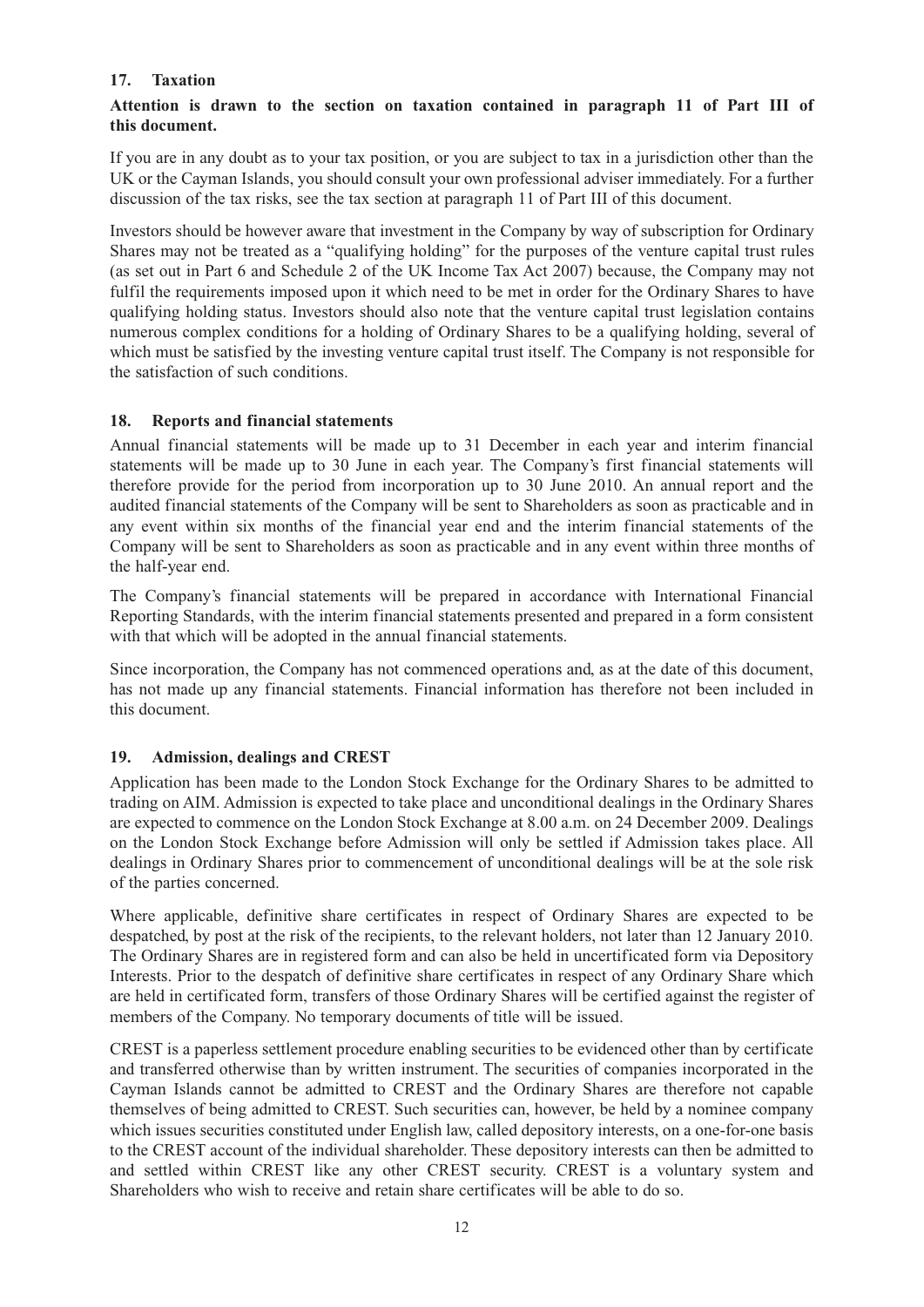The Company, through the Depository, has established a depository arrangement whereby the Depository Interests will be issued to Shareholders who wish to hold their Ordinary Shares in electronic form in CREST. Further details of the Depository Interests are set out below in paragraph 20 of this Part I.

#### **20. Depository Interests**

The Depository Interests will be created pursuant to, and issued on, the terms of the Deed Poll which will be executed by the Depository in favour of the holder of the Depository Interests from time to time. Shareholders who elect to hold their Ordinary Shares in uncertificated form through the Depository will be bound by the terms of the Deed Poll, the provisions of which are expressed to bind all holders of Depository Interests, future and present.

Ordinary Shares to be held in uncertificated form will be transferred to the depository or to its nominated custodian. Accordingly, in respect of those Ordinary Shares held by Shareholders in uncertificated form, the Company's register will show the Depository (or the custodian, as appropriate) as the legal holder of such shares. The beneficial interest of the Ordinary Shares will, however, remain with the holders of the Depository Interests who will be entitled to receive and exercise (or procure the exercise of) all of the rights attaching to such shares.

The Company will apply for the Depository Interests to be admitted to CREST with effect from Admission. Depository Interests will have the same international security identification number (ISIN) as the underlying shares and will not require a separate application for admission to trading on AIM.

If CREST members wish to avail themselves of the depository arrangements, they can do so by inputting a stock deposit in the usual way. The Company has informed Euroclear UK & Ireland that (i) a CREST transfer form lodged as a stock deposit will be deemed to constitute a transfer of the Ordinary Shares to the Depository who will issue corresponding Depository Interests in CREST to the depositing members/transferee and (ii) in a similar way, a stock withdrawal will be deemed to constitute an instruction to the Depository to cancel the Depository Interests and effect a transfer of the Ordinary Shares to the person specified in the instruction. Shareholders who wish to do so may withdraw their shares into certificated form at any time using standard CREST messages.

Your attention is drawn to the sections on stamp duty/stamp duty reserve tax set out in paragraph 11 of Part III of this document.

Trading in Depository Interests on AIM will require Shareholders to deal through a stockbroker or other intermediary who is a member of the London Stock Exchange.

If at any time a CREST member requires any further information regarding the depository arrangements and the holding of Ordinary Shares, the form of depository interests or wishes to withdraw its Depository Interests from the CREST system and hold Ordinary Shares in certificated form, the CREST member should contact Capita IRG Trustees Limited, The Registry, 34 Beckenham Road, Beckenham, Kent BR3 4TU.

#### **21. Deed Poll**

The Deed Poll contains, *inter alia*, provisions to the following effect, which are binding upon holders of Depository Interests:

Holders of Depository Interests warrant, *inter alia*, that Ordinary Shares transferred or issued to the Depository or the custodian (on behalf of the Depository) are free and clear of all liens, charges, encumbrances, or third party interests and that such transfers or issues are not in contravention of the Company's constitutional documents or any contractual obligation, law or regulation. Holders of Depository Interests agree to indemnify the Depository in respect of any costs or liabilities which it may suffer by reason of any breach of any such warranty.

It should be noted that holders of Depository Interests may not have the opportunity to exercise all of the rights and entitlements available to holders of Ordinary Shares including, for example, the ability to vote on a show of hands. In relation to voting, it will be important for holders of Depository Interest to give prompt instructions to the Depository or its nominated custodian, in accordance with any voting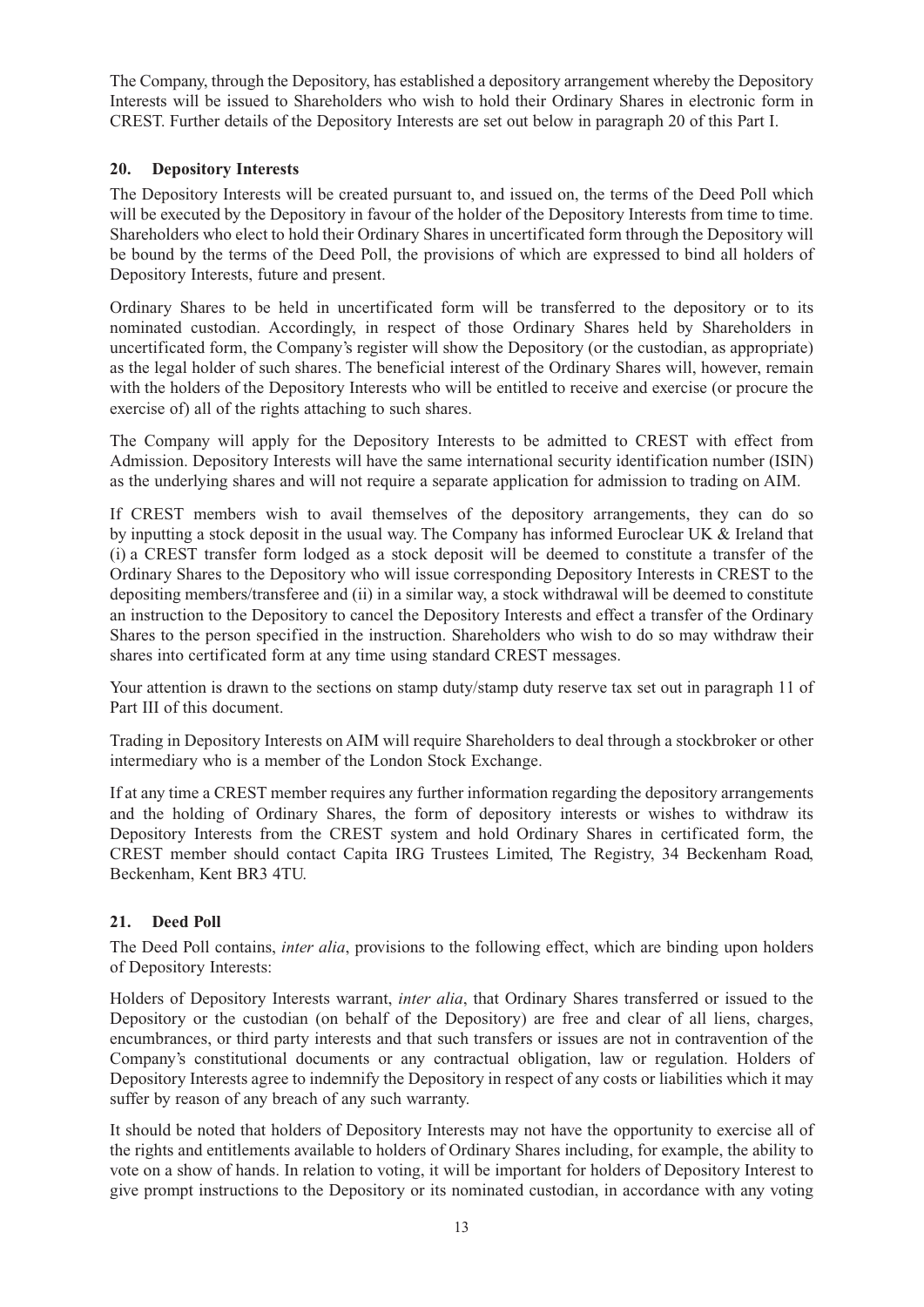arrangements made available to them, to vote the underlying Ordinary Shares on their behalf or, to the extent possible, to take advantage of any arrangements enabling holders of Depository Interests to vote such shares as a proxy of the Depository or its nominated custodian.

The Depository will cancel Depository Interests and withdraw the underlying Ordinary Share in certain circumstances including where a holder of Depository Interests has failed to perform any obligation under the Deed Poll or any other agreement or instrument with respect to the Depository Interests.

The Deed Poll contains provisions excluding and limiting the Depository's liability. For example, the Depository shall not be liable to any holder of Depository Interests or any other person for liabilities in connection with the performance or non-performance of obligations under the Deed Poll or otherwise except as may result from its negligence or wilful default or the fraud of any custodian or agent which is not a member of its group unless it has failed to exercise reasonable care in the appointment and continued use and supervision of such custodian or agent. Furthermore, except in the case of personal injury or death, the Depository's liability to a holder of Depository Interests will be limited to the lesser of: (a) the value of Ordinary Shares and other deposited property properly attributable to the Depository Interests to which the liability relates; and (b) that proportion of £10 million which corresponds to the portion which the amount the Depository would otherwise be liable to pay to the holder of the Depository Interests bears to the aggregate of the amounts the Depository would otherwise be liable to pay all such holders in respect of the same act, omission or event which gave rise to such liability or, if there are no such amounts, £10 million.

The Depository is entitled to charge fees and expenses for the provision of its services under the Deed Poll without passing any profit from such fees to holders of Depository Interests. Each holder of Depository Interests is liable to indemnify the Depository and any custodian (and their agents, officers and employees) against all costs and liabilities arising from or incurred in connection with, or arising from any act related to, the Deed Poll so far as they relate to the property held for the account of Depository Interests held by that holder, other than those resulting from the wilful default, negligence or fraud of the Depository, or the custodian or any agent, if such custodian or agent is a member of the Depository's group, or, if not being a member of the same group, the Depository shall have failed to exercise reasonable care in the appointment and continued use and supervision of such custodian or agent.

The Depository may terminate the Deed Poll by giving not less than 30 days' prior notice. During such notice period holders may cancel their Depository Interests and withdraw their deposited property and, if any Depository Interests remain outstanding after the Deed Poll has terminated, the Depository must, among other things, deliver the deposited property in respect of the Depository Interests to the relevant holders of Depository Interests or, at its discretion, sell all or part of such deposited property. It shall, as soon as reasonably practicable, deliver the net proceeds of any such sale, after deducting any sums due to the Depository, together with any other cash held by it under the Deed Poll *pro rata* to holders of Depository Interests in respect of their Depository Interests.

The Depository may require from any holder, or former or prospective holder of Depository Interests, information as to the capacity in which such Depository Interests are, were, or are to be owned or held and the identity of any other person with any interest of any kind in such Depository Interests or the underlying Ordinary Shares and holders are bound to provide such information requested. Furthermore, to the extent that, amongst other requirements, the Company's constitutional documents require disclosure to the Company of, or limitations in relation to, beneficial or other ownership of, or interest of any kind whatsoever, in the Ordinary Shares, the holders of Depository Interests are to comply with such provisions and with the Company's instructions with respect thereto.

#### **22. Additional information**

The attention of prospective investors is drawn to the information contained in Parts II to III of this document which provides additional information on the Company. In particular, prospective investors are advised to consider carefully Part II of this document, entitled "Risk Factors".

#### **23. Use of derivatives**

The Company may consider the use of certain financial derivative products in order to effect its investment strategy, from time to time, as decided by the Board.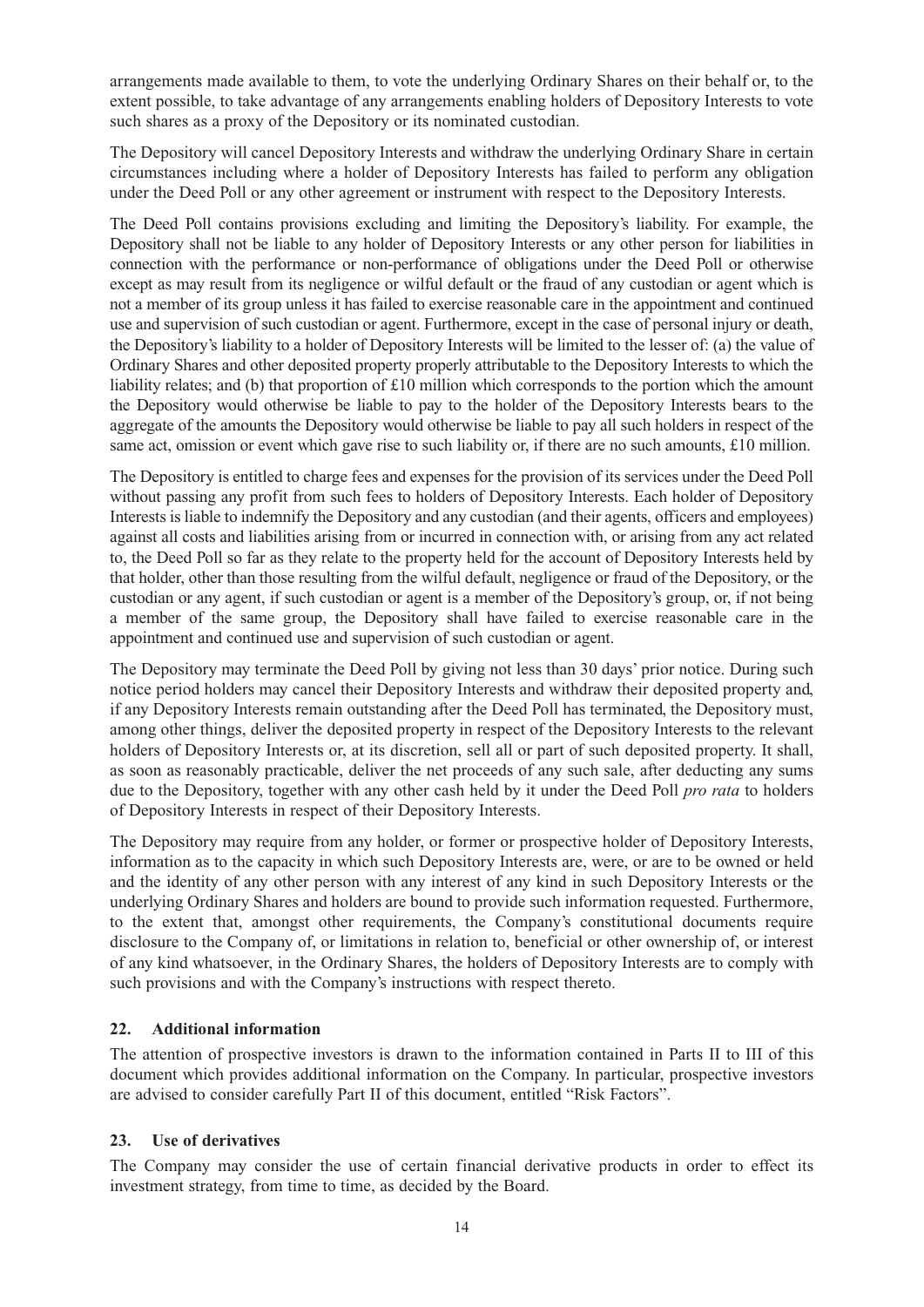#### **PART II**

#### **RISK FACTORS**

**An investment in Ordinary Shares involves a high degree of risk. Accordingly, before making a final decision prospective investors should carefully consider the specific risk factors set out below in addition to the other information contained in this document before investing in Ordinary Shares. No assurance can be given that Shareholders will realise a profit or will avoid a loss on their investment.**

The Board has identified the following risks which it considers to be the most significant for potential investors in the Company. The risks referred to below do not purport to be exhaustive and are not set out in any particular order of priority and potential investors should review this document carefully in its entirety and consult with their professional advisers before acquiring Ordinary Shares.

If any of the following events identified below occur, the Company's business, financial condition, capital resources, results and/or future operations and prospects could be materially adversely affected. In that case, the market price of Ordinary Shares could decline and investors may lose part or all of their investment.

Additional risks and uncertainties not currently known to the Board or which the Board currently deem immaterial may also have an adverse effect on the Company's business. In particular, the Company's performance may be affected by changes in the market and/or economic conditions and in legal, regulatory and tax requirements. An investment in Ordinary Shares described in this document is speculative. A prospective investor should consider carefully whether an investment in the Company is suitable in the light of his, her or its individual circumstances and the financial resources available to him, her or it. If you are in any doubt about the action you should take, you should consult your independent professional adviser authorised under FSMA.

#### **1. Risks relating to the Company's business and structure**

**Lack of trading history –** The Company has not, since incorporation, carried on any trading activities. The value of any investment in the Company is, therefore, wholly dependent upon the successful implementation of the investment policy described in Part I of this document.

Prior to Admission, there has been no public market for the Ordinary Shares. The Placing Price has been agreed between the Company and placees under the Placing and may not be indicative of the market price following Admission.

The subsequent market price of the Ordinary Shares may be subject to wide fluctuations in response to many factors, as referred to above. These conditions may substantially affect the market price of the Ordinary Shares.

**Ability to complete an acquisition –** The Company's future success is dependent upon its ability to identify and execute successful acquisitions and/or investments. There can be no assurance that the Company will be able to conclude agreements with any target business and/or shareholders in the future. In addition, the Company may face competition from other organisations which may be larger and/or better funded than itself.

**Disposals** – The Company may make investments that it cannot realise through trade sale or flotation at an acceptable price. Some investments may be lost through insolvency. Any of these circumstances could have a negative impact on the profitability and value of the Company.

**Unsuccessful transaction costs –** There is a risk that the Company may incur substantial legal, financial and advisory expenses arising from unsuccessful transactions which may include public offer and transaction documentation, legal, accounting and other due diligence.

**Directors and employees –** The Company will be highly dependent on the expertise and continued service of the Directors. These individuals could terminate their employment agreements at any time and their loss may have an adverse effect on the Company's business.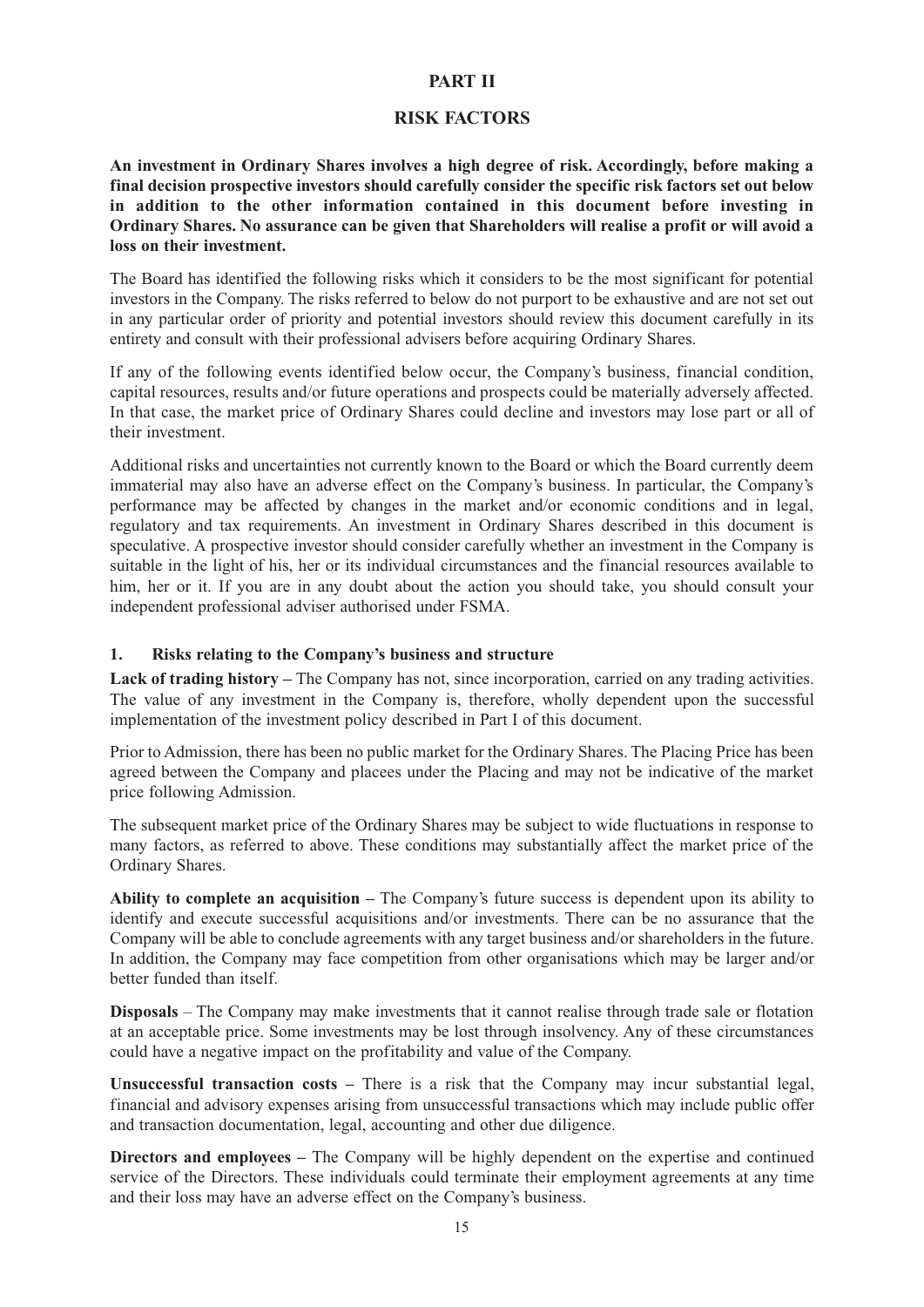In addition, there is a risk that the Company will not be able to recruit executives of sufficient expertise or experience to maximise any opportunities that present themselves, or that recruiting and retaining those executives is more costly or takes longer than expected. The failure to attract and retain those individuals may adversely affect the Company's operations.

**Potential dilution from the incentivisation of management and Marwyn Management Partners –** The Company has in place an incentivisation scheme through which the Company's future management and Marwyn Management Partners will be rewarded for increases in shareholder value, subject to certain conditions and performance hurdles as set out in paragraphs 9 and 10 of Part I of this document. It is intended that management will subscribe for Management Participation Shares and the Company has also granted Marwyn Management Partners the Marwyn Participation Option as part of these incentivisation schemes. The Company may purchase the Management Participation Shares either for the issue of new Ordinary Shares or for cash at its discretion. The Company may also be required to issue new Ordinary Shares pursuant to the Marwyn Participation Option.

To this end the Company has the authority to issue up to 20 per cent. by number of equity securities of its fully diluted issued share capital from time to time, in order to satisfy the potential requirement to issue these Ordinary Shares. If the Company elects to issue Ordinary Shares in order to satisfy the incentivisation scheme, the existing Shareholders may face significant dilution.

**Need for additional financing and dilution –** The net proceeds of the Placing are likely to be insufficient to fund in full suitable acquisitions and/or investments identified by the Board. Accordingly, the Company may need to seek additional sources of financing to implement its strategy. There can be no assurance that the Company will be able to raise those funds, whether on acceptable terms or at all. If further financing is obtained by issuing equity securities or convertible debt securities, existing Shareholders may be diluted and the new securities may carry rights, privileges and preferences superior to the Ordinary Shares. The Company may seek debt finance to fund all or part of any future acquisition. There can be no assurance that the Company will be able to raise those debt funds, whether on acceptable terms or at all. If debt financing is obtained, the Company's ability to raise further finance and its ability to operate its business may be subject to restrictions.

**Dividends –** Whether the Board declares dividends or not will depend on factors such as the Company's future financial performance, profits, levels of distributable reserves, capital requirements and general economic conditions.

**Sector risk –** The Company will be subject to the risks associated with the sectors of investment and targets in which it invests.

**Gearing –** The Company, either directly or through subsidiaries, may be geared through borrowings, which would typically be secured on its investments. The Group will have and the Articles contain no specific borrowing limits. If the costs of the Group's borrowings exceed the return on the Group's assets, the borrowings will have a negative effect on the Group's performance. If the Group cannot generate adequate cash flows to meet any debt service obligations, it may suffer a partial or total loss of its capital. In the event that the Group enters into a bank facility agreement, such agreement may contain financial covenants. The agreement may require that in the event that any such financial covenant is breached, or if any other covenant is breached, the Group may be required to repay the borrowings in whole or in part. In such circumstances, the Group may be required to sell, in a limited time, some or all of its investments, potentially in circumstances where there has been a downturn in values in the sector generally, such that the realisation proceeds do not reflect the Group's valuation of the investments.

#### **2. Risks relating to the Ordinary Shares and their trading on the AIM Market**

**Trading on AIM –** The Ordinary Shares will be admitted to AIM. An investment in shares quoted on AIM may be less liquid and may carry a higher risk than an investment in shares quoted on the Official List. The AIM Rules for Companies are less demanding than those which apply to companies traded on the Official List. Further, the London Stock Exchange has not itself examined or approved the contents of this document. A prospective investor should be aware of the risks of investing in such shares and should make the decision to invest only after careful consideration and, if appropriate, consultation with an independent financial adviser authorised under FMSA.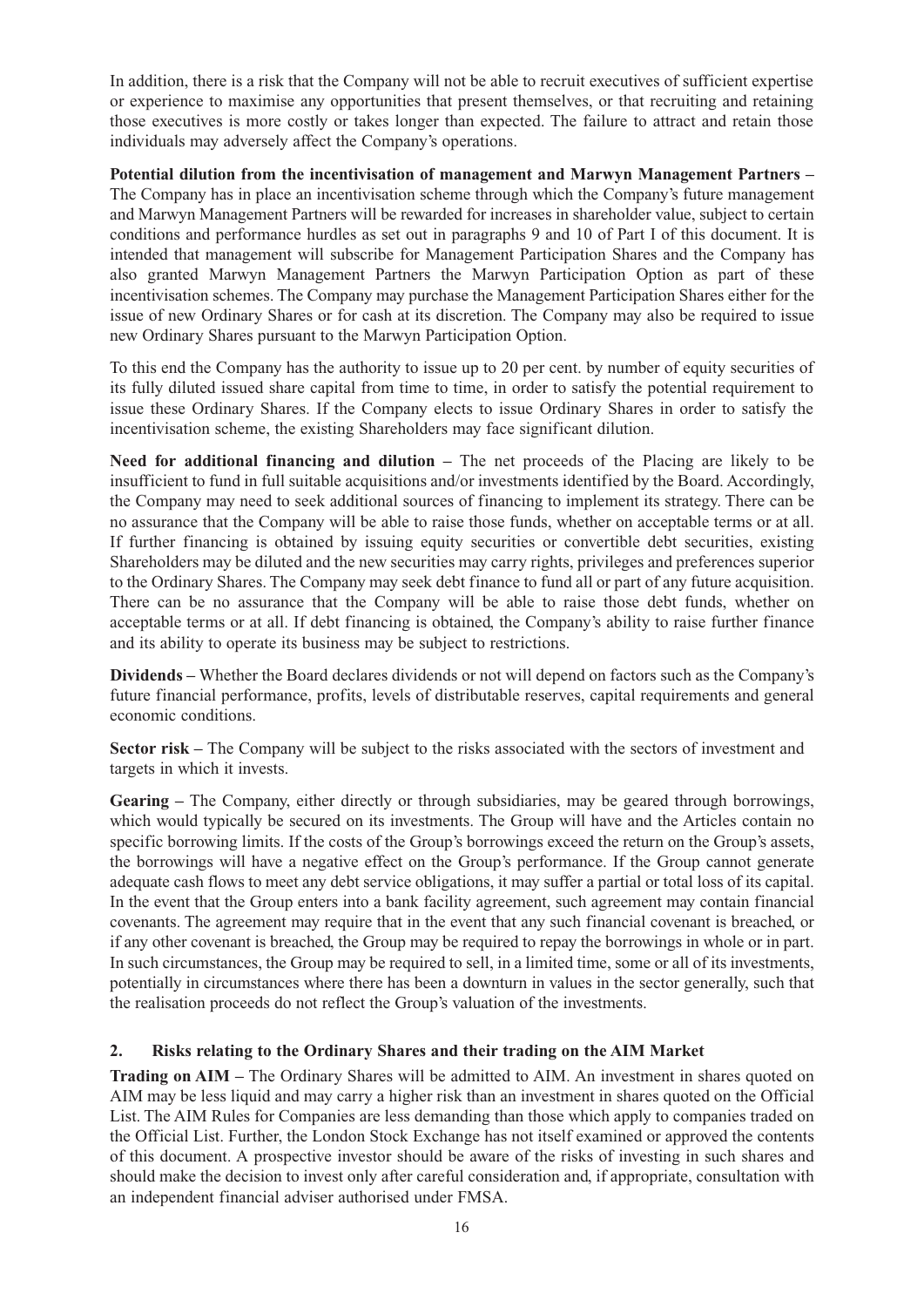**The City Code –** As it is incorporated in the Cayman Islands, the City Code does not apply to the Company. The laws of the Cayman Islands applicable to the Company do not contain any provisions similar to those in the City Code which are designed to regulate the way in which takeovers are conducted.

Any person or persons acting in concert will be able to acquire shares in the Company which, when taken together with the shares already held by them, carry 30 per cent. or more of the voting rights in the Company without being required to make a general offer for the entire issued share capital of the Company. Additionally, any party intending to acquire all or a substantial part of the issued share capital of the Company will not be obliged to comply with the provisions of the City Code including, for example, as to announcements, equality of treatment for shareholders as to value and type of consideration offered, the prohibition on favourable conditions that are not extended to all shareholders, the information that must be sent to shareholders on a takeover, the requirement for independent advice to be provided to the board on a takeover and for such advice to be made known to shareholders. The Company will also not be subject to the overall scrutiny and sanctions of the UK Panel on Takeovers and Mergers.

**Major shareholder –** On Admission, approximately 32 per cent. of the Company's issued share capital will be held by the Marwyn Fund. As further described in paragraph 7 of Part I of this document, the Marwyn Fund will therefore be able to exercise significant control over the Company's corporate actions without requiring the approval of the Company's other Shareholders.

Furthermore, the City Code does not apply to any further purchases of the Ordinary Shares which the Marwyn Fund may or may not make.

**Value and liquidity of the Ordinary Shares –** It may be difficult for an investor to realise his or her investment. The shares of publicly traded companies can have limited liquidity and their share prices can be highly volatile.

The price at which the Ordinary Shares will be traded and the price at which investors may realise their investment will be influenced by a large number of factors, some specific to the Company and its operations and others which may affect companies operating within a particular sector or quoted companies generally. A relatively small movement in the value of an investment or the amount of income derived from it may result in a disproportionately large movement, unfavourable as well as favourable, in the value of the Ordinary Shares or the amount of income received in respect thereof.

Prospective investors should be aware that the value of the Ordinary Shares could go down as well as up, and investors may therefore not recover their original investment. Furthermore, the market price of the Ordinary Shares may not reflect the underlying value of the Company's net assets.

The investment opportunity offered in this document may not be suitable for all recipients of this document. Potential investors are therefore strongly recommended to consult an independent financial adviser authorised under FMSA who specialises in advising on investments of this nature before making an investment decision.

**Voting rights of holders of Depository Interests –** Securities issued by non-UK registered companies, such as the Company, cannot be held or transferred in the CREST system. However, to enable investors to settle such securities through the CREST system, a depository or custodian can hold the relevant securities and issue dematerialised depository interests representing the underlying Ordinary Shares which are held on trust for the holders of these depository interests. Under the Articles, only those persons who are Shareholders of record are entitled to exercise voting rights. Persons who hold Ordinary Shares in the form of depository interests will not be considered to be record holders of Ordinary Shares that are on deposit with the Depository and, accordingly, will not be able to exercise voting rights. However, the Deed Poll provides that the Depository shall pass on, as far as it is reasonably able, rights and entitlements to vote. In order to direct the delivery of votes, holders of Depository Interests must deliver instructions to the Depository by the specified date. Neither the Company nor the Depository can guarantee that holders of Depository Interests will receive the notice in time to instruct the Depository as to the delivery of votes in respect of Ordinary Shares represented by Depository Interests and it is possible that they will not have the opportunity to direct the delivery of votes in respect of such shares. In addition, persons who beneficially own Ordinary Shares that are registered in the name of a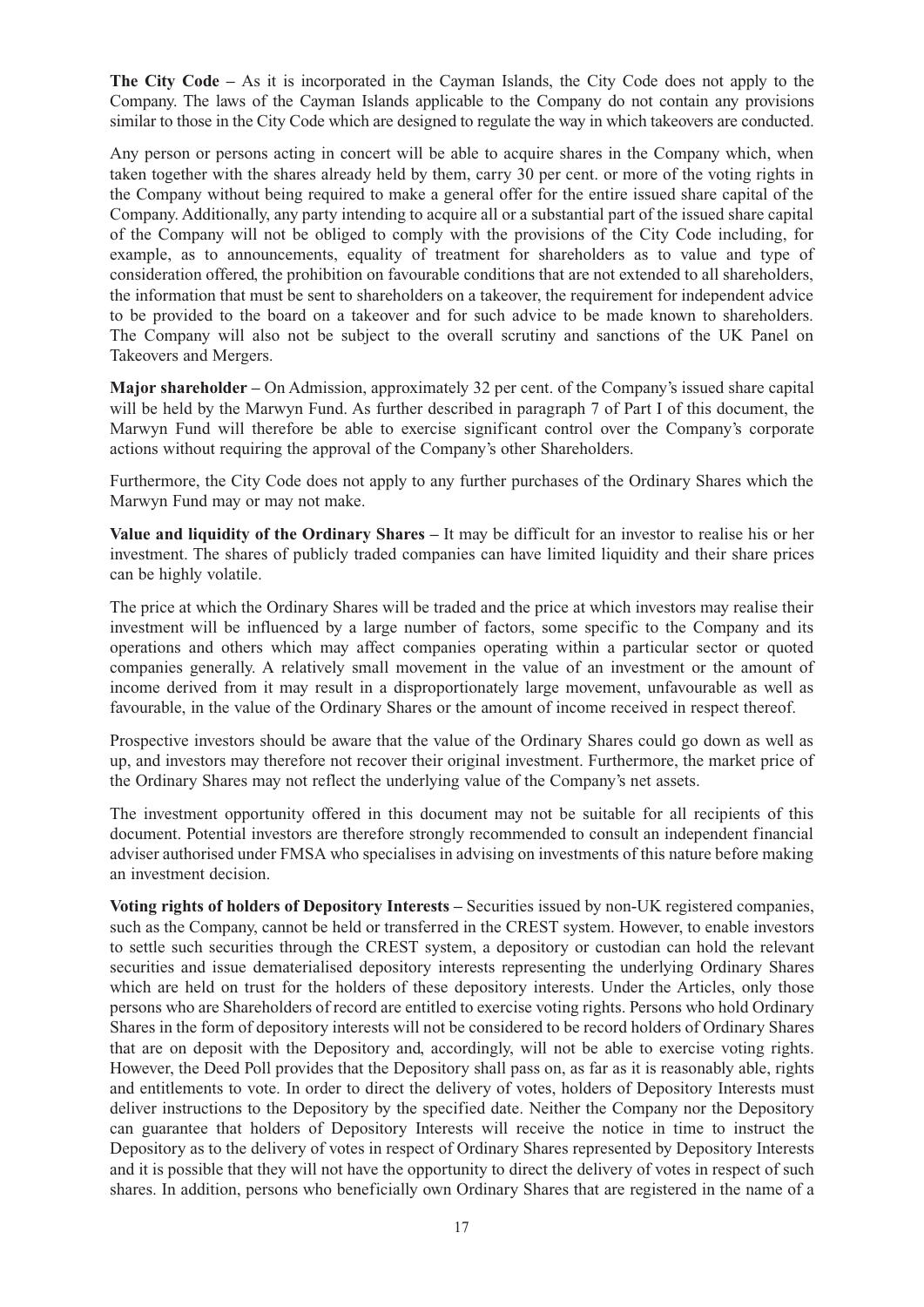nominee must instruct their nominee to deliver votes on their behalf. Neither the Company nor any nominee can guarantee that holders of Depository Interests will receive any notice of a solicitation of votes in time to instruct nominees to deliver votes on behalf of such holders and it is possible that holders of Depository Interests and other persons who hold Ordinary Shares through brokers, dealers or other third parties will not have the opportunity to exercise any voting rights.

#### **3. Risks relating to legislation and regulations**

**Legislative and regulatory risks –** Any investment is subject to changes in regulation and legislation. As the direction and impact of changes in regulations can be unpredictable, there is a risk that regulatory developments will not bring about positive changes and opportunities, or that the costs associated with those changes and opportunities will be significant. In particular, there is a risk that regulatory change will bring about a significant downturn in the prospects of one or more acquired businesses, rather than presenting a positive opportunity.

**Taxation –** There can be no certainty that the current taxation regime in the Cayman Islands or overseas jurisdictions within which the Company may operate will remain in force or that the current levels of corporation taxation will remain unchanged. Any change in the tax status or tax legislation may have a material adverse affect on the financial position of the Company.

Investors should be however aware that investment in the Company by way of subscription for Ordinary Shares may not be treated as a "qualifying holding" for the purposes of the venture capital trust rules (as set out in Part 6 and Schedule 2 of the UK Income Tax Act 2007) because, the Company may not fulfil the requirements imposed upon it which need to be met in order for the Ordinary Shares to have qualifying holding status. Investors should also note that the venture capital trust legislation contains numerous complex conditions for a holding of Ordinary Shares to be a qualifying holding, several of which must be satisfied by the investing venture capital trust itself. The Company is not responsible for the satisfaction of such conditions.

**Money laundering regulations –** The Company will not be regulated as a mutual fund under the Mutual Funds Law (2009 Revision) of the Cayman Islands and accordingly is not, in principle, subject to Cayman Islands anti-money laundering legislation. However, the Company reserves the right to request such information as it considers necessary to verify the identity of a prospective investor. The Company may refuse to accept any placing for shares if a prospective investor delays in producing or fails to produce any information required by the Company for the purpose of verification and, in that event, any funds received by the Company will be returned without interest to the account from which the moneys were originally debited.

If any person resident in the Cayman Islands knows or suspects or has reasonable grounds for knowing or suspecting that another person is engaged in criminal conduct or is involved with terrorism or terrorist property and the information for that knowledge or suspicion came to their attention in the course of business in the regulated sector, the person will be required to report such knowledge or suspicion to (i) the Financial Reporting Authority of the Cayman Islands, pursuant to the Proceeds of Crime Law, 2008 of the Cayman Islands, if the disclosure relates to criminal conduct or money laundering or (ii) a police officer of the rank of constable or higher, pursuant to the Terrorism Law (2009 Revision) of the Cayman Islands, if the disclosure relates to involvement with terrorism or terrorist financing and property. Such a report shall not be treated as a breach of confidence or of any restriction upon the disclosure of information imposed by any enactment or otherwise.

**Restriction on auditors' liability –** Cayman Islands law does not restrict the ability of auditors to limit their liability and consequently any future engagement letter entered into with the Company's future auditors may contain such a provision as well as contain provisions indemnifying the auditors in certain circumstances.

**Suitability –** As an investment vehicle incorporated in the Cayman Islands, the Company may only be marketed to, and is only suitable as an investment for, sophisticated investors with an understanding of the risks inherent in investment in emerging market jurisdictions and an ability to accept the potential total loss of all capital invested in the Company.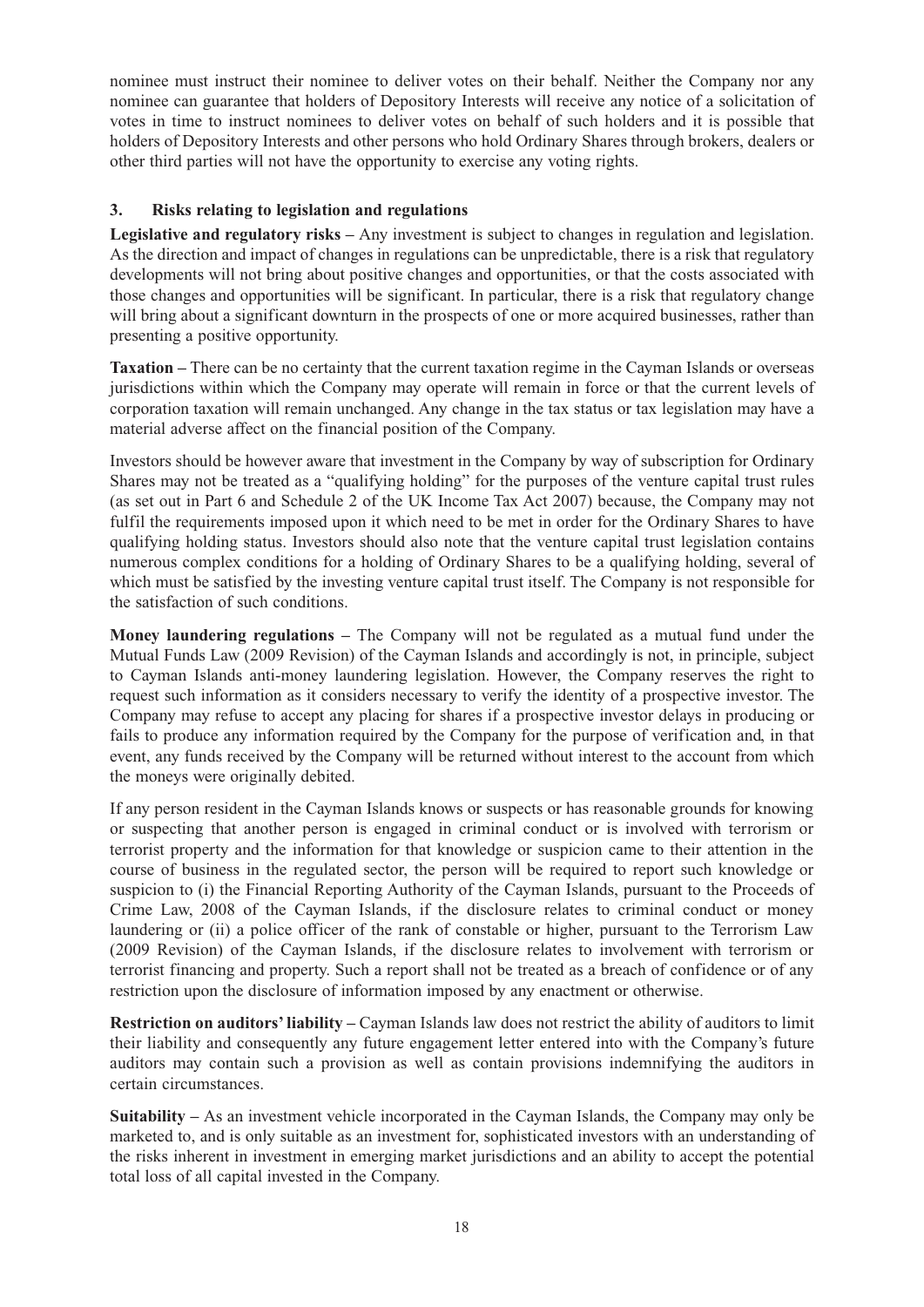**Corporate governance –** There is no applicable regime of corporate governance to which directors of a Cayman Islands company must adhere over and above the general fiduciary duties and duties of care, diligence and skill imposed on such directors under Cayman Islands law.

**Limited regulatory control –** Shareholders will not enjoy any protections or rights other than those reflected in the Articles and those rights conferred by Cayman Islands law.

**A change to Cayman Islands laws could affect the Company's ability to make distributions or the Company's tax exempt status –** Statements in this document concerning the taxation under Cayman Islands law are based upon current tax law and practice which is subject to change. Any change in the Cayman Islands to the basis on which profits may be distributed by Cayman Islands companies could have a negative impact on the Company's ability to pay dividends. Any change in the Company or the Group's tax status or in tax legislation in the Cayman Islands could affect the value of the investments held by the Group and its performance and may, as a result, also affect the market price of the Ordinary Shares. Also, a change in tax legislation or tax treaties in any of the countries in which the Company may or does have investments, or through which investments are made could adversely affect the returns from the Company to investors.

#### **4. General risks**

**This document contains forward looking statements that relate to the Company's prospective financial condition, results of operations, and its business plan, strategies, forecasts, prospective competitive position, and growth opportunities. This document also contains forward looking statements that relate to the market, financial and regulatory environments in which the Company plans to operate, the plans and objectives of the Company's management, and various other matters. These forward looking statements are identifiable by words such as "anticipate", "estimate", "project", "plan", "intend", "expect", "believe", "forecast" and similar expressions, and are located throughout this document. Prospective investors should be aware that these statements are estimates, reflecting only the judgment of the Directors and prospective investors should not place reliance on any forward looking statements.**

**The list of risk factors above does not purport to be a complete enumeration or explanation of the risks involved in an investment in the Company. Prospective investors should read this entire document and consult with their own legal, tax and financial advisers before deciding to invest in the Company.**

**Terrorist action –** There is a risk of terrorist attacks on the United States, the United Kingdom and elsewhere carrying significant loss of life and property damage and disruptions in global markets. Economic and diplomatic sanctions may be in place or imposed on certain states and military action may be commenced. The impact of these events is unclear, but could potentially have a material effect on general economic conditions and market liquidity.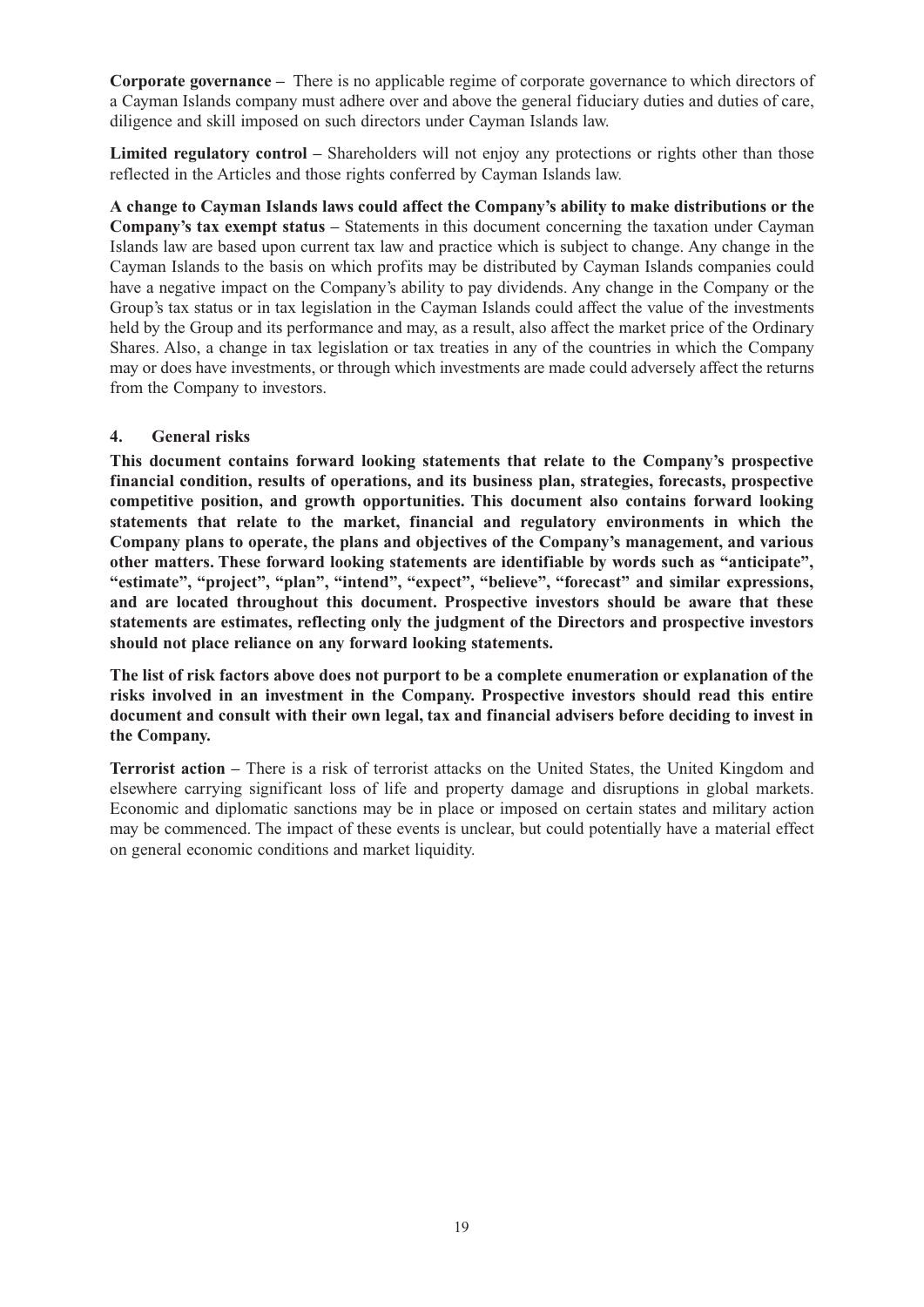#### **PART III**

#### **ADDITIONAL INFORMATION**

#### **1. Incorporation and registration**

- 1.1 The Company was incorporated under the Companies Law as an exempted company limited by shares in the Cayman Islands on 4 December 2009 with registered number 234240 under the name of Marwyn Capital I Limited. The principal legislation under which the Company operates and under which the Ordinary Shares will be issued in the Companies Law and the regulations made thereunder.
- 1.2 The registered office and principal place of business of the Company is P.O. Box 309, Ugland House, Grand Cayman KY1–1104, Cayman Islands and its telephone number is +1 345 949 8066.
- 1.3 The liability of the shareholders is limited. The Company has an unlimited life.
- 1.4 The Company does not have, nor is it required to have, any specific regulatory approvals in the Cayman Islands to carry on its business.
- 1.5 The Directors confirm that the Company has not traded and no accounts of the Company have been made up since its incorporation. Each financial year of the Company will terminate on 31 December of each year, with the first period ending on 31 December 2010.

#### **2. Group organisation**

The Company is the parent company of the following subsidiary undertaking:

| Name                            | Country of<br>incorporation or<br>residence | Proportion of<br><i>voting power</i><br>held $(%$ | <i>Proportion of</i><br>ownership interest<br>held $(%$ | Field of activity                 |
|---------------------------------|---------------------------------------------|---------------------------------------------------|---------------------------------------------------------|-----------------------------------|
| Marwyn Capital<br>Investments I | Cayman Islands                              | 100                                               | 100                                                     | Management<br>incentive<br>scheme |

#### **3. Share capital**

- 3.1 At the date of incorporation, the Company had an authorised share capital of £500,000 divided into 500,000,000 shares with a par value of 0.1 pence each. On incorporation, an Ordinary Share was subscribed by Mapcal Limited (the **"Subscriber Share"**). On 4 December 2009, the Subscriber Share was transferred to James Corsellis and was subsequently transferred on 16 December 2009 to Marwyn Capital Management Limited. The Subscriber Share will be repurchased by the Company upon Admission.
- 3.2 By written resolution of the sole shareholder of the Company passed on 18 December 2009 it was resolved (amongst other things) that:
	- (i) the Memorandum and Articles be adopted as the new memorandum and articles of association of the Company; and
	- (ii) that the Subscriber Share be repurchased by the Company for a consideration of 0.1 pence.
- 3.3 The Company's authorised and issued share capital at the date of this document is:

|                        | Authorised    |               | Issued and fully paid |               |
|------------------------|---------------|---------------|-----------------------|---------------|
|                        | Nominal Value | <i>Number</i> | Nominal Value         | <i>Number</i> |
| <b>Ordinary Shares</b> | £500,000      | 500,000,000   | $0.1$ pence           |               |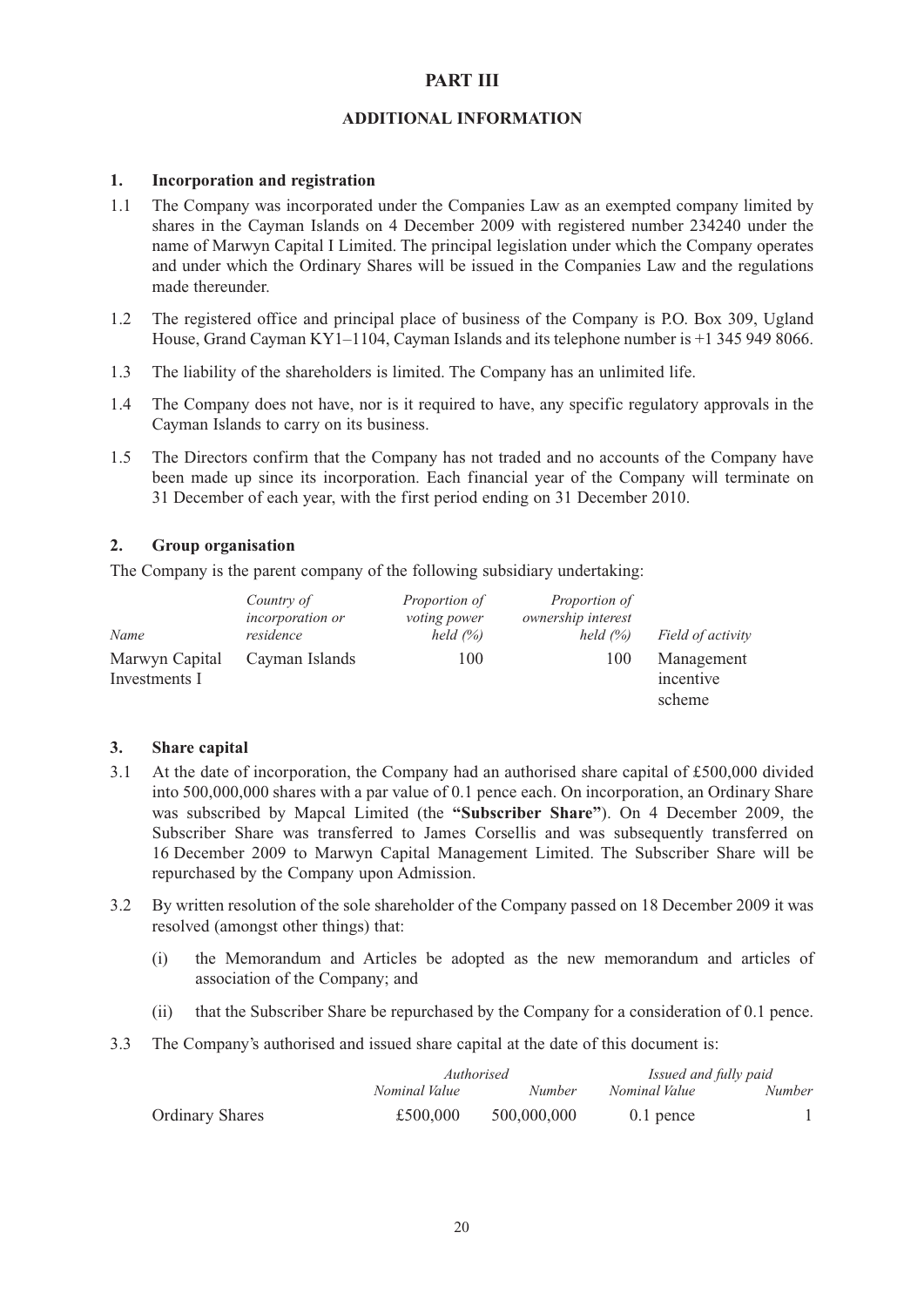3.4 Immediately following Admission, the Company's authorised and issued share capital is expected to be:

|                        | Authorised    |               | Issued and fully paid |                |
|------------------------|---------------|---------------|-----------------------|----------------|
|                        | Nominal Value | <i>Number</i> | Nominal Value         | <i>Number</i>  |
| <b>Ordinary Shares</b> | £500,000      | 500,000,000   | £62,640 $*$           | $62,640,000^*$ |

\* On the basis that the maximum number of Ordinary Shares are subscribed for pursuant to the Placing.

3.5 Share capital reconciliation:

|                        | At incorporation<br><i>Number</i> | At Admission<br><i>Number</i> |
|------------------------|-----------------------------------|-------------------------------|
| <b>Ordinary Shares</b> |                                   | 62,640,000 <sup>*</sup>       |

- \* On the basis that the maximum number of Ordinary Shares are subscribed for pursuant to the Placing.
- 3.6 The Company does not have any shares not representing capital. There are no shares in the Company which are held by, or on behalf of, the Company or any other member of the Group.
- 3.7 The Company has no outstanding convertible debt securities, exchangeable debt securities or debt securities with warrants.
- 3.8 Save as disclosed in this paragraph 3, no share or loan capital of the Company or any of its subsidiaries is under option or agreed conditionally or unconditionally to be put under option.
- 3.9 The Ordinary Shares are not listed or traded on and no application has been or is being made for the admission of the Ordinary Shares to listing or trading on any stock exchange or securities market other than AIM.
- 3.10 Up to 62,640,000 Ordinary Shares are being issued pursuant to the Placing at a price of 10 pence per Ordinary Share which represents a premium of 9.9 pence over the nominal value of a Ordinary Share of 0.1 pence.
- 3.11 There are no different voting rights granted to the Company's major shareholders. The Ordinary Shares are denominated in Sterling.
- 3.12 There are no applicable provisions of the Companies Law that provide rights of pre-emption for Shareholders in respect of any class of share.
- 3.13 Other than pursuant to the Marwyn Participation Option (details of which are outlined in paragraph 10 of Part I of this document and paragraph 8 of Part III of this document), no person has any rights to purchase the authorised but unissued capital of the Company and no person has been given an undertaking by the Company to increase its issued capital. The Company may, but is not obliged, to issue and allot new Ordinary Shares to the holders of the Management Participation Shares. The number of Ordinary Shares that the Company may issue is dependent on the value of the Management Participation Shares and the Company's Ordinary Share price at the time that those shares are issued. The maximum number of new Ordinary Shares that may be issued is equal to 10 per cent. of the fully diluted share capital in respect of the Management Participation Shares and 10 per cent. of the fully diluted share capital in respect of the Marwyn Participation Option.
- 3.14 The ISIN for the Ordinary Shares is KYG587891014.

#### **4. Memorandum of Association, Articles and City Code**

4.1 The memorandum provides that the objects of the Company are unrestricted and the Company will have full power to carry out any object not prohibited by the Companies Law. The Companies Law does not prohibit the Company from acting as a holding company. Copies of the Memorandum are available for inspection at the offices of Travers Smith LLP, the Company's English law legal advisers at 10 Snow Hill, London EC1A 2AL.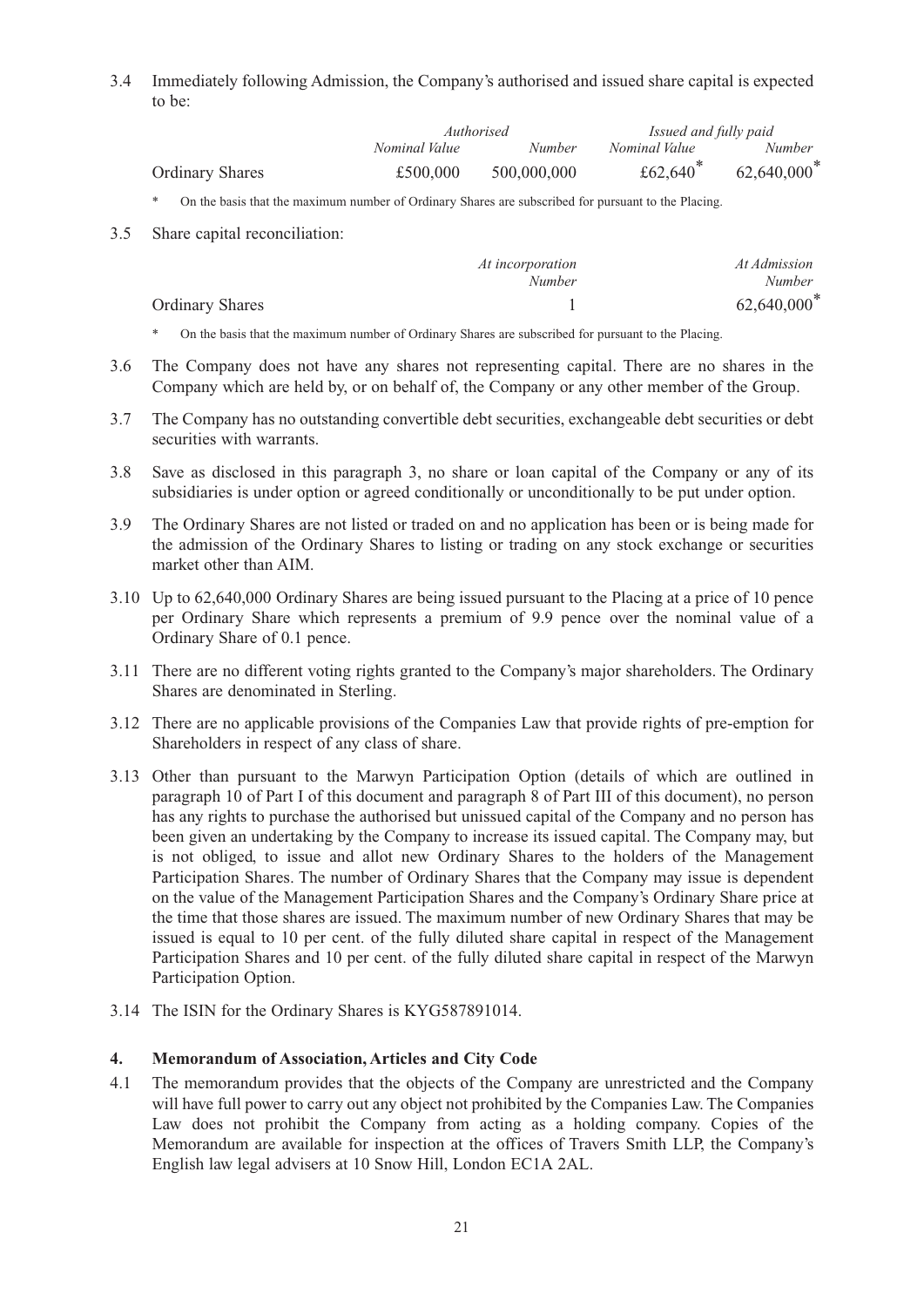- 4.2 The Articles contain provisions, among other things, to the following effect:
	- (i) *Voting rights*

Subject to any rights or restrictions attached to any shares, on a show of hands every holder of Ordinary Shares who (being an individual) is present in person or by proxy or, if a corporation or other non-natural person is present by its duly authorised representative, will have one vote and on a poll every such shareholder who (being an individual) is present in person or by proxy or, if a corporation or other non-natural person is present by its duly authorised representative, will have one vote for every Ordinary Share of which he is the holder.

- (ii) *Dividends*
	- (a) Subject to the Companies Law, and this paragraph (a) and the rights or restrictions attached to any shares, the Directors may declare dividends (including interim dividends) and distributions on shares in issue and authorise payment of the dividends or distributions out of the funds of the Company lawfully available therefor. No dividend or distribution will be paid except out of the realised or unrealised profits of the Company, or as otherwise permitted by the Companies Law. There are no fixed dates on which the entitlement to dividends arises. All dividend payments will be non-cumulative.
	- (b) Except as otherwise provided by the rights attached to shares with special rights as to dividends or distributions, if dividends or distributions are to be declared on a class of shares they will be declared and paid according to the amounts paid or credited as paid on the shares of such class outstanding on the record date for such dividend or distribution as determined in accordance with the Articles but no amount paid or credited as paid on a share in advance of calls will be treated for the purpose of the Articles as paid on the share.
	- (c) The Directors may deduct from any dividend or other distribution payable to any shareholder all sums of money (if any) then payable by him to the Company on account of calls or otherwise.
	- (d) The Directors may declare that any dividend or other distribution be paid wholly or partly by the distribution of specific assets and in particular (but without limitation) by the distribution of shares, debentures, or securities of any other company or in any one or more of such ways and where any difficulty arises in regard to such distribution, the Directors may settle the same as they think expedient and in particular may issue fractional shares and may fix the value for distribution of such specific assets or any part thereof and may determine that cash payments will be made to any shareholders upon the basis of the value so fixed in order to adjust the rights of all shareholders and may vest any such specific assets in trustees in such manner as may seem expedient to the Directors.
	- (e) Any dividend, other distribution, interest or other monies payable in cash in respect of shares may be paid by wire transfer to the holder or by cheque or warrant sent through by post directed to the registered address of the holder or, in the case of joint holders, to the registered address of the holder who is first named on the register of members or to such person and to such address as such holder or joint holders may in writing direct. Every such cheque or warrant will be made payable to the order of the person to whom it is sent. Any one of two or more joint holders may give effectual receipts for any dividends, other distributions, bonuses, or other monies payable in respect of the share held by them as joint holders.
	- (f) No dividend or other distribution will bear interest against the Company.
	- (g) The Directors may, before declaring any dividends or other distributions, set aside such sums as they think proper as a reserve or reserves which will at the discretion of the Directors, be applicable for any purpose of the Company and pending such application may, at the like discretion, be employed in the business of the Company.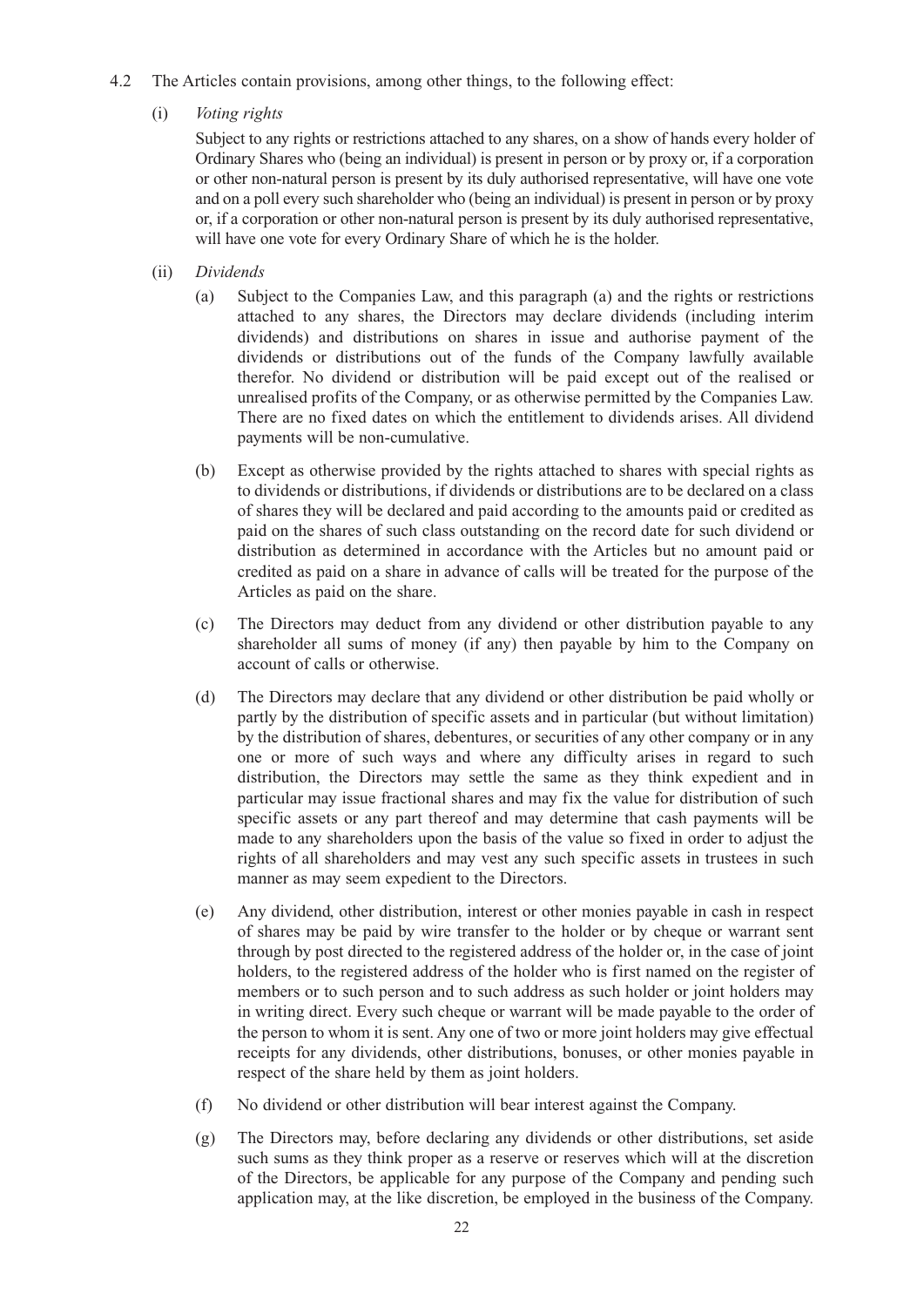- (h) Any dividend or other distribution which cannot be paid to a shareholder and/or which remains unclaimed after six months from the date of declaration of such dividend or other distribution may, in the discretion of the Directors, be paid into a separate account in the Company's name, provided that the Company will not be constituted as a trustee in respect of that account and the dividend or other distribution will remain as a debt due to the shareholder. Any dividend or other distribution which remains unclaimed after a period of six years from the date of declaration of such dividend or other distribution will be forfeited and will, if the share class is still in issue (other than shares for which dividends cannot be paid and/or remain unclaimed), revert to the Company for the benefit of all shareholders of that class, or otherwise revert to the Company for the benefit of all shareholders of the Company on the date such dividend is forfeited.
- (iii) *Winding-up*
	- (a) If the Company shall be wound up, the liquidator shall apply the assets of the Company in satisfaction of creditors' claims in such manner and order as such liquidator thinks fit. Subject to the rights attached to shares of any class, in a winding up.
		- (i) if the assets available for distribution amongst the shareholders of the Company shall be insufficient to repay the whole of the Company's issued share capital, such assets shall be distributed so that, as nearly as may be, the losses shall be borne by the members in proportion to the nominal value of the shares held by them; or
		- (ii) if the assets available for distribution amongst the shareholders shall be more than sufficient to repay the whole of the Company's issued share capital at the commencement of the winding up, the surplus shall be distributed amongst the members in proportion to the nominal value of the shares held by them at the commencement of the winding up subject to a deduction from such shares in respect of which there are monies due, of all monies payable to the Company for unpaid calls or otherwise.
	- (b) If the Company shall be wound up, the liquidator may, with the sanction of a special resolution of the Company, divide among the shareholders in kind the whole or any part of the assets of the Company or vest the whole or any part of such assets in trustees upon such trusts for the benefit of the shareholders as the liquidator, with the like sanction, shall think fit.
- (iv) *Transfers*
	- (a) The instrument of transfer of any share will be in writing and will be executed by or on behalf of the transferor and the transferor will be deemed to remain the holder of a share until the name of the transferee is entered in the register in respect thereof.
	- (b) For the purposes of this summary, a **"Relevant System"** means, in relation to a share, a computer-based system, and procedures, which enable title to units of a security to be evidenced and transferred without a written instrument, and which facilitate supplementary and incidental matters.
	- (c) Transfers of shares (or any interest in such shares) in uncertificated form will be effected by means of the Relevant System in accordance with the rules of the Relevant System and the Articles.
	- (d) Prior to Admission, no transfer of shares will be effective unless the Directors have given their approval thereto and, for the avoidance of doubt, the Directors may, in their absolute discretion and without giving any reason, refuse to register any transfer of shares.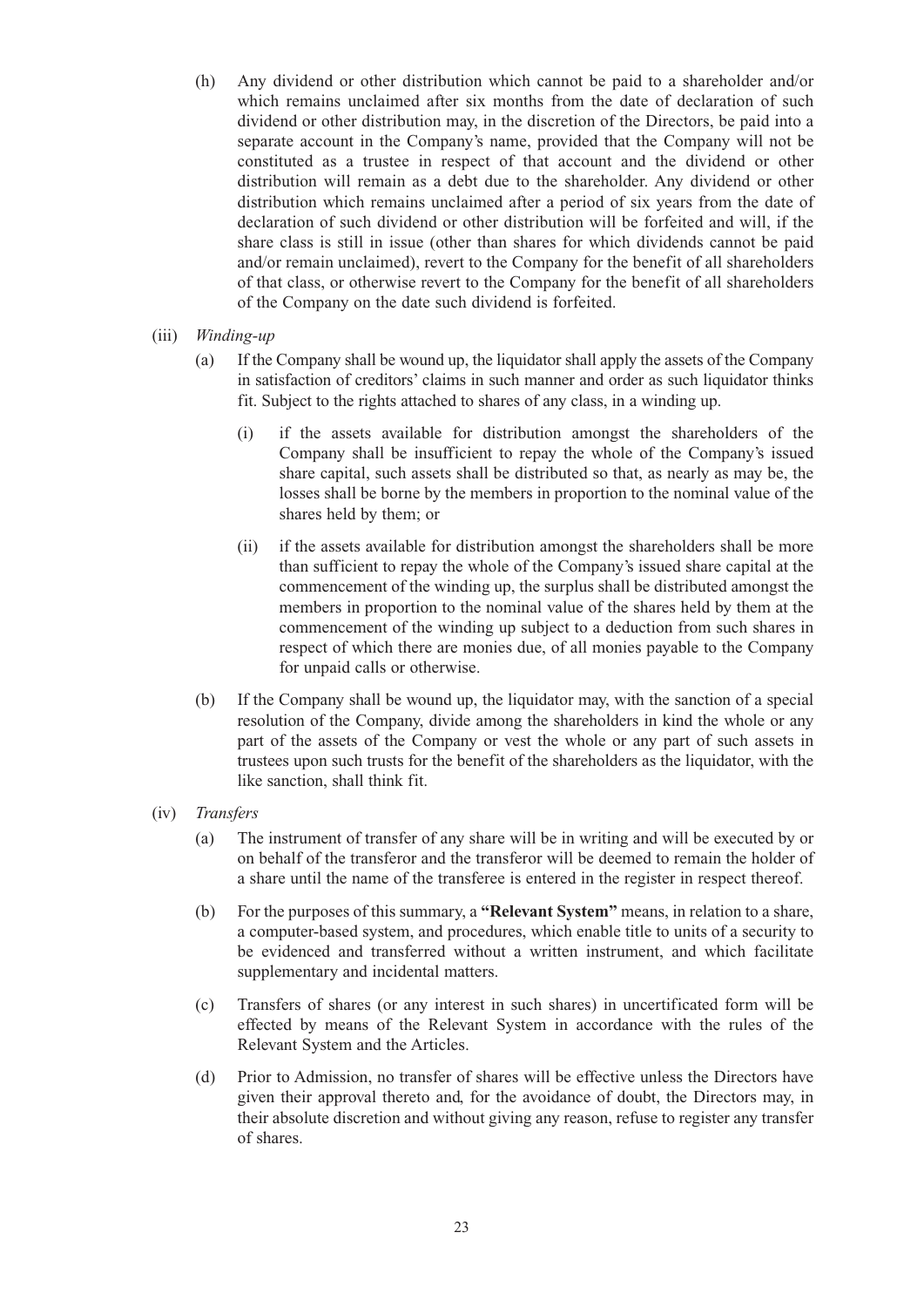- (e) Following Admission, the Directors may, in their absolute discretion and without giving any reason therefor, refuse to register any transfer of shares unless:
	- (i) it is in respect of a fully paid share;
	- (ii) it is duly stamped (if required);
	- (iii) save in the case of a transfer by a Recognised Person (as defined in the Articles) to whom no share certificate was issued, it is deposited at the office or such other place as the Directors may appoint and is accompanied by the certificate, for the shares to which it relates and such other evidence (if any) as the Directors may reasonably require to show the right of the transferor to make the transfer;
	- (iv) it is in respect of only one class of share;
	- (v) it is in favour of not more than four transferees except in the case of executors or trustees of a deceased shareholder; and
	- (vi) it is in respect of a share on which the Company does not have a lien in respect of which the Company has served a notice pursuant to the Articles.
- (f) If the Directors refuse to register a transfer of any shares, they must, within two months after the date on which the transfer was lodged with the Company or the instruction was received by the operator of the Relevant System (as the case may be), send to the transferor and the transferee notice of the refusal.
- (g) The registration of transfers of shares may be suspended at such times and for such periods as the Directors may, in their absolute discretion, from time to time determine, provided always that (i) such registration will not be suspended for more than 30 days in any year, and (ii) the Directors may not suspend the registration of transfers of any participating security without the consent of the operator of the Relevant System.
- (h) All instruments of transfer which are registered will be retained by the Company, but any instrument of transfer which the Directors decline to register will (except in any case of fraud) be returned to the person depositing the same.
- (i) Nothing in the Articles precludes the Directors from recognising a renunciation of the allotment of any share by an allottee in favour of some other person.
- (v) *Compulsory transfer*

Where, in the opinion of the Directors, shares are being held, directly or indirectly, by any shareholder (a **"Non-Qualifying Person"**): (i) whose ownership of shares may cause the Company's assets to be deemed 'plan assets' for the purposes of ERISA or Section 4975 of the Code, (ii) whose ownership of shares may cause the Company to be required to register as an 'investment company' under the US Investment Company Act (including because the purchase of the shares is not a **"qualified purchase"** as defined in the Investment Company Act), (iii) whose ownership of shares may cause the Company to be a 'controlled foreign corporation' for the purposes of the Code or may cause the Company to suffer any pecuniary disadvantage (including any excise tax, penalties or liabilities under ERISA or the Code) or (iv) whose ownership of shares may cause the Company to be required to comply with any registration or filing requirements in any jurisdiction with which the Company would not otherwise be required to comply, the Company may at its option direct the Non-Qualifying Person to transfer his shares to a person who is qualified to hold them and would not by reason of a transfer become a Non-Qualifying Person. In addition to the foregoing, the Directors may at any time and for any reason determine that any shareholder that is a **"benefit plan investor"** (as defined in Section 3(42) of ERISA) will be treated as a Non-Qualifying Person, and may direct such Non-Qualifying Person to transfer his shares to a non-benefit plan investor that is qualified to hold such shares and would not by reason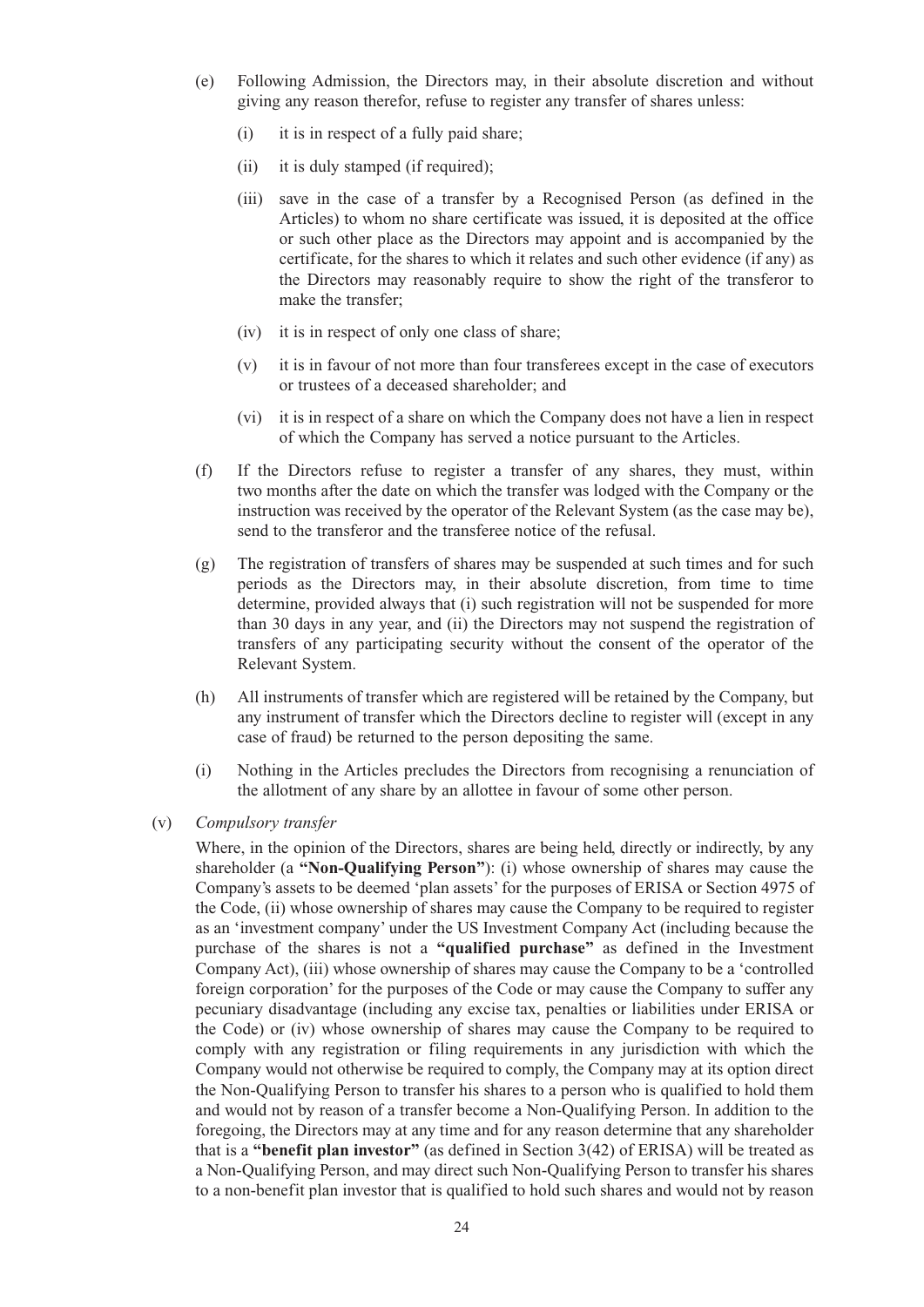of such transfer become a Non-Qualifying Person. Notwithstanding any provisions to the contrary in the Articles or in any resolution setting forth the rights of any shares, until such transfer is effected, the holder of such shares will not be entitled to any rights or privileges attaching to such shares. If the required transfer is not effected within 20 days after service of a notice to do so and the said shareholder directed to transfer his shares has not established to the reasonable satisfaction of the Board (whose judgement will be final and binding) that he is not a Non-Qualifying Person, the Company may (in accordance with Regulation  $32(2)(c)$  of Regulation 3 of the CREST Regulations) deliver a written notification to the operator of the CREST system requiring conversion of the relevant shares into certificated form to enable the Company to deal with such shares in accordance with the Articles. At any time following the recertification of the relevant shares having taken place, any or all of such shares may be sold by the Company on behalf of said shareholder. The said shareholder will be entitled to receive the sale proceeds in respect of his shares so sold and such sale proceeds to be paid to such shareholder in the manner described and subject as provided in the Company's Articles. The consent of such shareholder for the sale of his shares by the Company is not required. To give effect to any such sale the Board may authorize any person to transfer the shares to be sold.

- (vi) *Redemption/repurchase of shares*
	- (a) Subject to the provisions of the Companies Law, shares may be issued on the terms that they are to be redeemed on such terms and in such manner as the Company, before the issue of the shares, may by special resolution determine.
	- (b) Subject to provisions of the Companies Law and paragraph (c) below, the Company may purchase its own shares, including any redeemable shares, provided that the manner of purchase has first been authorised by the Company in general meeting and may make payment therefor in any manner authorised by the Companies Law, including out of capital save that the Company may make market purchases of up to 14.99 per cent. of the Ordinary Shares in issue following Admission in accordance with the Companies Law. Further to such authority, the maximum price (exclusive of expenses) that may be paid will be an amount equal to 5 per cent. above the average of the middle market quotations for such shares taken from the London Stock Exchange daily official list for the five business days preceding the day on which the purchase is made. The minimum price (exclusive of expenses) that may be paid will be 0.1 pence being the nominal value. This authority shall expire, unless sooner revoked or varied by the Company in general meeting, at the conclusion of the first annual general meeting of the Company or within eighteen months of the date of the adoption of the Articles (whichever is the earlier). The Company will seek renewal of such authority at the annual general meeting of the Company and thereafter at subsequent general meetings. The making and timing of any repurchases will be at the absolute discretion of the Board.
	- (c) Notwithstanding any other provisions of the Articles, the Company may purchase its own shares, including any redeemable shares, provided that the holders of that class of shares to be purchased will authorise the Company to do so and is otherwise not prohibited by the Companies Law.
- (vii) *Variation of share capital, Memorandum or Articles*
	- (a) Subject to and insofar as permitted by the provisions of the Companies Law, the Company may from time to time by special resolution alter or amend its memorandum, its articles or change its name.
	- (b) The Company may by ordinary resolution:
		- (i) increase the share capital by such sum as the ordinary resolution shall prescribe and with such rights, priorities and privileges annexed thereto as the Company may in general meeting determine;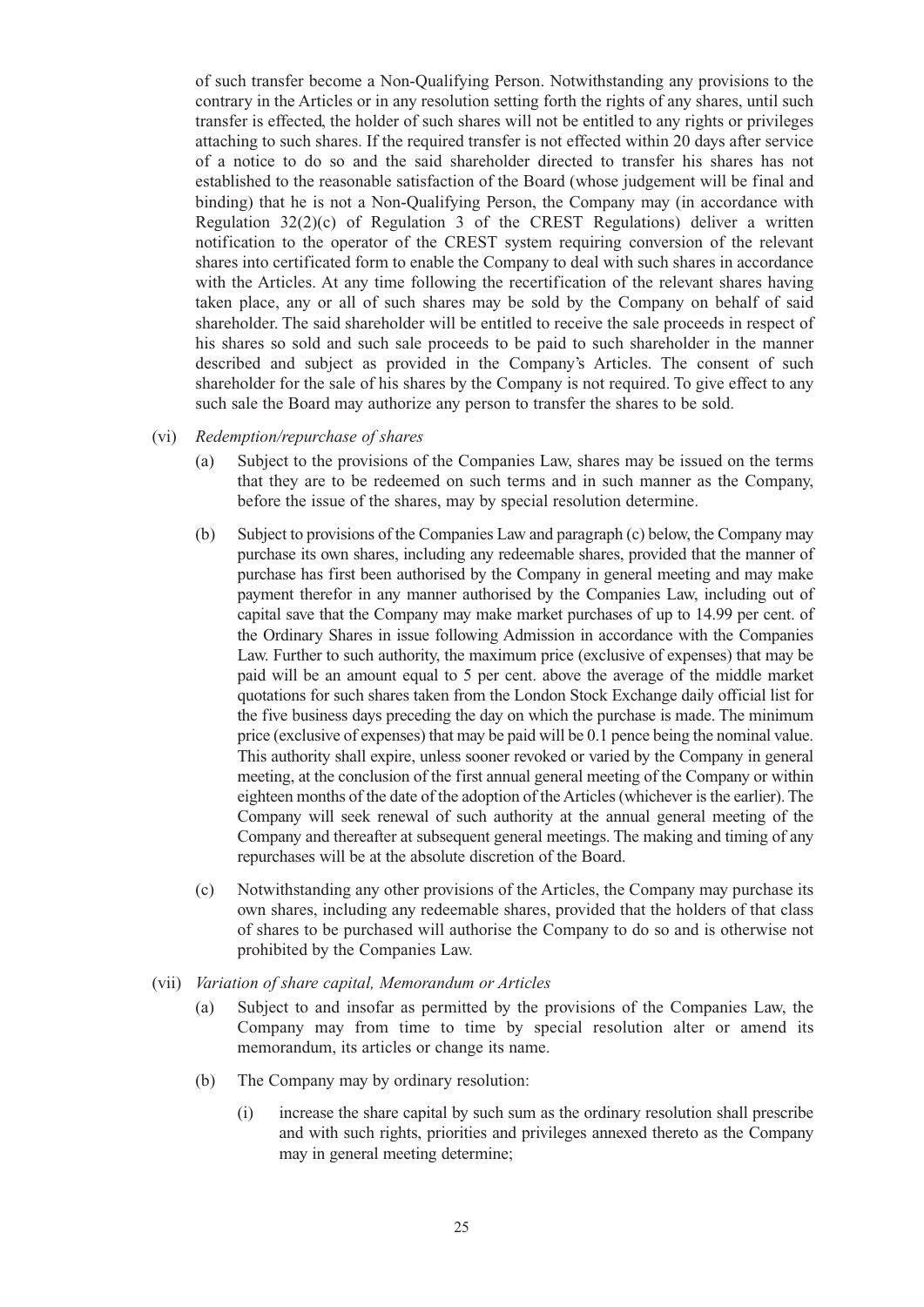- (ii) consolidate and divide all or any of its share capital into shares of larger amount than its existing shares;
- (iii) convert all or any of its paid-up shares into stock and reconvert that stock into paid-up shares of any denomination;
- (iv) subdivide its existing shares, or any of them, divide the whole or any part of its share capital into shares of a smaller amount than is fixed by the memorandum; and
- (v) cancel any shares that at the date of the passing of the resolution have not been taken or agreed to be taken by any person.
- (c) All new shares created will be subject to the same provisions with reference to the payment of calls, liens, transfer, transmission, forfeiture and otherwise as the shares in the original share capital.
- (d) Subject to certain provisions of the Memorandum and Articles and the Companies Law, the Company may by special resolution reduce its share capital and any capital redemption reserve.
- (e) Subject to the provisions of the Companies Law, the Company may by resolution of the Directors change the location of its registered office.
- (viii) *Variation of rights of shares*
	- (a) If at any time the share capital of the Company is divided into different classes of shares, the rights attached to any class (unless otherwise provided by the terms of issue of the shares of that class) may be varied with the consent in writing of the holders of at least three-quarters of the issued shares of that class, or with the sanction of a resolution passed by at least a three-quarters majority of the holders of the shares of that class at a separate general meeting of the holders of the shares of that class. The provisions of the articles relating to general meetings will apply to every such general meeting of the holders of one class of shares except that the necessary quorum will be one person holding or representing by proxy at least one-third of the issued shares of the class and that any holder of shares of the class present in person or by proxy may demand a poll.
	- (b) The rights conferred upon the holders of the shares of any class issued with preferred or other rights will not, unless otherwise expressly provided by the terms of issue of the shares of that class, be deemed to be varied by the creation or issue of further shares ranking *pari passu* therewith.
- (ix) *General meetings*
	- (a) The Company will, within 18 months of its incorporation and in each year of its existence thereafter hold a general meeting as its annual general meeting in addition to any other meetings in that year and will specify the meeting as such in the notices calling it. Not more than 15 months will elapse between the date of one annual general meeting of the Company and the date of the next such meeting. The annual general meeting will be held at such time and place as the Directors will appoint. At these meetings, the report of the Directors (if any) will be presented.
	- (b) The Directors may whenever they think fit, and they will on the requisition of shareholders of the Company holding at the date of deposit of the requisition not less than one-tenth of such of the paid-up capital of the Company as at the date of the deposit carries the right of voting at general meetings of the Company, proceed to convene a general meeting of the Company.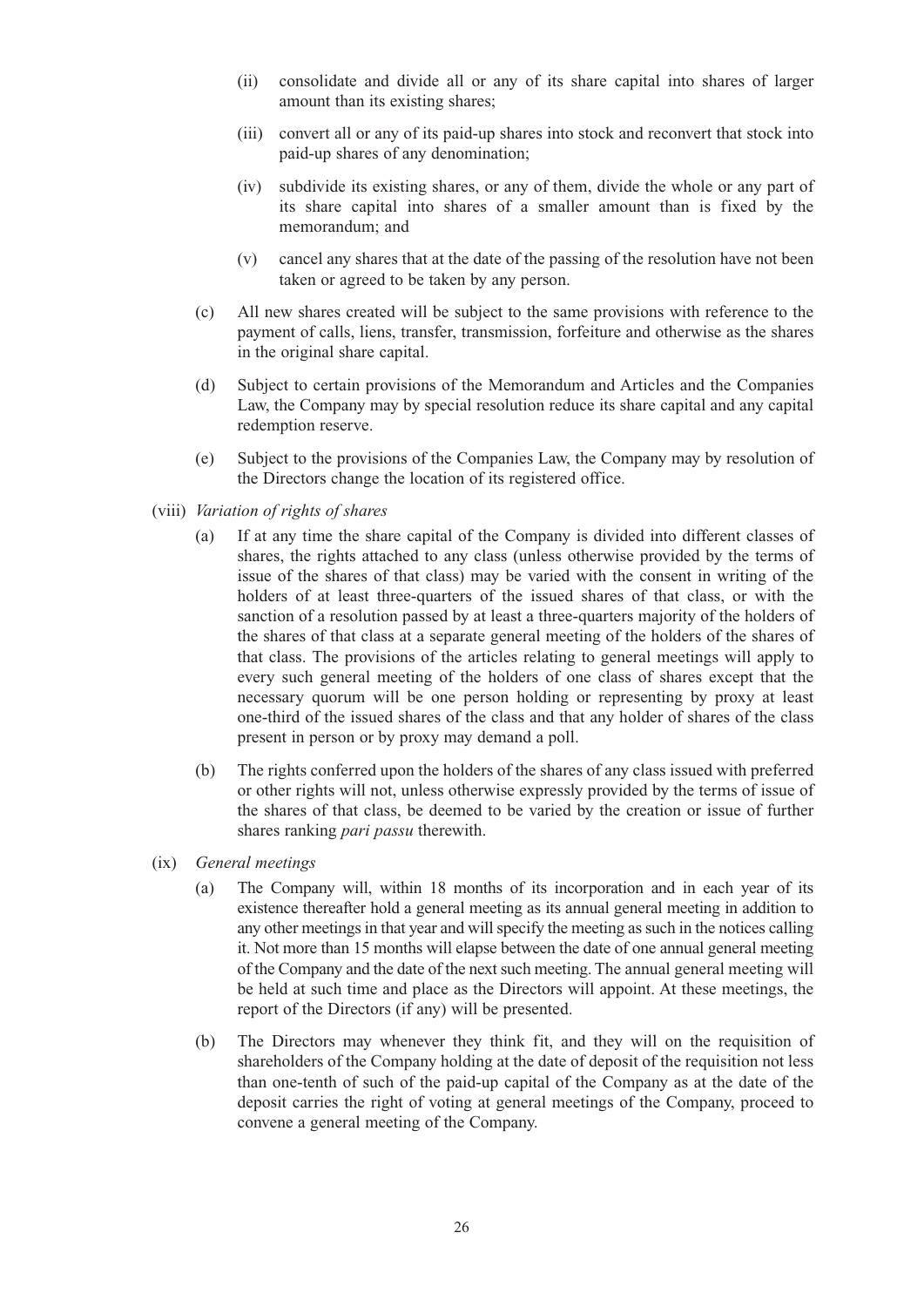- (c) The requisition must state the objects of the meeting and must be signed by the requisitionists and deposited at the registered office of the Company and may consist of several documents in like form each signed by one or more requisitionists.
- (d) If the Directors do not within 21 days from the date of the deposit of the requisition duly proceed to convene a general meeting, the requisitionists, or any of them representing more than one-half of the total voting rights of all of them, may themselves convene a general meeting, but any meeting so convened will not be held after the expiration of three months after the expiration of the said 21 days.
- (e) A general meeting convened as aforesaid by requisitionists will be convened in the same manner as nearly as possible as that in which general meetings are convened by Directors.
- (f) At least 14 days' notice will be given of any general meeting. Every notice will be exclusive of the day on which it is given or deemed to be given and of the day for which it is given and will specify the place, the day and the hour of the meeting and the general nature of the business and will be given in manner hereinafter mentioned or in such other manner if any as may be prescribed by the Company, provided that a general meeting of the Company will, whether or not the notice specified in this regulation has been given and whether or not the provisions of the articles regarding general meetings have been complied with, be deemed to have been duly convened if it is so agreed:
	- (i) in the case of an annual general meeting, by all the shareholders (or their proxies) entitled to attend and vote thereat; and
	- (ii) in the case of any other general meeting, by a majority in number of the shareholders having a right to attend and vote at the meeting, being a majority together holding not less than 75.0 per cent. in par value of the shares giving that right, or their proxies.
- (g) All business carried out at a general meeting will be deemed special with the exception of sanctioning a dividend, the consideration of the accounts, balance sheets, and any report of the Directors or of the Company's auditors, the appointment and removal of Directors and the fixing of the remuneration of the Company's auditors. No special business will be transacted at any general meeting without the consent of all members entitled to receive notice of that meeting unless notice of such special business has been given in the notice convening that meeting.
- (h) No business will be transacted at any general meeting unless a quorum is present at the time when the meeting proceeds to business; two shareholders entitled to vote at the meeting being individuals present in person or by proxy will be a quorum unless the Company has only one shareholder entitled to vote at such general meeting in which case the quorum will be that one shareholder present in person or by proxy.
- (i) A resolution (including a special resolution) in writing (in one or more counterparts) signed by all shareholders for the time being entitled to receive notice of and to attend and vote at general meetings (or, being corporations, signed by their duly authorised representatives) will be as valid and effective as if the resolution had been passed at a general meeting of the Company duly convened and held.
- (j) If a quorum is not present within half an hour from the time appointed for the meeting or if during such a meeting a quorum ceases to be present, the meeting, if convened upon the requisition of shareholders, will be dissolved, in any other case it will stand adjourned to the same day in the next week at the same time and place or to such other day, time or such other place as the Directors may determine, and if at the adjourned meeting a quorum is not present within half an hour from the time appointed for the meeting the shareholders present and entitled to vote will be a quorum.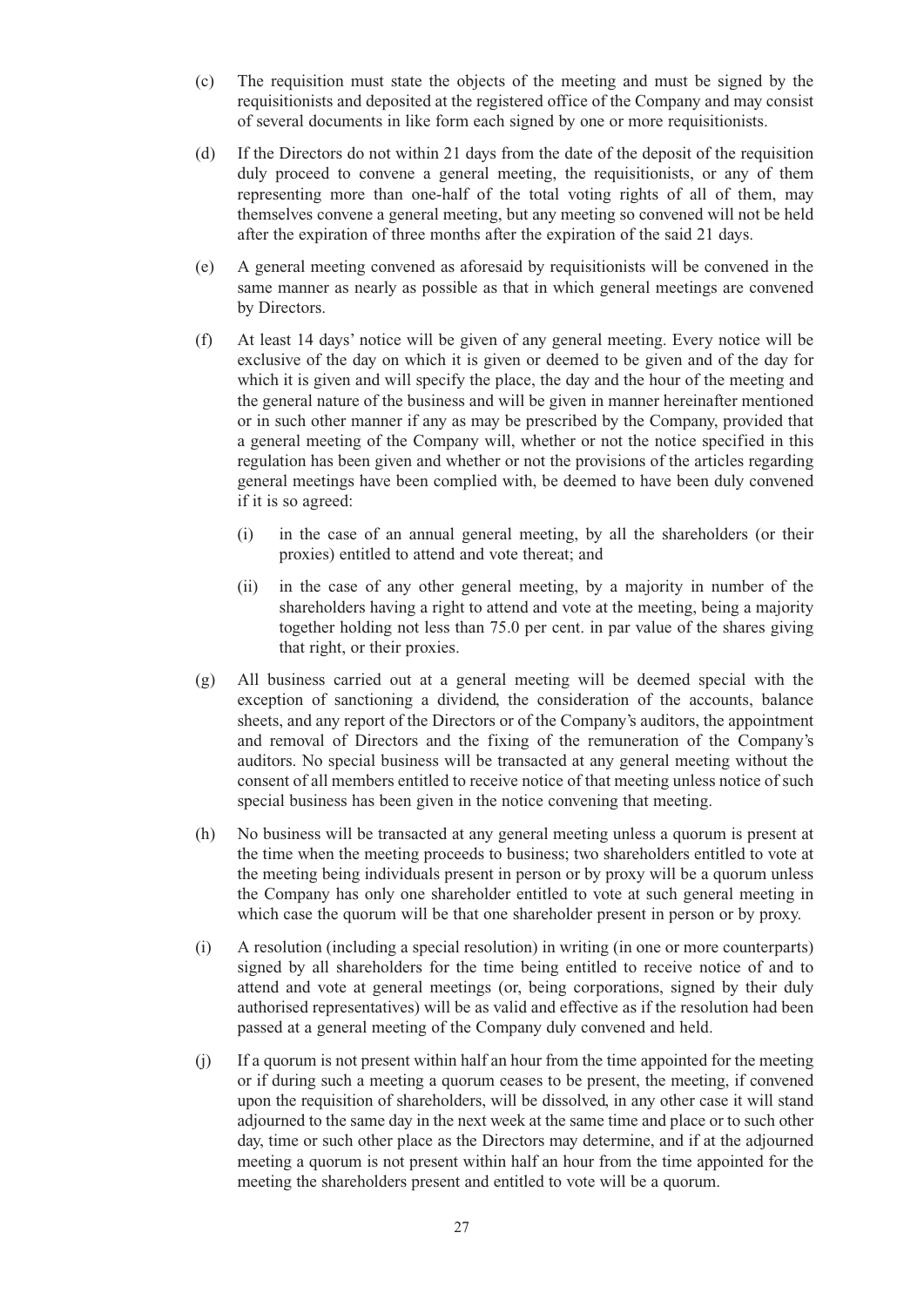- (k) The chairman may, with the consent of a meeting at which a quorum is present, (and will if so directed by the meeting), adjourn the meeting from time to time and from place to place, but no business will be transacted at any adjourned meeting other than the business left unfinished at the meeting from which the adjournment took place. When a general meeting is adjourned for thirty days or more, notice of the adjourned meeting will be given as in the case of an original meeting. Otherwise it will not be necessary to give any such notice.
- (l) At the annual general meeting of the Company in every year, one-third of the Directors for the time being or, if their number is not three or a multiple of three, then the number nearest to but not less than one-third, will retire from office and each Director will retire from office at least once every three years. A Director retiring at a meeting will retain office until the close or adjournment of the meeting.
- (m) A resolution put to the vote of the meeting will be decided on a show of hands unless before, or on the declaration of the result of, the show of hands, any shareholder or shareholders collectively present in person or by proxy and representing not less than one-tenth of the total sum paid-up of all shares conferring that right demand a poll.
- (n) In the case of an equality of votes, the chairman will be entitled to a second or casting vote.
- (x) *Directors*
	- (a) The Company may by ordinary resolution appoint any person to be a Director or may by ordinary resolution remove any Director.
	- (b) The Directors may appoint any person to be a Director, either to fill a vacancy or as an additional Director provided that the appointment does not cause the number of Directors to exceed any number fixed by or in accordance with the Articles as the maximum number of Directors. Unless such number is fixed, the number of Directors will be unlimited.
	- (c) Subject to the provisions of the Companies Law, the Memorandum, the Articles and to any directions given by special resolution, the business of the Company will be managed by the Directors who may exercise all the powers of the Company.
	- (d) The quorum for the transaction of the business of the Directors may be fixed by the Directors, and unless so fixed will be two if there are two or more Directors, and will be one if there is only one Director.
	- (e) A majority of the Directors will not be resident in the United Kingdom or the United States. Meetings of the Directors will only be held in a jurisdiction such that their meeting will not constitute a place of business in the United Kingdom or the United States.
	- (f) Subject to the provisions of the Articles, the Directors may regulate their proceedings as they think fit. Questions arising at any meeting will be decided by a majority of votes. In the case of an equality of votes, the chairman will have a second or casting vote. A Director who is also an alternate Director will be entitled in the absence of his appointor to a separate vote on behalf of his appointor in addition to his own vote.
	- (g) Members of the Board or of any committee thereof may participate in a meeting of the Board or of such committee by means of conference telephone or similar communications equipment by means of which all persons participating in the meeting can hear each other and participation in a meeting pursuant to this provision will constitute presence in person at such meeting. A resolution in writing (in one or more counterparts) signed by all the Directors or all the members of a committee of Directors will be as valid and effectual as if it had been passed at a meeting of the Directors, or committee of Directors as the case may be, duly convened and held.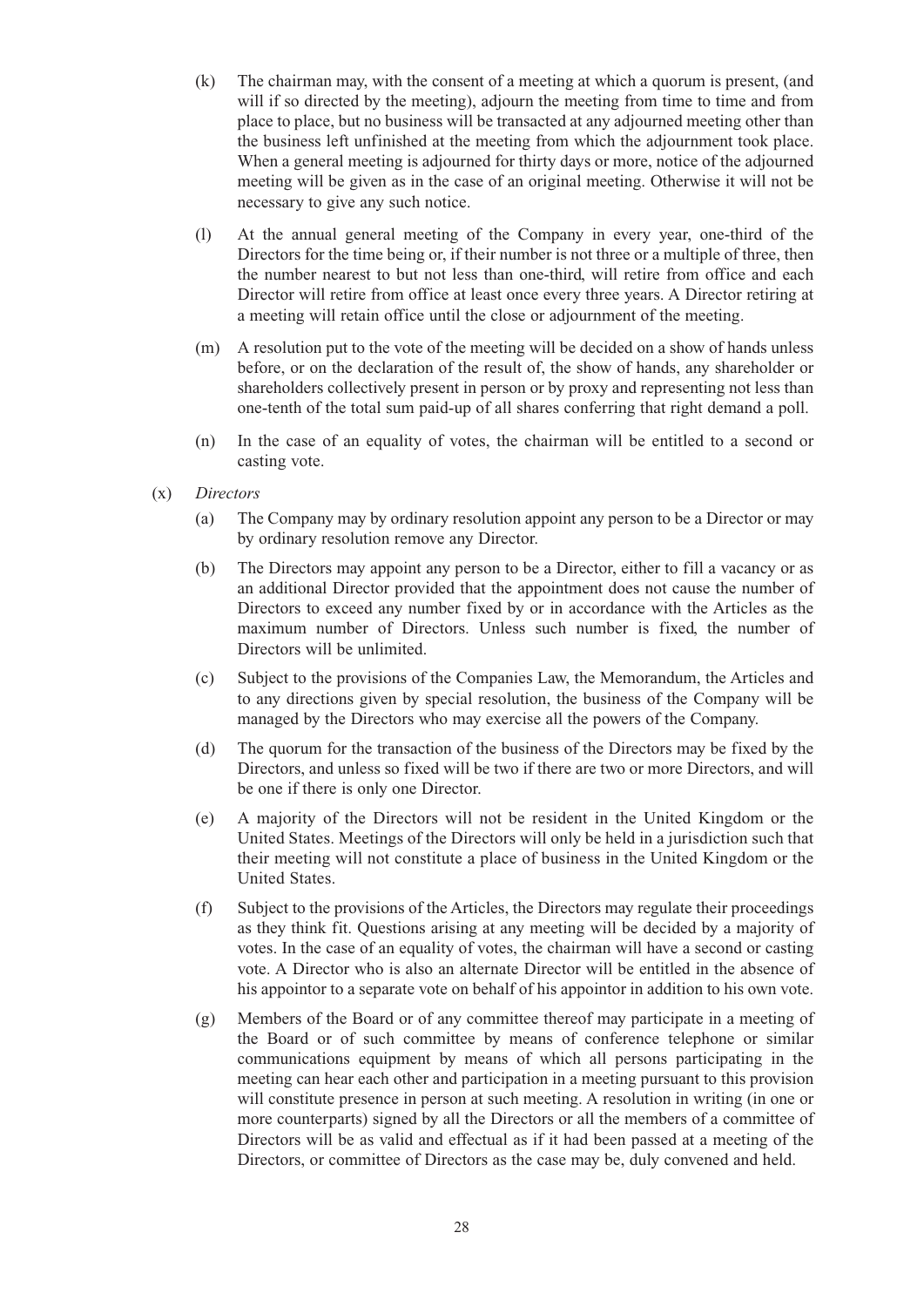- (h) A Director who is present at a meeting of the Board at which action on any Company matter is taken will be presumed to have assented to the action taken unless his dissent will be entered in the minutes of the meeting or unless he will file his written dissent from such action with the person acting as the chairman or secretary of the meeting before the adjournment thereof or will forward such dissent by registered post to such person immediately after the adjournment of the meeting. Such right to dissent will not apply to a Director who voted in favour of such action.
- (i) A Director or alternate Director may hold any other office or place of profit under the Company (other than the office of auditor) in conjunction with his office of Director for such period and on such terms as to remuneration and otherwise as the Directors may determine.
- (j) The remuneration of the Directors may be determined by the Board or by the Company by ordinary resolution.
- (k) There will be no shareholding qualification for Directors unless determined otherwise by the Company by ordinary resolution.
- (l) A Director may act by himself or his firm in a professional capacity for the Company and he or his firm will be entitled to remuneration for professional services as if he were not a Director or alternate Director.
- (m) A Director or alternate Director may be or become a director or other officer of or otherwise interested in any company promoted by the Company or in which the Company may be interested as shareholder or otherwise, and no such Director or alternate Director will be accountable to the Company for any remuneration or other benefits received by him as a director or officer of, or from his interest in, such other company.
- (n) No person will be disqualified from the office of Director or prevented by such office from contracting with the Company, either as vendor, purchaser or otherwise, nor will any such contract or any contract or transaction entered into by or on behalf of the Company in which any Director will be in any way interested be or be liable to be avoided, nor will any Director so contracting or being so interested be liable to account to the Company for any profit realized by any such contract or transaction by reason of such Director holding office or of the fiduciary relation thereby established. If a Director is so interested, the Director will not vote in respect of any contract or transaction nor will he be counted in the quorum present at that meeting of Directors.
- (o) A Director who is in any way, whether directly or indirectly, interested in a contract or proposed contract with the Company will declare the nature of his interest at a meeting of the Directors. A general notice that a Director or alternate Director is a shareholder, director, officer or employee of any specified firm or company and is to be regarded as interested in any transaction with such firm or company will be sufficient disclosure in respect of a contract or transaction in which he has an interest, and after such general notice a Director will not vote in respect of any contract or proposed contract or arrangement nor should he be counted in the quorum at that meeting.

#### (xi) *Borrowing powers*

The Directors may exercise all the powers of the Company to borrow money and to mortgage or charge its undertaking, property and uncalled capital or any part thereof and to issue debentures, debenture stock, mortgages, bonds and other such securities whenever money is borrowed or as security for any debt, liability or obligation of the Company or of any third party.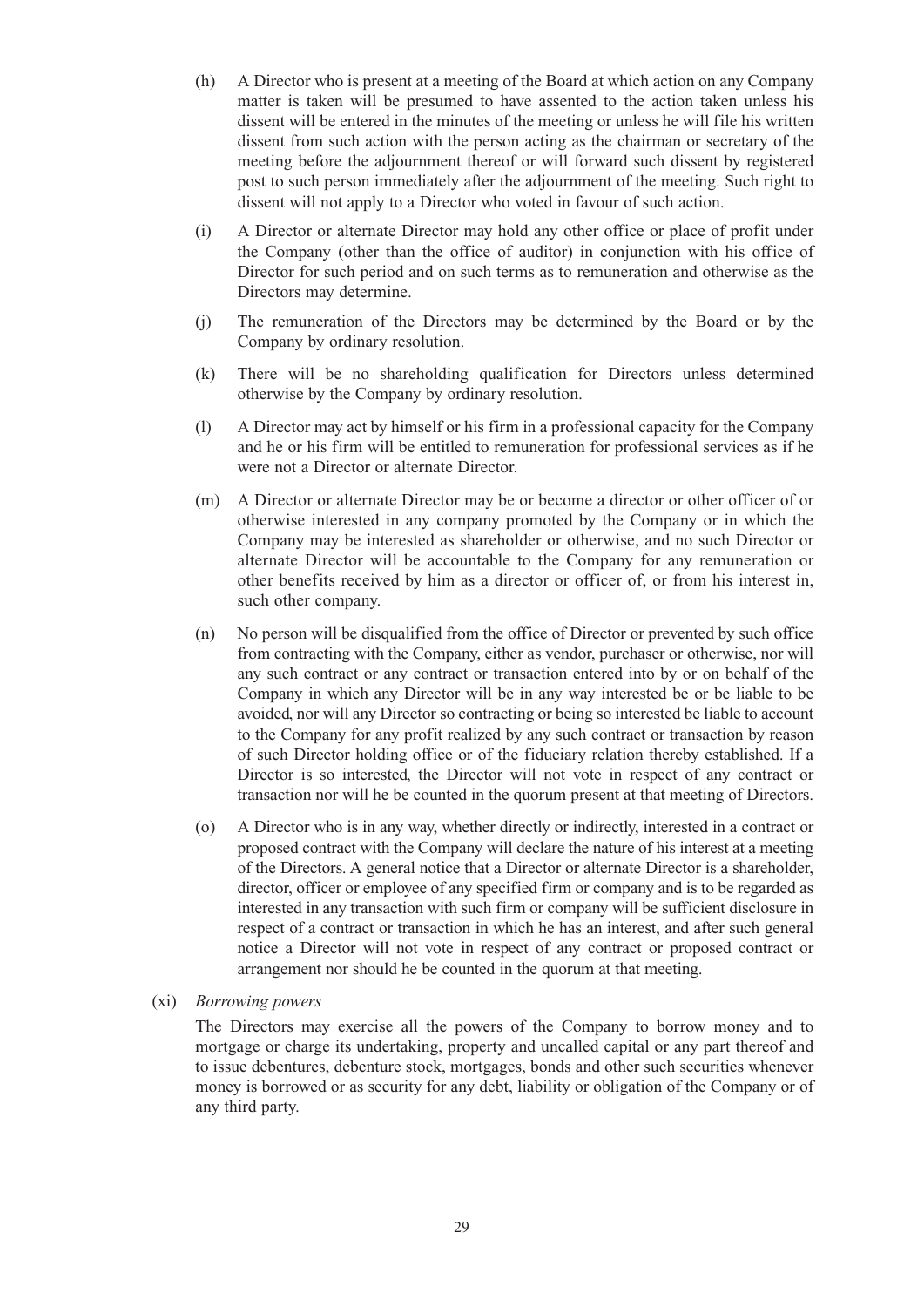#### (xii) *Issue of shares*

- (a) The Articles authorise the Directors generally and unconditionally to exercise all the powers of the Company to allot equity securities pursuant to the Placing and subsequently to allot shares and to grant such subscription and concession rights (as would be contemplated by sections  $551(1)(a)$  and (b) of the Act were it to apply to the Company) up to an aggregate nominal amount equal to the lower of:
	- (i) the aggregate nominal amount of the authorised but unissued Ordinary Shares for the time being; and
	- (ii) an amount equivalent to (A) one third of the allotted and fully paid up share capital immediately following Admission, plus (B) the amount of share capital which immediately following Admission has been reserved for the issue of shares upon the exercise of options or warrants granted by the Company (including 10 per cent. of the fully diluted issued share capital from time to time (in respect of the Marwyn Participation Option) and 10 per cent. of the fully issued share capital from time to time (in respect of the Management Participation Shares)),

to such persons and at such times and on such terms as they think proper, such authority to expire, unless sooner revoked or varied by the Company in general meeting, at the conclusion of the first annual general meeting of the Company or within eighteen months of the date of the adoption of the Articles (whichever is the earlier), but so as to enable the Company before such date to make offers or agreements which would or might require equity securities to be allotted after such date (including 10 per cent. of the fully diluted issued share capital from time to time (in respect of the Marwyn Participation Option) and 10 per cent. of the fully issued share capital from time to time (in respect of the Management Participation Shares) and to enable the Directors to allot relevant securities in pursuance of such offers or agreements as if the authority conferred thereby had not expired, such authority to be in substitution (with effect from Admission) for all existing authorities granted to the Directors in respect of the allotment of relevant securities, without prejudice to any allotments made pursuant to the terms of such authorities;

- (b) The Articles further empower the Directors to allot equity securities (as defined in section 560 of the Act) for cash pursuant to the authority referred to in paragraph 4.2 (xii)(a) above as if the restrictions in the Articles relating to pre-emption rights did not apply to any such allotment, such power being limited to:
	- (i) the allotment of equity securities pursuant to the Placing;
	- (ii) the allotment of equity securities in connection with an issue or offer by way of rights in favour of holders of equity securities and any other person entitled to participate in such issue or offering where the equity securities respectively attributable to the interests of such holders and persons are proportionate (as nearly as may be) to the respective numbers of equity securities held by or deemed to be held by them on the record date of such allotment, subject only to such exclusions or other arrangements as the Directors may deem fit to deal with fractional entitlements or problems arising under the laws of any overseas territory or the requirements of any regulatory authority or any stock exchange; and
	- (iii) the allotment (other then pursuant to the power referred to in paragraphs  $4.2(xii)(b)(i)$  and (ii) above) of equity securities up to an aggregate nominal amount of £3,132 (representing 5 per cent. of the allotted and fully paid up share capital immediately following Admission),

such authority to expire, unless sooner revoked or varied by the Company in general meeting, at the conclusion of the first annual general meeting of the Company or within eighteen months of the date of the adoption of the Articles (whichever is the earlier).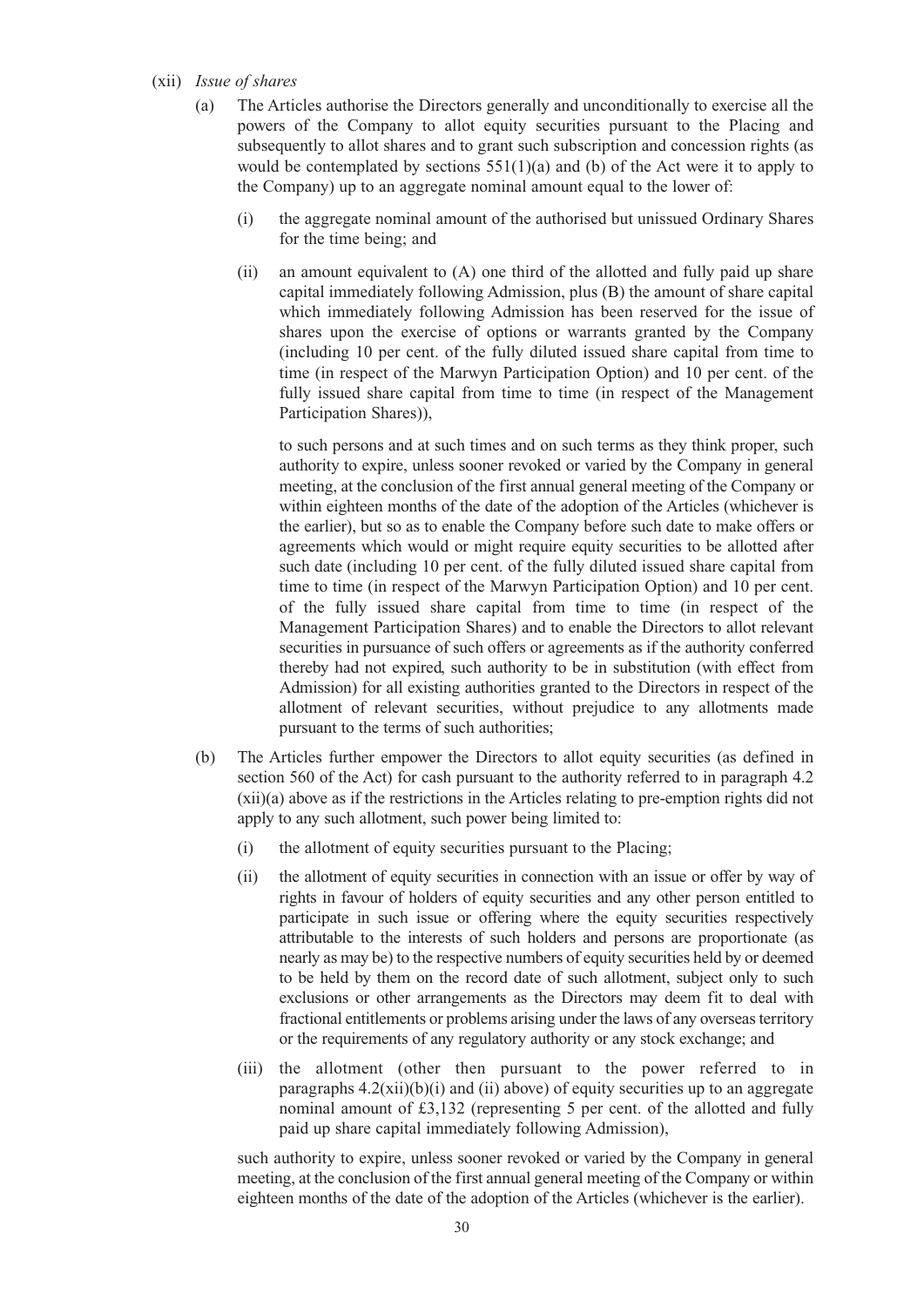- (c) The Articles otherwise provide that the Directors shall not exercise any power of the Company to allot any share in the Company or grant rights subscribe for or convert any security unless they are, authorised to do so or in accordance with the Articles (as set out above), by the Company ordinary resolution.
	- (d) The Company will maintain a register of members and every person (except a Recognised Person (as defined in the Articles) whose name is entered as a shareholder in the register of members will be entitled without payment to receive within two months after allotment or lodgement of transfer (or within such other period as the conditions of issue will provide) one certificate for all his shares. If shares are held jointly by several persons, the Company will not be bound to issue more than one certificate unless payment of fifty pence  $(\text{\pounds}0.50)$  is received for every certificate after the first or such less sum as the Directors will from time to time determine and delivery of a certificate for a share to one of the several joint holders will be sufficient delivery to all such holders.
	- (xiii) *Pre-emption rights*
		- (a) There is no provision of Cayman Islands law which confers rights of pre-emption upon the issue or sale of any shares in the Company for cash. However, the Articles provide that if the Company is proposing to allot equity securities (as such term is defined in s560 of the Act):
			- (i) it shall not allot any of them on any terms to a person unless it has made an offer to each holder of the relevant class of shares to allot to him on the same or more favourable terms a proportion of those securities which is as nearly as practicable equal to the proportion in nominal value held by him of the aggregate of such shares; and
			- (ii) it shall not allot any of those securities to a person unless the period during which any such offer may be accepted (being 14 days) has expired or the Company has received notice of the acceptance or refusal of every offer so made.
		- (b) These pre-emptive provisions do not apply to a particular allotment of equity securities if these are, or are to be, wholly or partly paid up otherwise than in cash; and securities which the Company has offered to allot to a holder of a class of relevant shares may be allotted to him, or anyone in whose favour he has renounced his right to their allotment, without contravening sub-paragraph  $4.2(xiii)(a)(ii)$  above.
		- (c) These pre-emptive provisions do not apply to the allotment of securities which would, apart from a renunciation or assignment of the right to their allotment, be held under an employees' share scheme and/or any allotment made pursuant to the Marwyn Participation Option and/or in respect of the Management Participation Shares.
		- (d) The pre-emption rights summarised above may be disapplied, provided that the directors are given power to do so by special resolution of the Company.
	- (xiv) *Depository Interests*
		- (a) The Directors will, subject to the law of the Cayman Islands and any other applicable laws and regulations and the facilities and requirements of any Relevant System concerned and the Articles, have power to implement and/or approve any arrangements they may, think fit in relation to the evidencing of title to and transfer of interests in shares in the form of Depository interests and to the extent such arrangements are implemented, no provision of the Articles applies or has effect to the extent it is inconsistent with the holding or transfer of Depository interests.
		- (b) Subject to the law of the Cayman Islands, the Board may permit shares (or interests in shares) to be held in uncertificated form and to be transferred by means of a Relevant System of holding and transferring shares (or interests in shares) in uncertificated form and may determine that any class of shares will cease to be a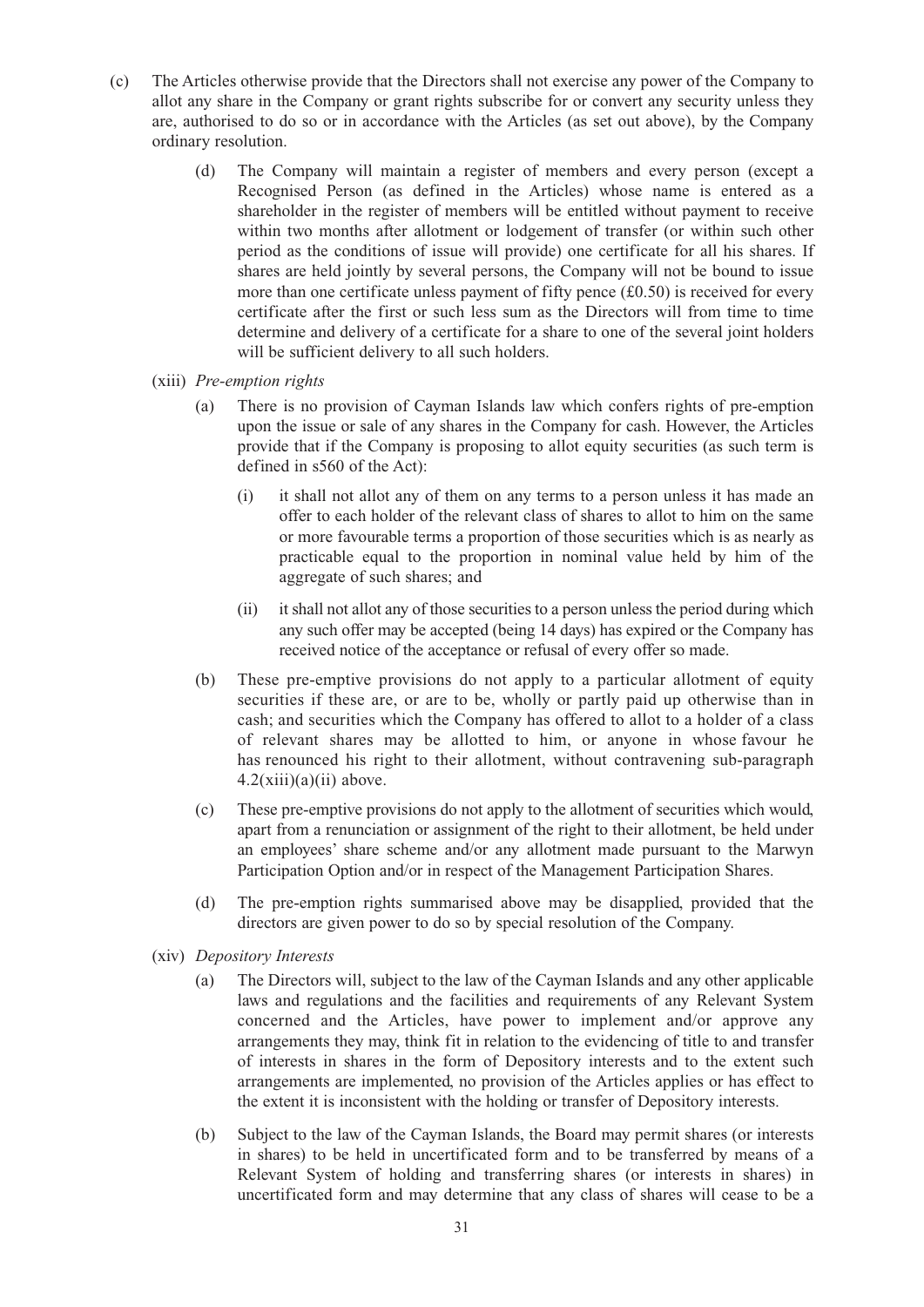participating security (as defined in Regulation 3 of the CREST Regulations). Where the Board permits shares (or interests in such shares) to be held in uncertificated form, the provisions described in (xiv)(e) and (f) below will have effect immediately prior to the time at which the operator of the Relevant System concerned permits the class of shares (or interests in such shares) to be a participating security.

- (c) Conversion of shares held in certificated form into shares (or any interest in such shares) held in uncertificated form, and vice versa, may be made in such manner as the Board may in its absolute discretion think fit (subject to the facilities and requirements of the Relevant System).
- (d) Shares that fall within a certain class will not form a separate class of shares from other shares in that class because any share in that class is held in uncertificated form or is permitted in accordance with the regulations of the Relevant System to become a participating security.
- (e) In relation to any class of shares (or any interest in such shares) which is, for the time being, a participating security, and for so long as such class remains a participating security, no provision of the Articles applies or has effect to the extent that it is in any respect inconsistent with:
	- (a) the holding of shares (or any interest in such shares) of a class in uncertificated form;
	- (b) the transfer of title to shares (or any interest in such shares) of that class by means of a Relevant System; or
	- (c) the requirements of the Relevant System and no provision of the Articles applies or has effect to the extent that it is inconsistent with the maintenance, keeping or entering up by the operator of the Relevant System.
- (f) Without prejudice to the generality of the provisions of the Articles described in (xiii)(c) above and notwithstanding anything contained in the Articles, where any class of shares is, for the time being, a participating security (a **"Relevant Class"**):
	- (a) the register relating to the Relevant Class is maintained at all times in such place as may be determined by a resolution of Directors; and
	- (b) unless the Directors otherwise determine, shares of the Relevant Class held by the same holder or joint holder in certificated form and uncertificated form will be treated as separate holdings.
- (xv) *Company's rights in uncertificated shares*
	- (a) Where any class of shares is a participating security and the Company is entitled under the law of the Cayman Islands or these Articles to sell, transfer, dispose of, forfeit, reallot, accept the surrender of or otherwise enforce a lien over a share (or interest in such share) held in uncertificated form, the Company will be entitled, subject to the law of the Cayman Islands, the Articles and the facilities and requirements of the Relevant System:
		- (a) to require the holder of that uncertificated share (or interest in such share) by notice to change that share (or interest in such shares) into certificated form within the period specified in the notice and to hold that share in certificated form so long as required by the Company;
		- (b) to require the holder of that uncertificated share (or interest in such share) by notice to give any instructions necessary to transfer title to that share by means of the Relevant System within the period specified in the notice;
		- (c) to require the holder of that uncertificated share (or interest in such share) by notice to appoint any person to take any steps, including without limitation the giving of any instructions by means of the Relevant System, necessary to transfer that share within the period specified in the notice;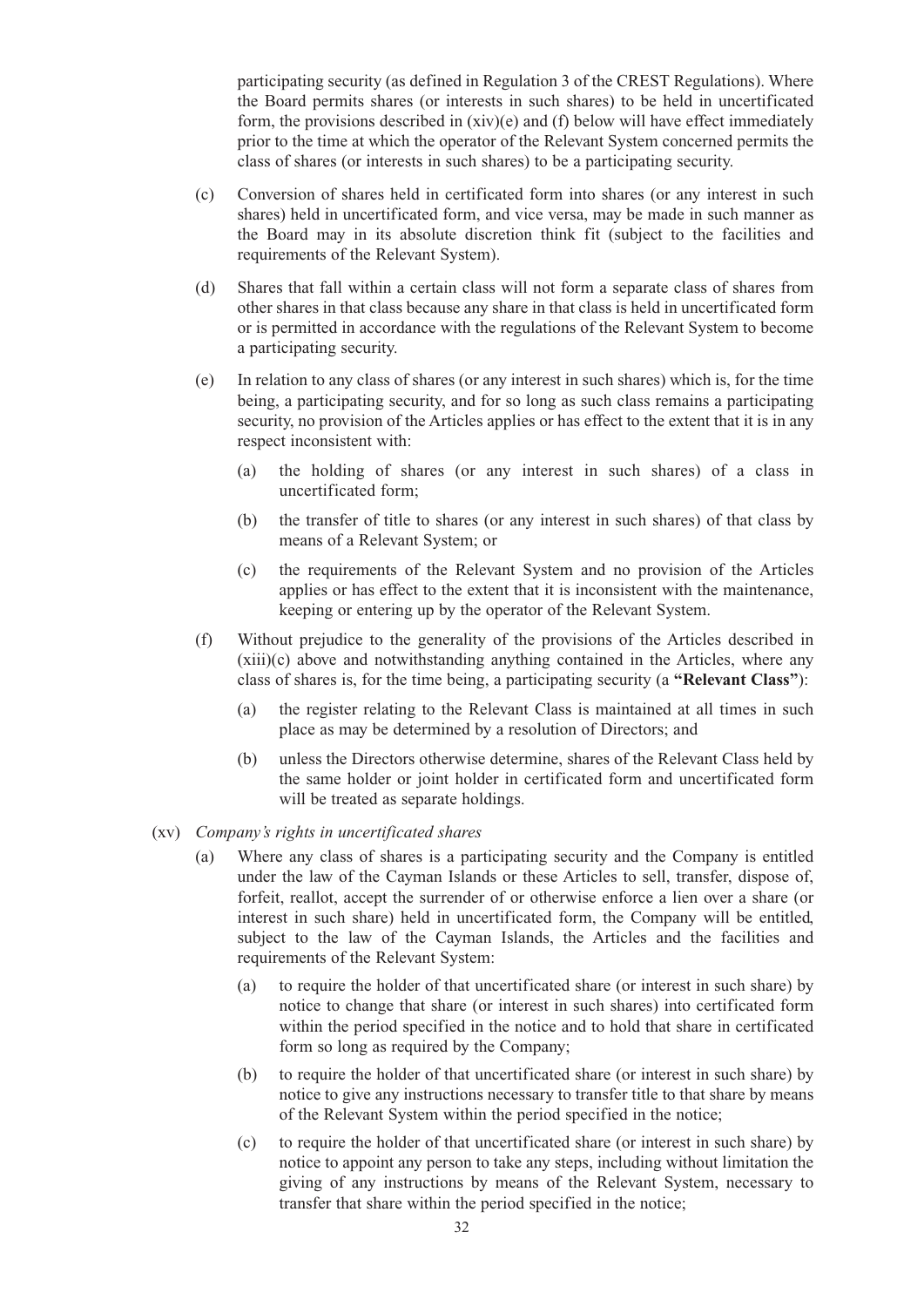- (d) to take any action that the Board considers appropriate to achieve the sale, transfer, disposal of, forfeiture, re-allotment or surrender of that share (or interest in such share) or otherwise to enforce a lien in respect of it; and
- (e) to assume that the entries on any record of securities maintained by it in accordance with the regulations governing the Relevant System and regularly reconciled with the relevant operator register of securities are a complete and accurate reproduction of the particulars entered in the operator register of securities and will accordingly not be liable in respect of any act or thing done or omitted to be done by or on behalf of the Company in reliance upon such assumption; in particular, any provision contained in the Articles which requires or envisages that action will be taken in reliance on information contained in the register will be construed to permit that action to be taken in reliance on information contained in any relevant record of securities (as so maintained and reconciled).
- (xvi) *Disclosure of interests in shares*
	- (a) The provisions of Chapter 5 of the disclosure and transparency rules made by the FSA under Part VI of FSMA (the **"DTR 5"**) shall be deemed to apply to the Company, so that shareholders are required under the Articles to notify the Company of the percentage of their voting rights if the percentage of voting rights which they hold as a shareholder or through their direct or indirect holding of financial instruments falling within paragraph 5.1.3R of DTR 5 (or a combination of such holdings) reaches, exceeds or falls below 3 per cent., 4 per cent., 5 per cent., 6 per cent., 7 per cent., 8 per cent., 9 per cent., 10 per cent., and each 1 per cent. threshold thereafter up to 100 per cent. or reaches, exceeds or falls below any of these thresholds as a result of events changing the breakdown of voting rights. If any shareholder fails to comply with these requirements, the Directors may, by notice to the holder of such shares, suspend their rights as to voting, dividends and transfer for so long as the default continues.
	- (b) The Directors shall have the power by notice to require any shareholder to disclose to the Company the identity of any person other than the shareholder who has any interest in the shares held by the shareholder and the nature of such interest. If any shareholder has been duly served with a notice by the Directors and is in default for the prescribed period in supplying to the Company the information thereby required, then the Directors may serve a notice (a **"Disclosure Notice"**) upon such shareholder. A Disclosure Notice may direct that the shareholder shall not be entitled to vote at a general meeting or meeting of the holders of any class of shares of the Company or exercise any other right conferred by membership in relation to the meetings of the Company or holders of any class of shares.
	- (c) Where a Disclosure Notice is served by the Company on a shareholder, or another person whom the Company knows or believes to be interested in shares held by that shareholder, and the shareholder or other person has failed in relation to any shares (the **"Default Shares"**), which expression includes any shares issued to such shareholder after the date of the Disclosure Notice in respect of those shares) to give the Company the information required within 28 days or 14 days where the Default Shares represent at least 0.25 per cent. in nominal value of the issued shares of the relevant class following the date of service of the Disclosure Notice, the Board may further serve on the holder of such Default Shares a notice (a **"disenfranchisement notice"**) whereupon the following sanctions apply, unless the Board otherwise decides:
		- (i) the shareholder will not be entitled in respect of the Default Shares to be present or to vote (either in person or by proxy) at a general meeting or at a separate meeting of the holders of a class of shares or on a poll or to exercise other rights conferred by membership in relation to the meeting or poll; and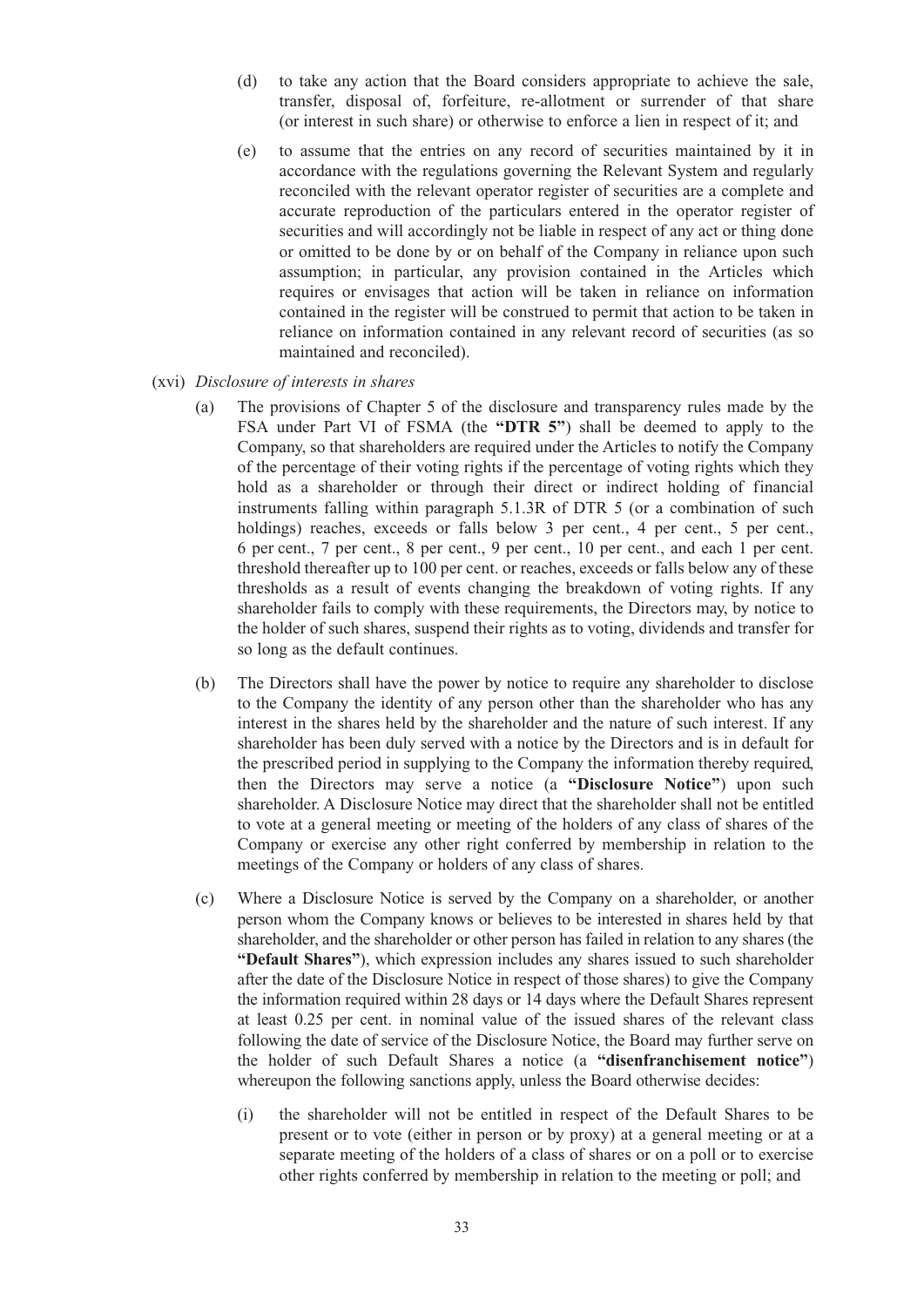- (ii) where the Default Shares represent at least 0.25 per cent. in nominal value of the issued shares of the relevant class:
	- (A) a dividend (or any part of a dividend) or other amount payable in respect of the Default Shares will be withheld by the Company, which has no obligation to pay interest on it; and
	- (B) no transfer of any of the Default Shares will be registered unless:
		- (aa) the transfer is an excepted transfer (broadly being a transfer pursuant to a takeover offer or a sale of such share on a recognised investment exchange (including AIM)); or
		- (bb) the shareholder is not himself in default in supplying the information required and the shareholder proves to the satisfaction of the Board that no person in default in supplying the information required is interested in any of the shares the subject of the transfer; or
		- (cc) registration of the transfer is required by any Relevant System.
- (xvii) *Capitalisation of reserves*

Subject to the Companies Law, the Directors may capitalise an amount standing to the credit of the reserves, appropriate the sum required to be capitalised to the shareholders in proportion to the nominal amount of the shares held by them respectively and allot the shares credited to the shareholders or the exchange administrator of the Company from time to time.

- (xviii) *Indemnity*
	- (a) Every Director secretary, assistant secretary, or other officer for the time being and from time to time of the Company and their personal representatives are indemnified out of the assets of the Company and for the avoidance of doubt this provision does not apply to the Company's auditor.
	- (b) No Director is liable for the acts of any other Director or officer or agent of the Company (a) for the acts, receipts, neglects, defaults, omissions of any other such Director or officer or agent of the Company, (b) for any loss of defect of title to any property of the Company, (c) for the insufficiency of any security upon which any money of the Company is invested, (d) for any loss incurred through any bank, broker or other similar person, (e) for any loss due to negligence, (f) for any loss, damage or misfortune whatsoever which may happen in the execution or discharge of the duties of office.

#### **The above is a summary only of certain provisions of the Articles, the full provisions of which will be available on the Company's website (www.marwyncapitalIlimited.com).**

4.3 The Company will not be subject to the City Code, notwithstanding that the Company is admitted to trading on AIM. There are no equivalent rules or regulations applicable to the Company under the Companies Law or any other applicable laws of the Cayman Islands. The Ordinary Shares are subject to the compulsory acquisition provisions set out in section 88 of the Companies Law. Under these provisions where an offeror makes a takeover offer and within four months of making the offer it has been approved by the holders of not less than 90 per cent. in value of the shares to which the offer relates, that offeror is entitled to acquire compulsorily from dissenting shareholders those shares that have not been acquired or contracted to be acquired on the same terms as under the offer.

#### 4.4 *Cayman Islands company law*

The Company is an exempted company incorporated with limited liability under the laws of the Cayman Islands and is subject to the Companies Law which differs from the Act in relation to, *inter alia*, the issue of new shares by companies. Cayman Islands law distinguishes between exempted companies and ordinary companies. For example, a Cayman Islands exempted company: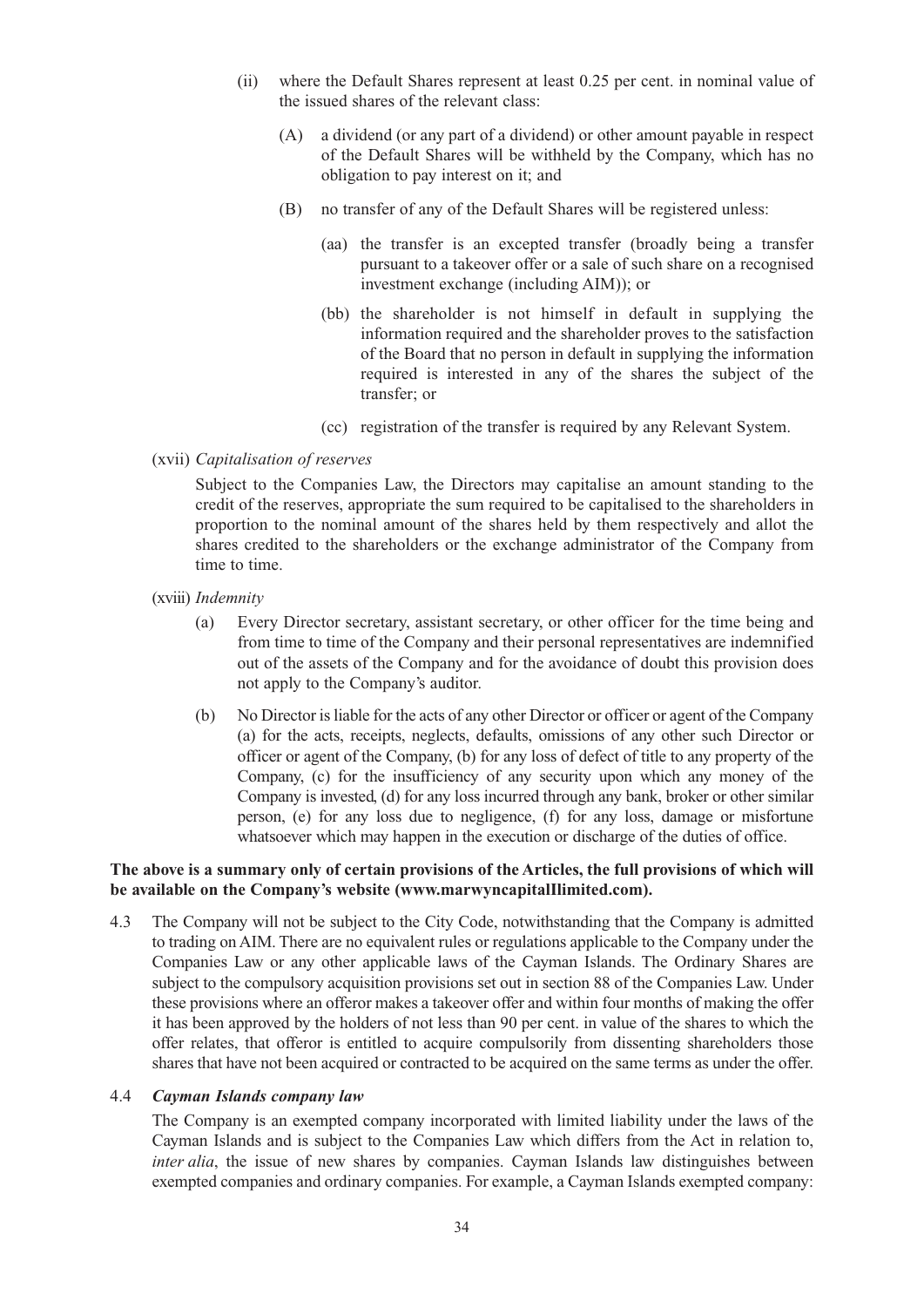- (a) must conduct its business mainly outside of the Cayman Islands;
- (b) does not have to file a register of members with the Registrar of Companies;
- (c) does not have to make its register of members open to public inspection; and
- (d) may obtain an undertaking from government of the Cayman Islands against the imposition of any future taxation.

Set out below is a summary of certain aspects of Cayman Islands law, although this does not purport to contain all applicable qualifications and exceptions or to be a complete review of all matters of Cayman Islands company law and taxation, which may differ from equivalent positions in jurisdictions with which interested parties may be more familiar:

(i) *Operations*

As an exempted company, the Company's operations must be conducted mainly outside the Cayman Islands. The Company is required to file an annual return each year with the Registrar of Companies of the Cayman Islands and pay a fee which is based on the amount of its authorised share capital.

(ii) *Share capital*

The Companies Law provides that where a company issues shares at a premium to the par value of such shares, whether for cash or otherwise, a sum equal to the aggregate amount or the value of such premiums on those shares shall be transferred to an account, to be called the **"share premium account"**. At the option of a company, these provisions may not apply to premiums on shares of that company allotted pursuant to any arrangement in consideration of the acquisition or cancellation of shares in any other company and issued at a premium. The Companies Law provides that the share premium account may be applied by the company subject to the provisions, if any, of its memorandum and articles of association in:

- (a) paying distributions or dividends to members;
- (b) paying up unissued shares of the company to be issued to members as fully paid bonus shares;
- (c) the redemption and repurchase of shares (subject to the provisions of section 37 of the Companies Law);
- (d) writing off the preliminary expenses of the company;
- (e) writing off the expenses of, or the commission paid or discount allowed on, any issue of shares or debentures of the company; and
- (f) providing for the premium payable on redemption or repurchase of any shares or debentures of the company.

No distribution or dividend may be paid to members out of the share premium account unless immediately following the date on which the distribution or dividend is proposed to be paid the company will be able to pay its debts as they fall due in the ordinary course of business. The Companies Law provides that, subject to confirmation by the court, a company limited by shares or a company limited by guarantee and having a share capital may, if so authorised by its articles of association, by special resolution reduce its share capital in any way. The Articles include certain protections for holders of special classes of shares, which require their consent to be obtained before their rights may be varied. The consent of the specified proportions of the holders of the issued shares of that class or the sanction of a resolution passed at a separate meeting of the holders of those shares is required.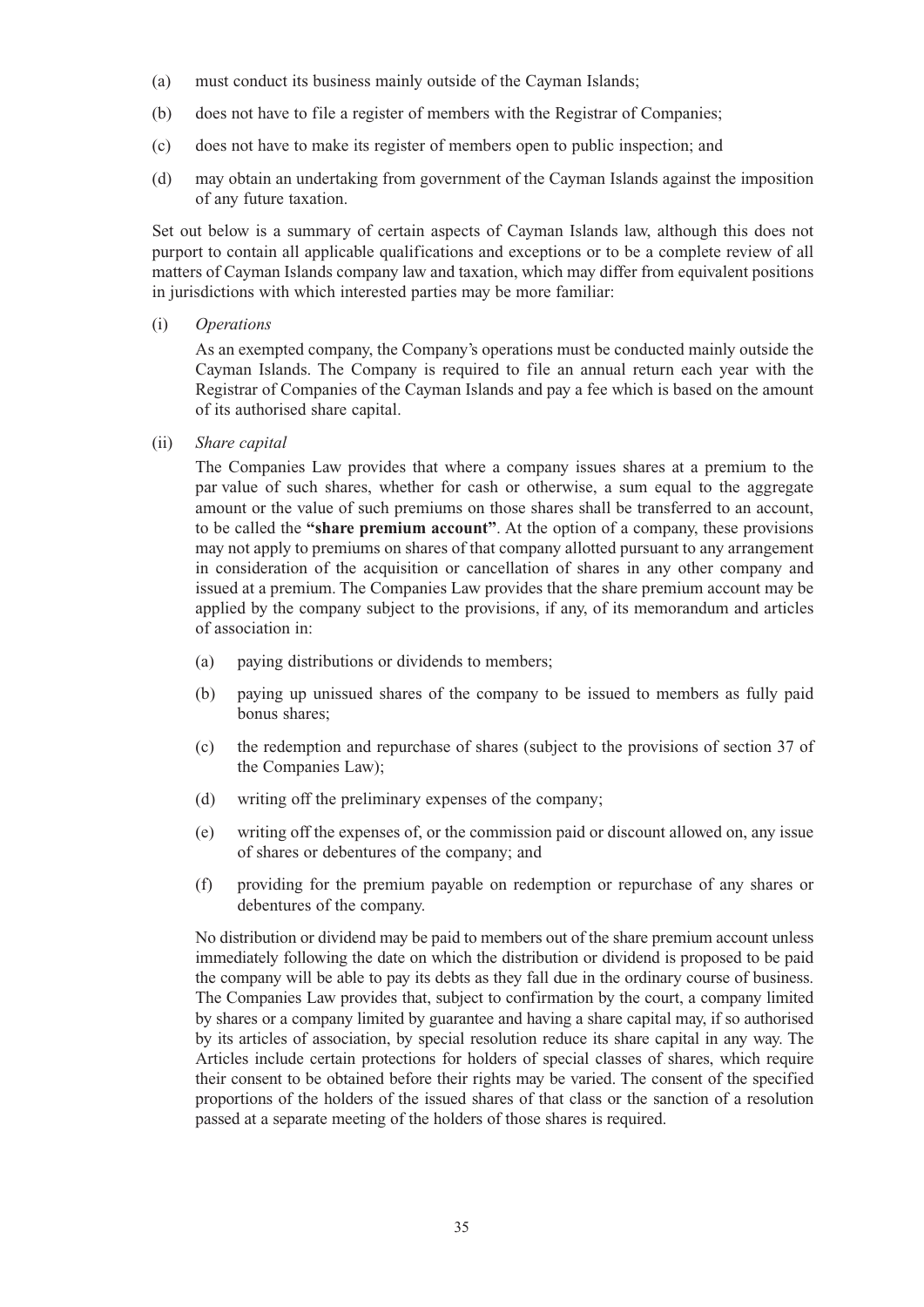#### (iii) *Financial assistance to purchase shares of a company or its holding company*

Subject to all applicable laws, a company may give financial assistance to directors and employees of the company, its subsidiaries, its holding company or any subsidiary of such holding company. Further, subject to all applicable laws, a company may give financial assistance to a trustee for the acquisition of shares in the company or shares in any such subsidiary or holding company to be held for the benefit of employees of the company, its subsidiaries, any holding company of the company or any subsidiary of any such holding company (including salaried directors). There is no statutory restriction in the Cayman Islands on the provision of financial assistance by a company to another person for the purchase of, or placing for, its own or its holding company's shares. Accordingly, a company may provide financial assistance if the directors of the company consider, in discharging their duties of care and acting in good faith, for a proper purpose and in the interests of the company, that such assistance can properly be given. Such assistance should be on an arm's-length basis. However, the Articles include a provision to the effect that except as allowed by the Companies Law and subject further to compliance with the AIM Rules and any other relevant regulatory authority, the Company shall not give financial assistance for the purpose of or in connection with a purchase made or to be made by any person of shares.

#### (iv) *Dividends and distributions*

As a matter of Cayman Islands corporate law a Cayman Islands company may declare and pay a dividend on its shares out of either **"profit"** or **"share premium"**. The Companies Law does not define **"profit"** and there is no authority of the Cayman Islands courts which may be looked to for guidance. Based upon English case law, which is persuasive but not binding in the Cayman Islands, profits are widely construed and includes revenue profit as well as realised and unrealised gains. Placing monies received by the company by way of pure share capital, i.e. the par or nominal value, upon the issue of its shares, may not be used for the payment of dividends. Further, in no circumstances may a dividend be paid if this would result in the company being unable to pay its debts as they fall due in the ordinary course of business and any director knowingly and willfully authorizing such a dividend commits a criminal offence.

#### (v) *Purchase of shares by a company and its subsidiaries*

Subject to the provisions of the Companies Law, a company limited by shares or a company limited by guarantee and having a share capital may, if so authorised by its articles of association, issue shares which are to be redeemed or are liable to be redeemed at the option of the company or a shareholder. In addition, such a company may, if authorised to do so by its articles of association, purchase its own shares, including any redeemable shares. However, if the articles of association do not authorise the manner of purchase, a company cannot purchase any of its own shares unless the manner of purchase has first been authorised by an ordinary resolution of the company. At no time may a company redeem or purchase its shares unless they are fully paid. A company may not redeem or purchase any of its shares if, as a result of the redemption or purchase, there would no longer be any member of the company holding shares. A payment out of capital by a company for the redemption or purchase of its own shares is not lawful unless, immediately following the date on which the payment is proposed to be made, the company shall be able to pay its debts as they fall due in the ordinary course of business. A company is not prohibited from purchasing and may purchase its own warrants subject to and in accordance with the terms and conditions of the relevant warrant instrument or certificate. There is no requirement under Cayman Islands law that a company's memorandum or articles of association contain a specific provision enabling such purchases and the directors of a company may rely upon the general power contained in its memorandum of association to buy and sell and deal in personal property of all kinds. Under Cayman Islands law, a subsidiary may hold shares in its holding company and, in certain circumstances, may acquire such shares.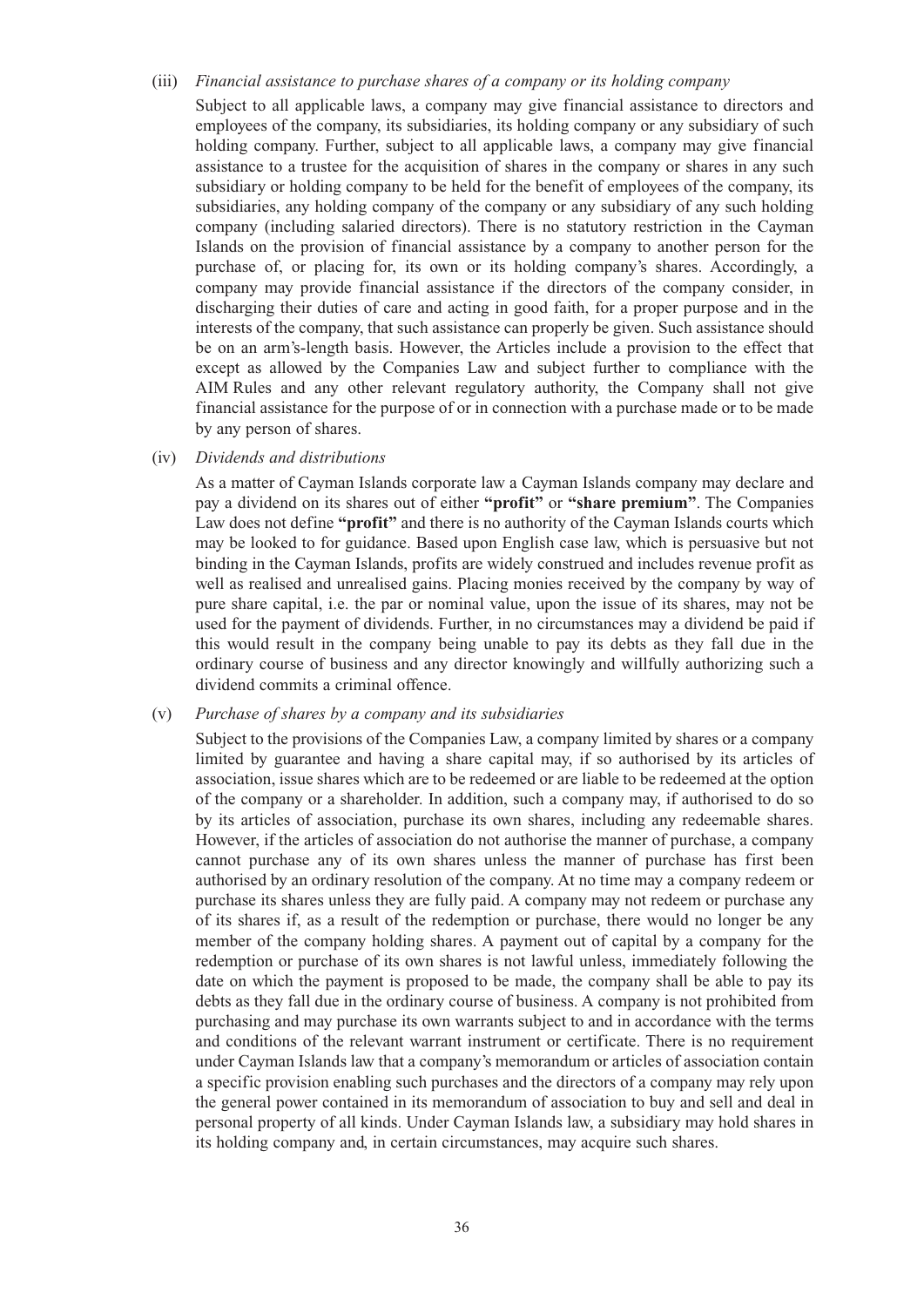#### (vi) *Protection of minorities*

The Cayman Islands courts ordinarily would be expected to follow English case law precedents which permit a minority shareholder to commence a representative action against or derivative actions in the name of the company to challenge (a) an act which is ultra vires the company or illegal, (b) an act which constitutes a fraud against the minority and the wrongdoers are themselves in control of the company, and (c) an irregularity in the passing of a resolution which requires a qualified (or special) majority. In the case of a company (not being a bank) having a share capital divided into shares, the courts may, on the application of members holding not less than one fifth of the shares of the company in issue, appoint an inspector to examine the affairs of the company and to report thereon in such manner as the courts shall direct. Any shareholder of a company may petition the courts which may make a winding-up order if the courts are of the opinion that it is just and equitable that the company should be wound up. Generally claims against a company by its shareholders must be based on the general laws of contract or tort applicable in the Cayman Islands or their individual rights as shareholders as established by the company's memorandum and articles of association.

(vii) *Management*

The Companies Law contains no specific restrictions on the power of directors to dispose of assets of a company. However, as a matter of general law, every officer of a company, which includes a director, managing director and secretary, in exercising his powers and discharging his duties must do so honestly and in good faith with a view to the best interests of the company and exercise the care, diligence and skill that a reasonably prudent person would exercise in comparable circumstances.

(viii) *Accounting and auditing requirements*

A company shall cause proper books of account to be kept with respect to:

- (a) all sums of money received and expended by the company and the matters in respect of which the receipt and expenditure take place;
- (b) all sales and purchases of goods by the company; and
- (c) the assets and liabilities of the company.

Proper books of account shall not be deemed to be kept if there are not kept such books as are necessary to give a true and fair view of the state of the company's affairs and to explain its transactions.

(ix) *Exchange control*

There are no exchange control regulations or currency restrictions in the Cayman Islands.

(x) *Loans to directors*

There is no express provision in the Companies Law prohibiting the making of loans by a company to any of its directors.

(xi) *Inspection of corporate records*

Members of a company have no general right under the Companies Law to inspect or obtain copies of the register of members or corporate records of the company. They have, however, such rights (if any) as may be set out in the company's articles of association. An exempted company may, subject to the provisions of its articles of association, maintain its principal register of members and any duplicate registers at such locations, whether within or without the Cayman Islands, as the directors may, from time to time, think fit. There is no requirement under the Companies Law for an exempted company to make any returns of members to the Registrar of Companies in the Cayman Islands. The names and addresses of the members are, accordingly, not a matter of public record and are not available for public inspection.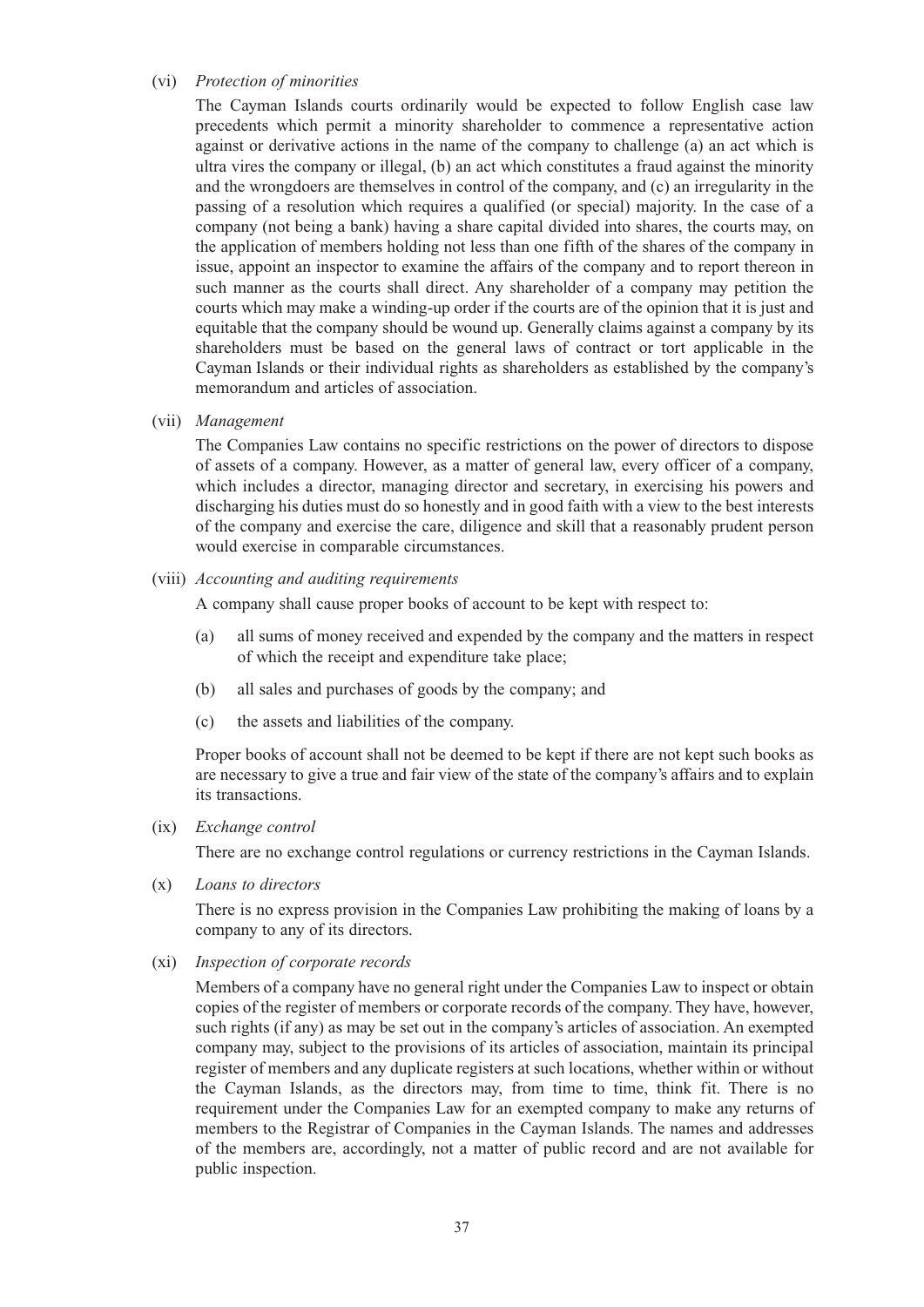#### (xii) *Winding-up*

A company may be wound up by either an order of the courts, automatically under its articles of association or by a special resolution of its members. The courts have authority to order winding-up in a number of specified circumstances including where it is, in the opinion of the courts, just and equitable to do so. A company may be wound up voluntarily when the members so resolve in general meeting by special resolution, or, in the case of a limited duration company, when the period fixed for the duration of the company by its memorandum expires, or the event occurs on the occurrence of which the memorandum provides that the company is to be dissolved. In the case of a voluntary winding-up, such company is obliged to cease to carry on its business from the time of passing the resolution for voluntary winding-up or upon the expiry of the period or the occurrence of the event referred to above. For the purpose of conducting the proceedings in winding-up a company and assisting the courts, there may be appointed one or more than one person to be called an official liquidator or official liquidators; and the courts may appoint to such office such person or persons, either provisionally or otherwise, as it thinks fit, and if more persons than one are appointed to such office, the courts shall declare whether any act hereby required or authorised to be done by the official liquidator is to be done by all or any one or more of such persons. The courts may also determine whether any and what security is to be given by an official liquidator on his appointment; if no official liquidator is appointed, or during any vacancy in such office, all the property of the company shall be in the custody of the courts. In the case of a members' voluntary winding-up of a company, the company in general meeting must appoint one or more official liquidators for the purpose of winding up the affairs of the company and distributing its assets. Upon the appointment of an official liquidator, the responsibility for the company's affairs rests entirely in his hands and no future executive action may be carried out without his approval. An official liquidator's duties are to collect the assets of the company (including the amount (if any) due from the contributories), settle the list of creditors and, subject to the rights of preferred and secured creditors and to any subordination agreements or rights of set-off or netting of claims, discharge the company's liability to them (*pari passu* if insufficient assets exist to discharge the liabilities in full) and to settle the list of contributories (shareholders) and divide the surplus assets (if any) amongst them in accordance with the rights attaching to the shares. As soon as the affairs of the company are fully wound up, the official liquidator must make up an account of the winding-up, showing how the winding up has been conducted and the property of the company has been disposed of, and thereupon call a general meeting of the company for the purposes of laying before it the account and giving an explanation thereof. This final general meeting shall be called by Public Notice (as defined in the Companies Law) or otherwise as the Registrar of Companies of the Cayman Islands may direct.

(xiii) *Reconstructions*

There are statutory provisions which facilitate reconstructions and amalgamations approved by a majority in number representing 75 per cent. in value of shareholders or class of shareholders or creditors, as the case may be, as are present at a meeting called for such purpose and thereafter sanctioned by the courts. Whilst a dissenting shareholder would have the right to express to the courts his view that the transaction for which approval is sought would not provide the shareholders with a fair value for their shares, the courts are unlikely to disapprove the transaction on that ground alone in the absence of evidence of fraud or bad faith on behalf of management.

(xiv) *Compulsory acquisition*

Where an offer is made by a company for the shares of another company and, within four calendar months of the offer, the holders of not less than 90 per cent. of the shares which are the subject of the offer accept, the offeror may at any time within 2 months after the expiration of the said four months, by notice in the prescribed manner require the dissenting shareholders to transfer their shares on the terms of the offer. A dissenting shareholder may apply to the courts of the Cayman Islands within one month of the notice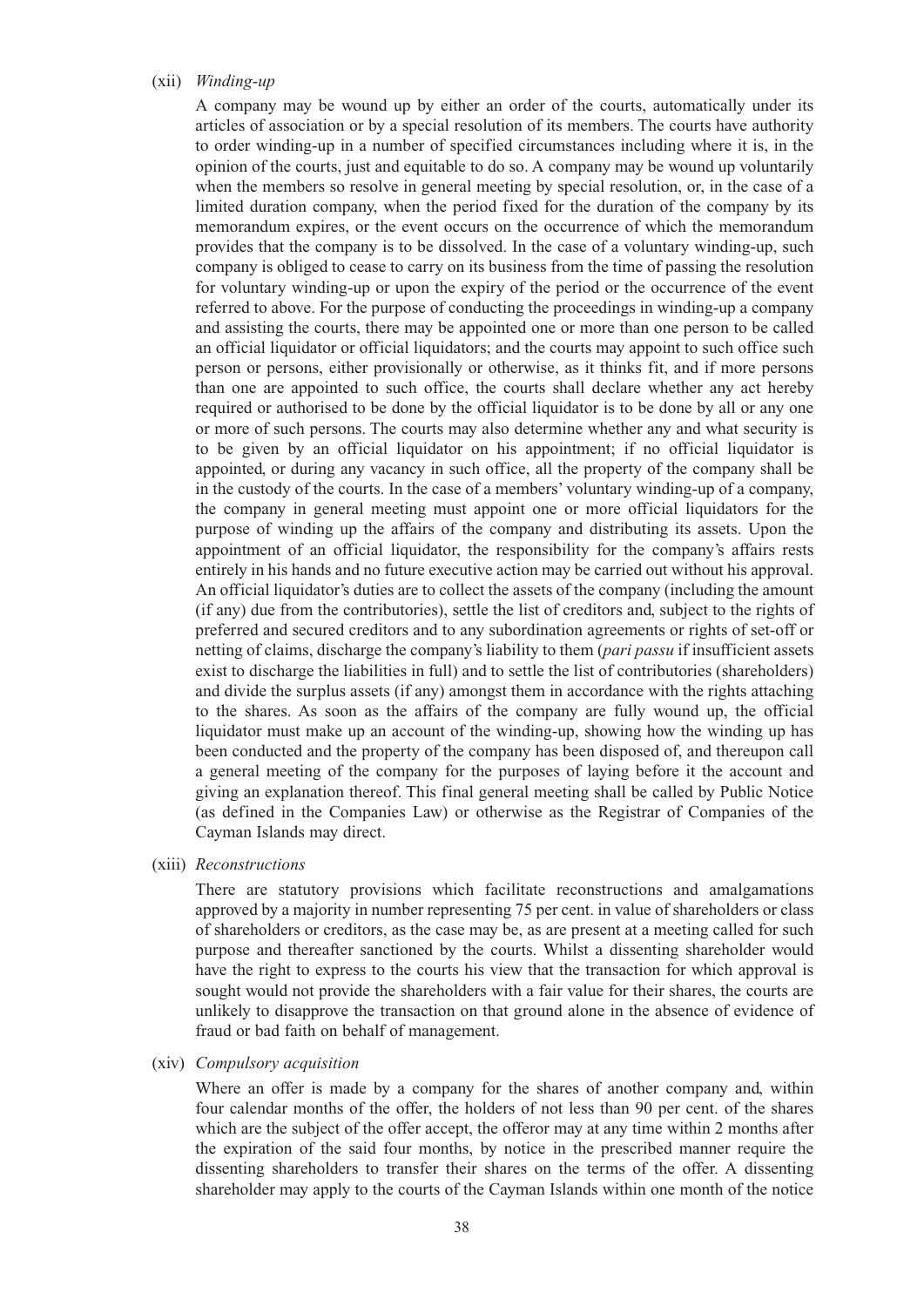objecting to the transfer. The burden is on the dissenting shareholder to show that the court should exercise its discretion, which it will be unlikely to do unless there is evidence of fraud or bad faith or collusion as between the offeror and the holders of the shares who have accepted the offer in order to unfairly force out minority shareholders.

(xv) *Indemnification*

Cayman Islands law does not limit the extent to which a Company's articles of association may provide for indemnification of officers and directors, except to the extent any such provision may be held by the courts to be either contrary to public policy (e.g. for purporting to provide indemnification against the consequences of committing a crime) or, as a result of recent decisions of the Cayman Islands courts, indemnification in respect of wilful default or wilful neglect.

(xvi) *Handling of mail*

Mail addressed to the Company and received at its registered office will be forwarded unopened to Company Secretary to be dealt with. None of the Company, its Directors, officers or service providers will bear any responsibility for any delay howsoever caused in mail reaching Company Secretary. In particular, the Directors will not receive, open or deal directly with mail addressed to the Company.

#### **5. Directors' shareholdings and other interests**

- 5.1 Save as disclosed in this document, insofar as is known to the Company, none of the Directors or any of their connected persons (which expression shall be construed in accordance with section 252 of the Act) (so far as is known to the Directors having made appropriate enquiries), and whether or not held through another party, are interested in the share or loan capital of any member of the Group, nor any options in respect of that capital nor will be immediately following the Placing.
- 5.2 Save as disclosed in this document, no Director nor any member of his immediate family nor any person connected with him has a related financial product (as defined in the AIM Rules for Companies) referenced to the Ordinary Shares being admitted.
- 5.3 No loan has been granted to, nor any guarantee provided for the benefit of, any Director by any member of the Group.
- 5.4 None of the Directors has, or has had, an interest in any transaction which is or was unusual in its nature or conditions or significant to the business of the Company or which has been affected by the Company since its incorporation.
- 5.5 As at the date of this document, in addition to their directorships of the Company (and Marwyn Capital Investments I), the Directors hold or have held the following directorships, and/or are or were members of the following partnerships, within the past five years:

| Name           | Current directorships/<br>partnerships | Past directorships/<br>partnerships |
|----------------|----------------------------------------|-------------------------------------|
| David Williams | Augean plc                             | <b>Advanced Computer</b>            |
|                | Axio Capital Solutions Limited         | Software plc                        |
|                | Marwyn 10 Buckingham Street LLP        | Concateno plc                       |
|                | Marwyn 11 Buckingham Street LLP        | Concateno Finance Limited           |
|                | Marwyn Capital Limited                 | Entertainment One Ltd               |
|                | Marwyn Capital LLP                     | Mawlaw 661 Limited                  |
|                | Marwyn Capital II Limited              | Marwyn Alternative Capital          |
|                | Marwyn Capital Investments II Limited  | Limited                             |
|                | Marwyn Capital Management Limited      | Marwyn Alternative Capital          |
|                | Marwyn General Partner Limited         | (PTE) Limited                       |
|                | Marwyn General Partner II Limited      | <b>RMS</b> Communications           |
|                | Marwyn Investment                      | <b>Systems Limited</b>              |
|                | Management Limited                     | Silverdell plc                      |
|                | Marwyn Investments Group Limited       | Talarius Limited                    |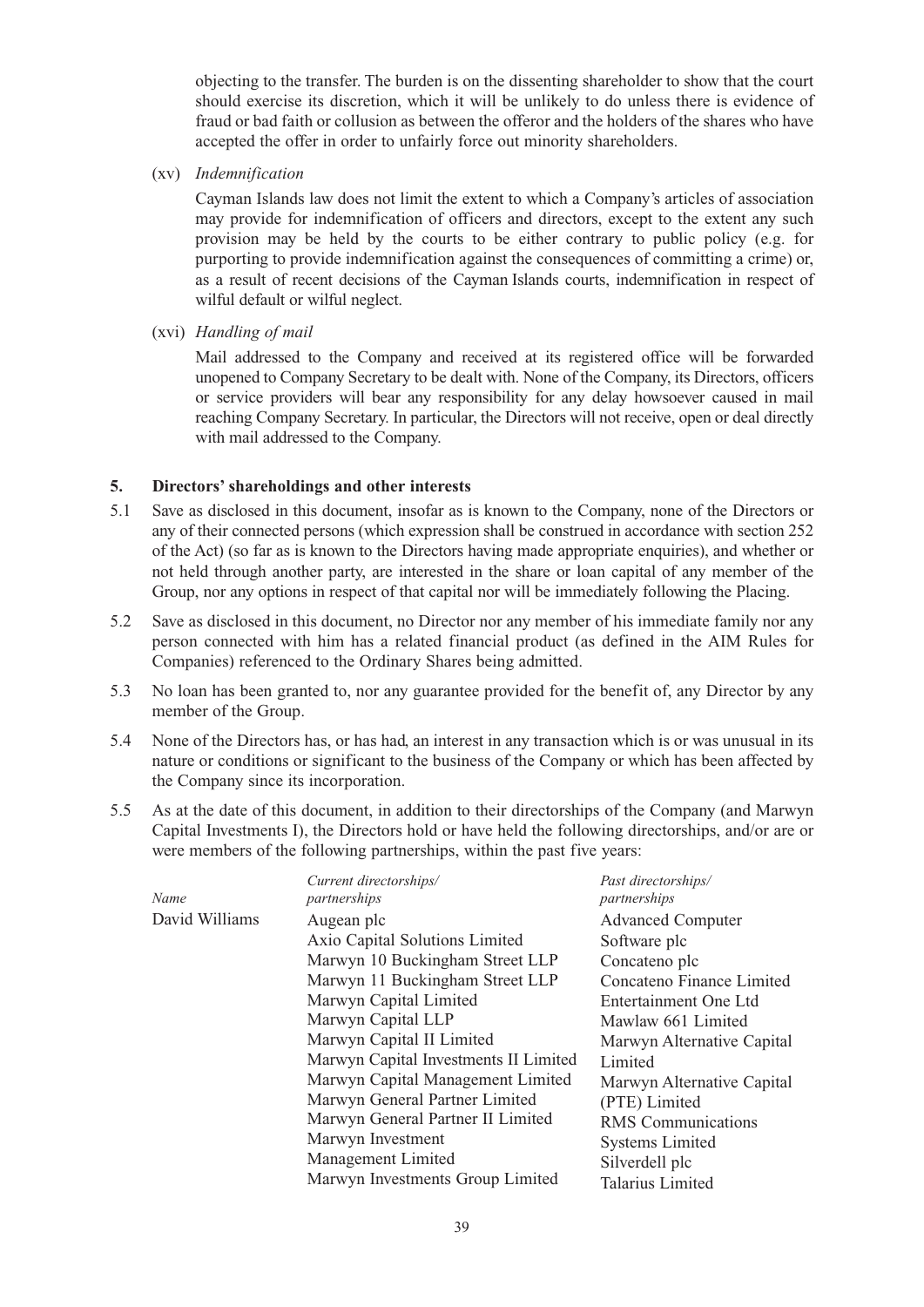James Corsellis

*Current directorships/ Past directorships/ Name partnerships partnerships*

Marwyn Investment Management LLP Marwyn Management Partners LP Marwyn Management General Partner Limited Marwyn Materials Limited Marwyn Partners Limited Marwyn Trust Marwyn Value Investors (Unlisted Feeder) Limited Marwyn Value Investors Limited Marwyn Value Investors (Pte) Limited Praesepe plc Praesepe (UK) Limited RMS Communications plc TAPP Maidenhead Limited TAPP Property Limited The Advantage Property Income Trust Limited TOPP Bletchley Limited TOPP Holdings Limited TOPP Property Limited Zetar plc 68-70 Onslow Gardens Freehold Limited Entertainment One Ltd

E-One UK Limited Marwyn Capital LLP Marwyn (Catalina) LLP Marwyn General Partner LLP Marwyn Investment Management LLP Marwyn Investment Partners LLP Marwyn Management Partners LP Marwyn Materials Limited Marwyn 10 Buckingham Street LLP Marwyn 11 Buckingham Street LLP Marwyn Trust Marwyn Value Investors Limited Marwyn Value Investors (Unlisted Feeder) Limited Orpheus Capital Limited Orpheus Capital Partners LLP

Advanced Computer Software plc Baydonhill plc Catalina Holdings Limited Co-Investment Capital LLP Concateno plc Marwyn Alternative Capital Limited Marwyn Alternative Capital (Pte) Limited Marwyn Capital Limited Marwyn General Partner II Limited Marwyn General Partners Limited Marwyn Investments Group Limited Marwyn Investment Management Limited Marwyn Management General Partner Limited Marwyn Partners Limited Melorio plc Praesepe plc Reco Insurance Capital Limited Silverdell plc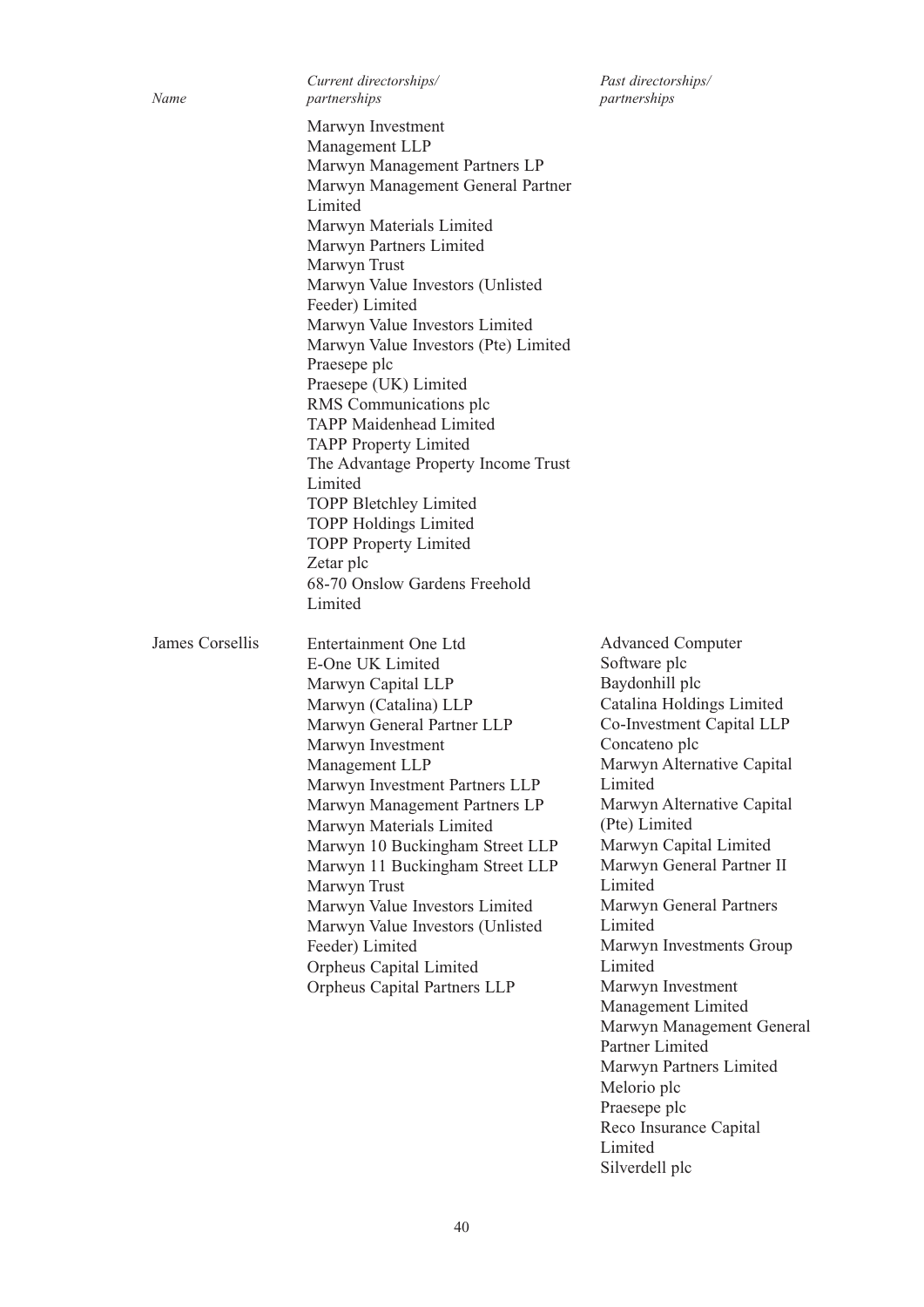*Current directorships/ Past directorships/ Name partnerships partnerships* Marwyn Capital II Limited Marwyn Capital Investments II Limited Marwyn Management General Partner Limited Marwyn General Partner Limited Marwyn Capital Management Limited La Preya Limited Sphere Retail Limited TAPP Maidenhead Limited The Advantage Property Income Trust Limited TOPP Holdings Limited TOPP Bletchley Limited TOPP Property Limited TAPP Property Limited Paul Cookson

- 5.6 Save as disclosed below, at the date of this document, none of the Directors:
	- a) has any unspent convictions in relation to indictable offences;
	- b) has been bankrupt or entered into an individual voluntary arrangement;
	- c) was a director of any company at the time of or within 12 months preceding any receivership, compulsory liquidation, creditors' voluntary liquidation, administration, company voluntary arrangement or any composition or arrangement with that company's creditors generally or with any class of its creditors;
	- d) has been a partner in a partnership at the time of or within 12 months preceding any compulsory liquidation, administration or partnership voluntary arrangement of such partnership;
	- e) has had his assets the subject of any receivership or has been a partner of a partnership at the time of or within 12 months preceding any assets thereof being the subject of a receivership; or
	- f) has been subject to any public criticism by any statutory or regulatory authority (including any recognised professional bodies) nor has ever been disqualified by a court from acting as a director of a company or from acting in the management or conduct of the affairs of any company.
- 5.7 David Williams is a director of RMS Communications plc, which was to be wound up pursuant to an order of court of 15 September 1999. The dissolution was declared void and the company restored to the registry in February 2004. RMS Communications remains in liquidation.

#### **6. Significant shareholdings**

6.1 As at 18 December 2009, the last practicable date prior to the publication of this document, save as set out below, the Company is not aware of any persons who directly or indirectly have an interest of 3 per cent. or more of the Company's capital or voting rights.

|                                   |                 | Percentage of  |
|-----------------------------------|-----------------|----------------|
|                                   | Number of       | issued share   |
| Name of Shareholder               | Ordinary Shares | capital $(\%)$ |
| Marwyn Capital Management Limited |                 | 100            |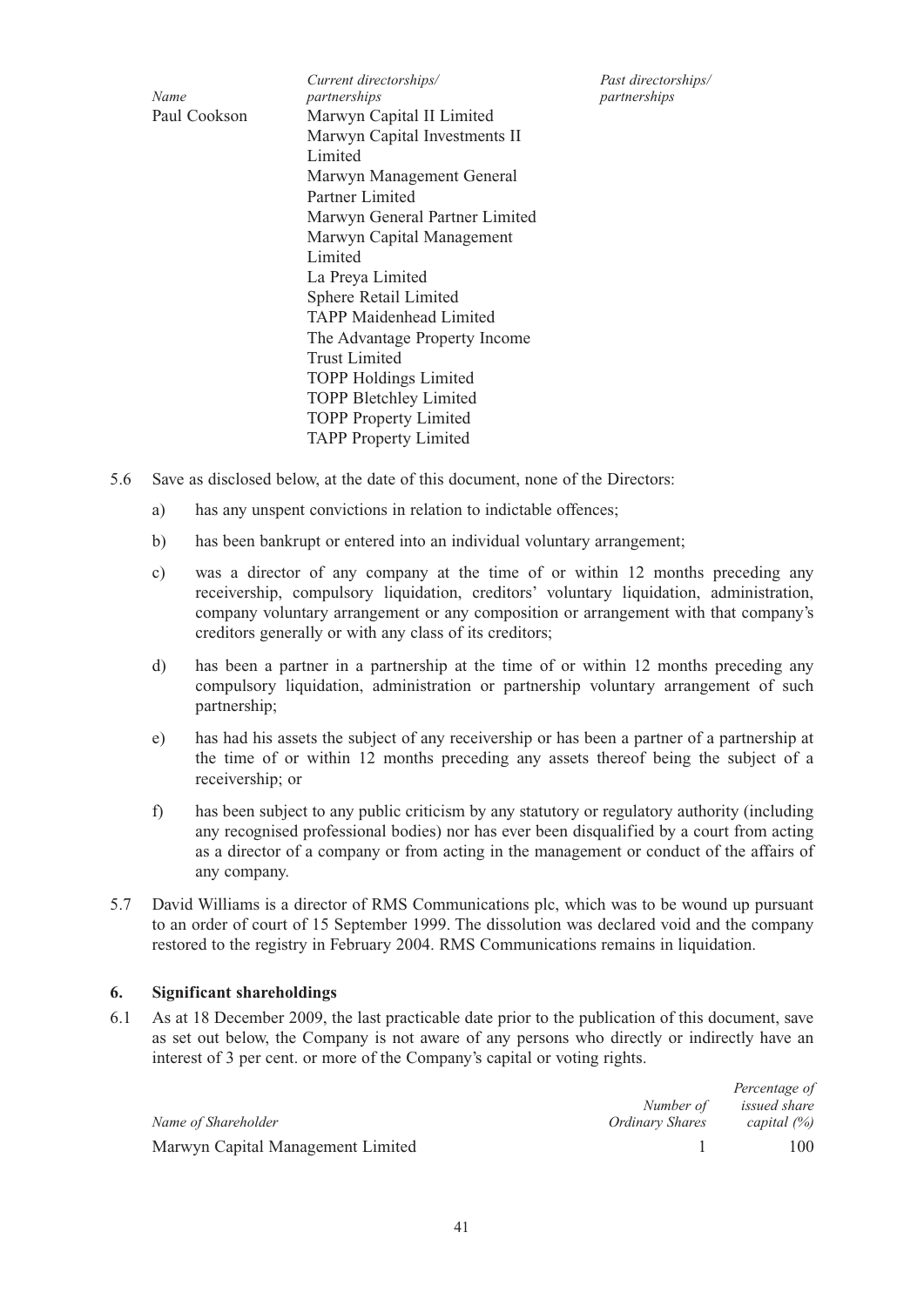6.2 Immediately following the Placing and on Admission (assuming all of the Ordinary Shares to be issued pursuant to the Placing are taken up), the following persons will (so far as is known to the Directors having made appropriate enquiries) directly or indirectly have an interest of 3 per cent. more of the Company's capital or voting rights:

|                             | Number of              | Percentage of<br>issued share |
|-----------------------------|------------------------|-------------------------------|
| Name of Shareholder         | <b>Ordinary Shares</b> | capital $(\%)$                |
| Marwyn Fund                 | 20,000,000             | 32.00                         |
| Killick & Co                | 15,000,000             | 23.95                         |
| <b>Fidelity Investments</b> | 6,250,000              | 9.98                          |
| Noble Fund Managers         | 5,000,000              | 7.98                          |
| Collins Stewart             | 4,000,000              | 6.39                          |
| ISIS EP                     | 3,000,000              | 4.79                          |
| W H Ireland Group           | 2,500,000              | 3.99                          |
| Legal & General             | 2,500,000              | 3.99                          |

6.3 Other than as disclosed in this paragraph 6, in so far as is known to the Company, no person is or will, immediately following the Placing, be directly or indirectly interested in 3 per cent. or more of the Company's share capital and the Company is not aware of any arrangements the operation of which may at a subsequent date result in a change in control of the Company.

#### **7. Letters of appointment**

- 7.1 On 18 December 2009, each of the Directors entered into identical non-executive director letters of appointment with the Company. The letters of appointment may be terminated after an initial term of 12 months by either party giving the other not less than three months' written notice. The Company may terminate the letters immediately if the relevant director: (a) is not reappointed as a director for whatever reason; (b) is removed as a director by resolution passed at a general meeting of the Company; (c) becomes incapable (in the reasonable opinion of the Company) of performing his duties; (d) has a bankruptcy order made against him; (e) is prohibited from being a company director; (f) is guilty of serious misconduct or wilful or persistent neglect of his obligations; (g) has become convicted of any convictable offence; (h) is in breach of the Company's share dealing code; or (i) has acted in a manner that brings the Company into disrepute. The letters of appointment are governed by English law. None of the Directors are entitled to an annual salary, however, this will be reviewed following the Company's first acquisition.
- 7.2 Save as set out in paragraph 7.1 above, on Admission there will be no existing or proposed service agreements, consultancy agreements or letters of appointment between the Directors and any member of the Group which provide for benefits upon termination of employment or otherwise.
- 7.3 The Directors have not been paid any fees or received any other benefits prior to the date of this document and no money has been set aside to provide pension, retirement or other benefits.

#### **8. Material contracts and related party transactions**

The following contracts (not being contracts entered into in the ordinary course of business):

- (a) have been entered into by any member of the Group since the date of the Company's incorporation; and
- (b) contain provisions under which any member of the Group has any obligation or entitlement which is or may be material to any member of the Group at the date of this document.

#### 8.1 *Placing Agreement*

The Company, each of the Directors and Cenkos Securities have entered into a placing agreement dated 22 December 2009 (the **"Placing Agreement"**) pursuant to which, subject to certain conditions, Cenkos Securities has agreed to use its reasonable endeavours to procure purchasers for the Ordinary Shares to be issued pursuant to the Placing.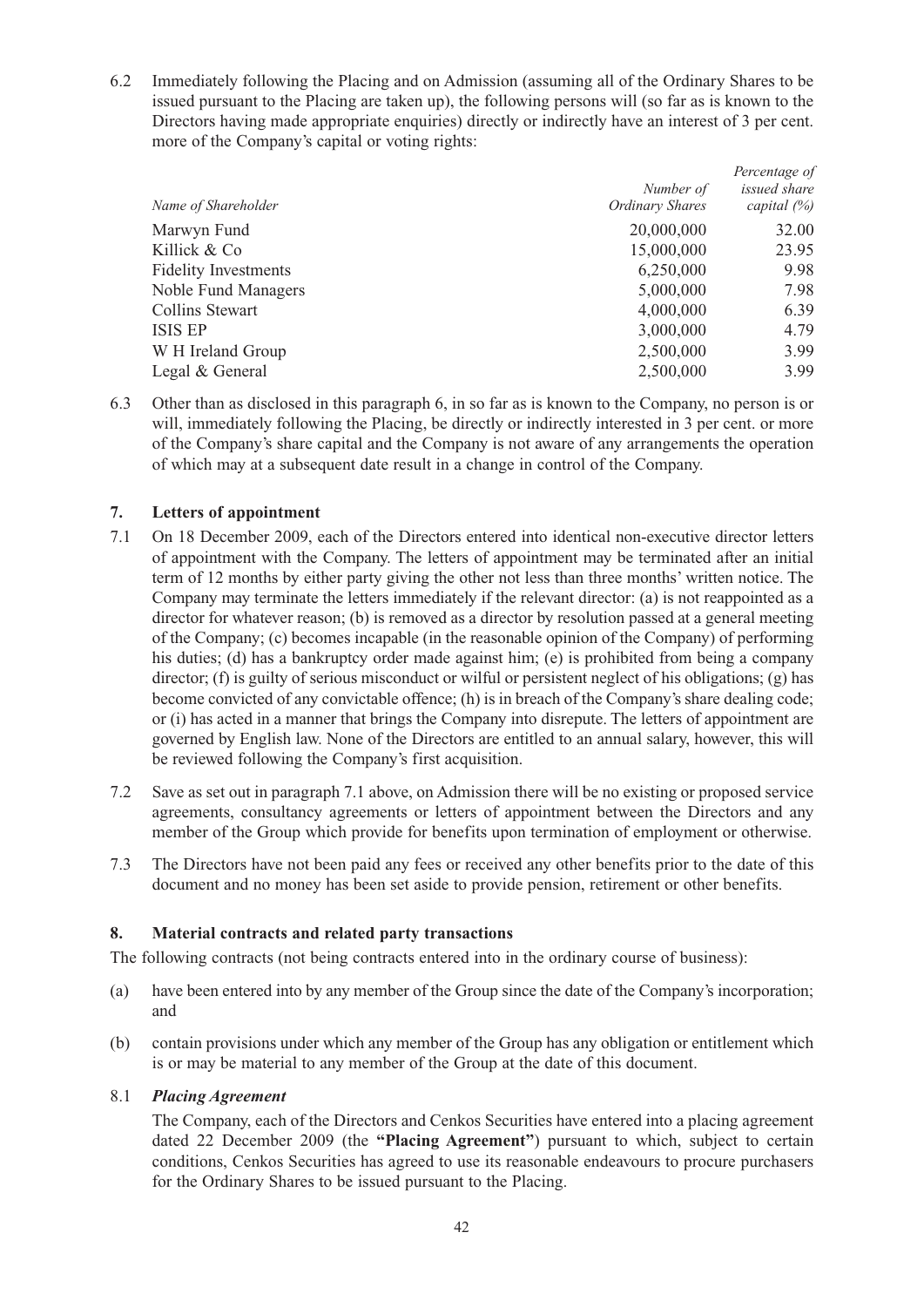The Placing Agreement is conditional on, among other things, Admission occurring by 8:00 a.m. on 24 December 2010 (or such later date, not being later than 30 December 2009 as the Company and Cenkos Securities may agree).

In consideration for its services under the Placing Agreement, Cenkos Securities will receive from the Company a fee up to £195,560 and be entitled to be reimbursed by the Company all out-ofpocket expenses incurred by it in connection with the Placing.

Under the Placing Agreement, Cenkos Securities is entitled at its discretion and out of its own resources at any time to rebate to some or all investors, or to other parties, all or a part of its fees relating to the Placing. Cenkos Securities is also entitled under the Placing Agreement to retain agents and may pay commission in respect of the Placing to any or all of these agents out of its own resources.

The Company and the Directors have in the Placing Agreement given certain customary representations and warranties, and the Company has agreed to provide customary indemnities, to Cenkos Securities. The agreement is governed by English law.

#### 8.2 *Lock-in deed and orderly market agreement*

Pursuant to a deed dated 22 December 2009 made between the Marwyn Fund, the Company, Cenkos Securities and each of the Directors, the Marwyn Fund and each of the Directors agreed, conditionally on Admission, that they will not, and will procure that no person connected with them will (subject to certain exceptions) dispose of any Ordinary Shares held by them at Admission (or any additional Ordinary Shares issued to them following the exercise of any option granted or arising by virtue of the holding of those Ordinary Shares at Admission or acquired by them during the period of 12 months from Admission) for a period of 12 months following Admission.

Additionally, for a further 12 months and thereafter for so long as Cenkos Securities is the Company's nominated adviser and broker, each of the Directors and the Marwyn Fund has agreed to sell his or its Ordinary Shares through Cenkos Securities, provided that the commissions payable shall be equivalent to those that would have been reasonably payable by the Directors and/or the Marwyn Fund (as the case may be) for an institution execution-only broking service.

Pursuant to the agreement each of the Directors and the Marwyn Fund gave customary warranties and representations to Cenkos Securities and the Company. The agreement is governed by English law.

#### 8.3 *Nomad and broker agreement*

Pursuant to a nominated adviser and broker agreement dated 10 December 2009 and made between Cenkos Securities and the Company, the Company appointed Cenkos Securities as its nominated adviser and broker in relation to and following Admission in accordance with the AIM Rules for Companies and the AIM Rules for Nominated Advisers. The agreement sets out the scope of Cenkos Securities' engagement. Cenkos Securities will following Admission receive an annual fee of £25,000, rising to £50,000 on completion of the Company's first acquisition. These fees are payable half-yearly in advance. Additionally the Company will pay all costs and expenses which Cenkos may properly incur in connection with Cenkos Securities'appointment. The agreement is terminable by either party by giving the other party three months' notice. Cenkos Securities has also reserved the right to terminate the agreement at any time in (amongst other things) the event of a material breach of the agreement by the Company if such breach has not been remedied within 10 business days following a written request for Cenkos Securities to do so. Cenkos Securities has also reserved the right to terminate the agreement on reasonable written notice (i) in the event of the Company failing to accept Cenkos Securities' advice on a material matter concerning action to be taken in respect of its continuing obligations under the AIM Rules and any applicable law; or (ii) if Cenkos Securities is not satisfied that it can continue to advise the Company without defaulting on any of its regulatory or legal responsibilities. Under the agreement, the Company gave certain customary indemnities to Cenkos Securities in connection with its engagement as the Company's nominated adviser and broker. The agreement is governed by English law.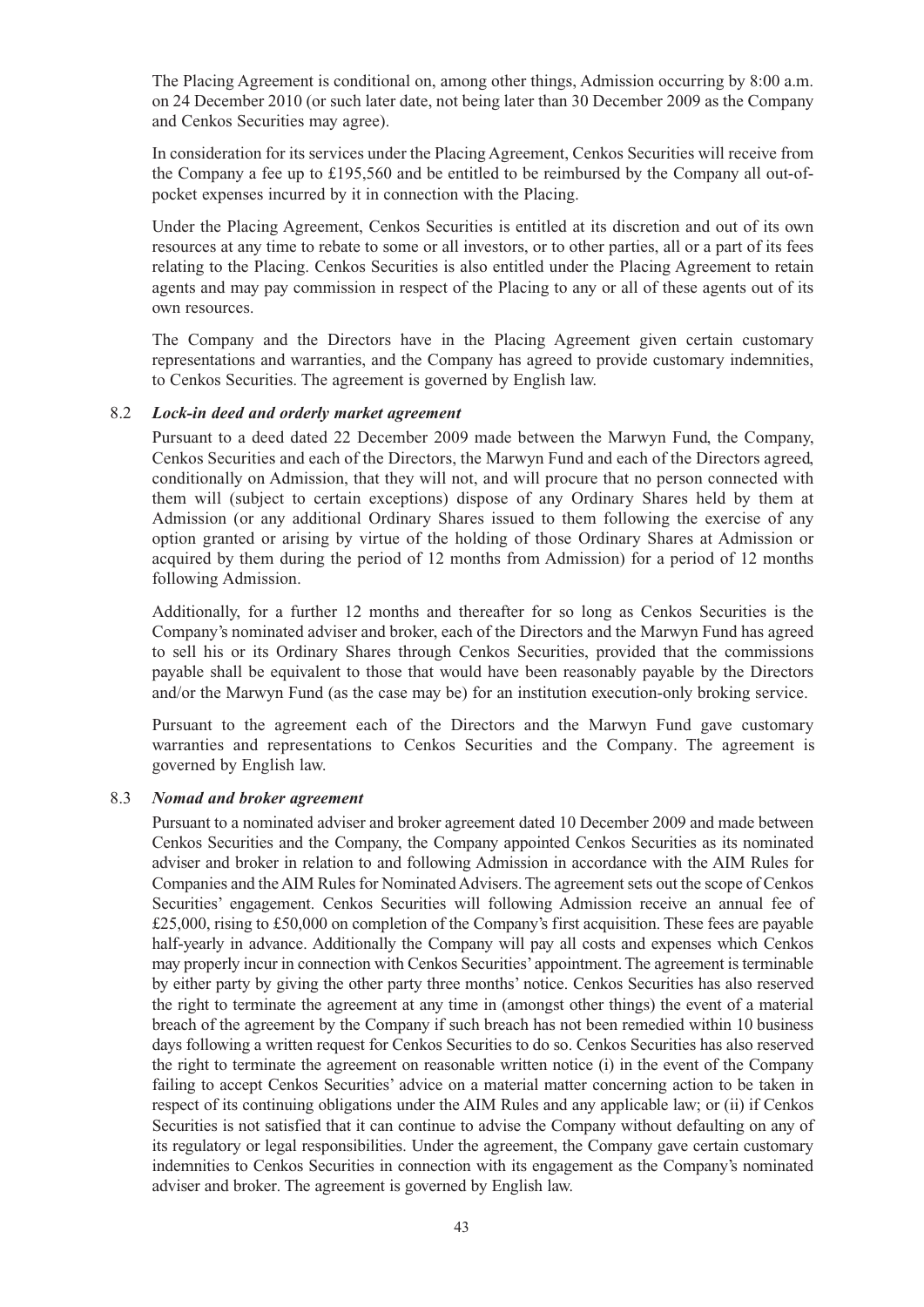#### 8.4 *Registrar agreement*

Pursuant to an agreement between the Registrar and the Company dated 18 December 2009, the Registrar has been retained by the Company to keep the register of members in Guernsey. The agreement may be terminated by either party on service of three months' notice on the other, such notice to expire no earlier than the first anniversary of the date of the agreement and may be terminated immediately by either party in certain specified circumstances such as insolvency or material breach of the agreement by one party or the other. The basic fee payable by the Company to the Registrar is subject to an annual minimum charge of £4,500. In addition, various transfer fees are also payable on the transfer of any Ordinary Shares. This agreement contains customary warranties and indemnities given by the Company to the Registrar relating to the due incorporation and capacity of each party. The agreement is governed by Guernsey law.

#### 8.5 *Depository agreement*

Pursuant to a depository agreement dated 18 December 2009 between the Company and the Depository, the Company appointed the Depository to constitute and issue from time-to-time, upon the terms of the Deed Poll, the Depository Interests representing securities issued by the Company and to provide certain other services in connection with such Depository Interests. Further details of the Deed Poll are set out in paragraph 21 of Part I of this document. The agreement is governed by English law. It contains indemnities whereby the Depository indemnifies the Company against any loss arising from the breach of the terms of the Deed Poll; and (ii) whereby the Company indemnifies the Depository for any claim made against the Depository by a holder of securities which arises as a result of the Depository performing its obligations under the Depository Agreement.

#### 8.6 *Company secretarial agreement*

The Company has also agreed to be bound by the terms of business provided by the Company Secretary pursuant to which the Company Secretary will provide company secretarial and accounting services to the Company. The fixed fee payable by the Company to the Company Secretary is £6,300 per annum. Additionally various fees are payable in respect of any other company secretarial services performed for the Company, on a time spent basis. The Company has entered into a customary indemnity in favour of the Company Secretary for claims arising from the performance of (i) their duties in connection with the agreement (save that such an indemnity will not apply in the case of the Company Secretary's fraud/gross negligence) and/or (ii) from the Company's failure to perform its legal obligations. The Company has agreed to ensure that it has at all times funds to honour its liabilities, in default of which, the Company Secretary may at its discretion take or procure the taking of steps as appear appropriate to it to place the Company in funds including borrowing against or selling the Company's assets upon such terms as the Company Secretary and its associates see fit. The Company has given customary warranties relating (amongst other things) to compliance with laws and capacity to enter into the agreement. The agreement is governed by Jersey law.

#### 8.7 *Corporate finance advisory agreement*

Pursuant to a corporate finance advisory agreement with Marwyn Capital dated 18 December 2009, Marwyn Capital has agreed to provide strategic and corporate finance advice to the Company for a fee of £15,000 per month. The Company has agreed to reimburse Marwyn Capital for all out of pocket expenses incurred by Marwyn, which includes any costs of Marwyn's legal or other professional advisers. Marwyn Capital may terminate the appointment immediately if the Company commits a material breach of the terms of the agreement or if the Company fails to accept the advice of Marwyn Capital on a material matter. The Company may terminate the appointment upon the giving of three months' notice after the expiry of the initial term of one year. Under the agreement, the Company has agreed to indemnify Marwyn Capital and its associates in respect of the appointment. The agreement is governed by English law.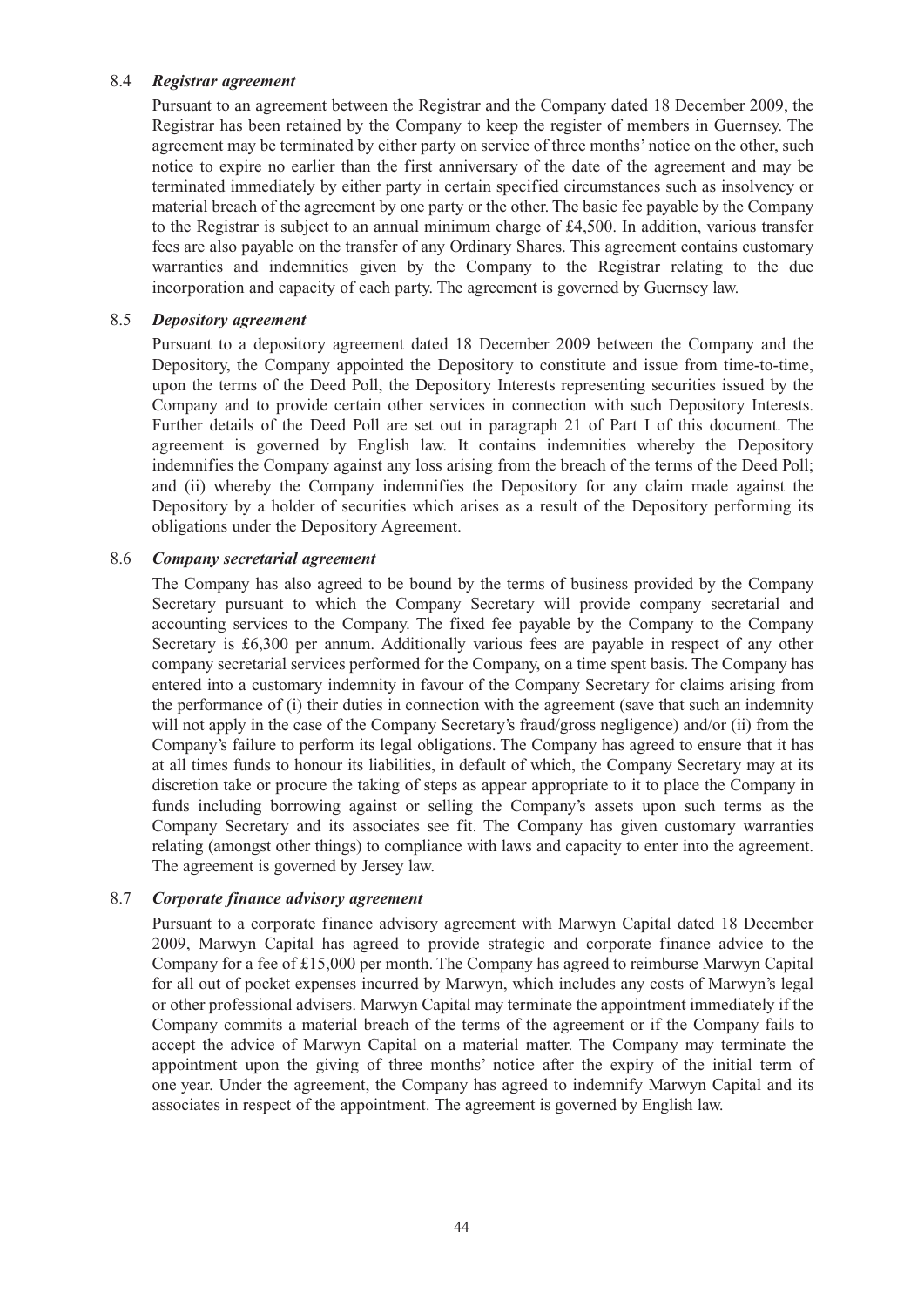#### 8.8 *Office services agreement*

Pursuant to an agreement with Marwyn Partners, dated 18 December 2009, Marwyn Partners has agreed to provide office services (including telephones, and IT support) to the Company for a fee of £5,000 plus VAT per month. The fee is payable monthly. The initial term of the agreement expires three years after the fee is first payable. After three years the agreement is terminable on 3 months' notice. The agreement is governed by English law.

#### 8.9 *Letters of appointment*

A description of the agreements entered into by the Company with the Directors is set out in paragraph 7 of this Part III.

#### 8.10 *Marwyn Participation Option Agreement*

The Company has granted Marwyn Management Partners an option to subscribe for Ordinary Shares at an exercise price equal to their nominal value.

The number of Ordinary Shares that may be subscribed for pursuant to the agreement is the number that will give Marwyn Management Partners a gain (calculated after deducting the exercise price) equivalent to 10 per cent. of the increase in "shareholder value", being broadly defined as the difference between the market capitalisation of the Company at a point in time and the aggregate placing price of all Ordinary Shares issued up to that point in time.

The Marwyn Participation Option may only be exercised if both the growth and vesting conditions (as described in the agreement) have been satisfied. The Marwyn Participation Option will lapse on the fifth anniversary of the Re-admission.

The Marwyn Participation Option Agreement contains certain covenants whereby the Company undertakes to Marwyn Management Partners that it will maintain free from pre-emptive rights such number of Ordinary Shares as is equivalent to 10 per cent. of the Company's fully diluted share capital and that the Ordinary Shares remain admitted to trading on AIM and that the Company will apply for any Ordinary Shares when allotted pursuant to the agreement to be admitted to trading on AIM.

Marwyn Management Partners has further agreed to pay to the Company or reimburse all amounts arising from the liabilities that the Company is liable to pay in respect of the Ordinary Shares issued pursuant to the agreement, subject to certain conditions.

The agreement is governed by English law.

#### 8.11 *Registered office agreement*

The Company has entered into an agreement with Maples Corporate Services Limited pursuant to which Maples Corporate Services Limited provides the Company with registered office services for a fee of US\$1,450 per annum. The agreement is governed by the law of the Cayman Islands.

#### **9. Litigation and arbitration**

Since its incorporation the Group is not, nor has been, involved in any governmental, legal or arbitration proceedings nor, so far as the Company is aware, are there any governmental, legal or arbitration proceedings pending or threatened by or against the Group which may have, or have, since incorporation, had a significant effect on the Company's and/or the Group's financial position or profitability.

#### **10. Working capital**

In the opinion of the Directors having made due and careful enquiry and taking into account the net proceeds of the Placing receivable by the Company, the working capital available to the Group is sufficient for the Group's present requirements; that is for at least 12 months following the date of Admission.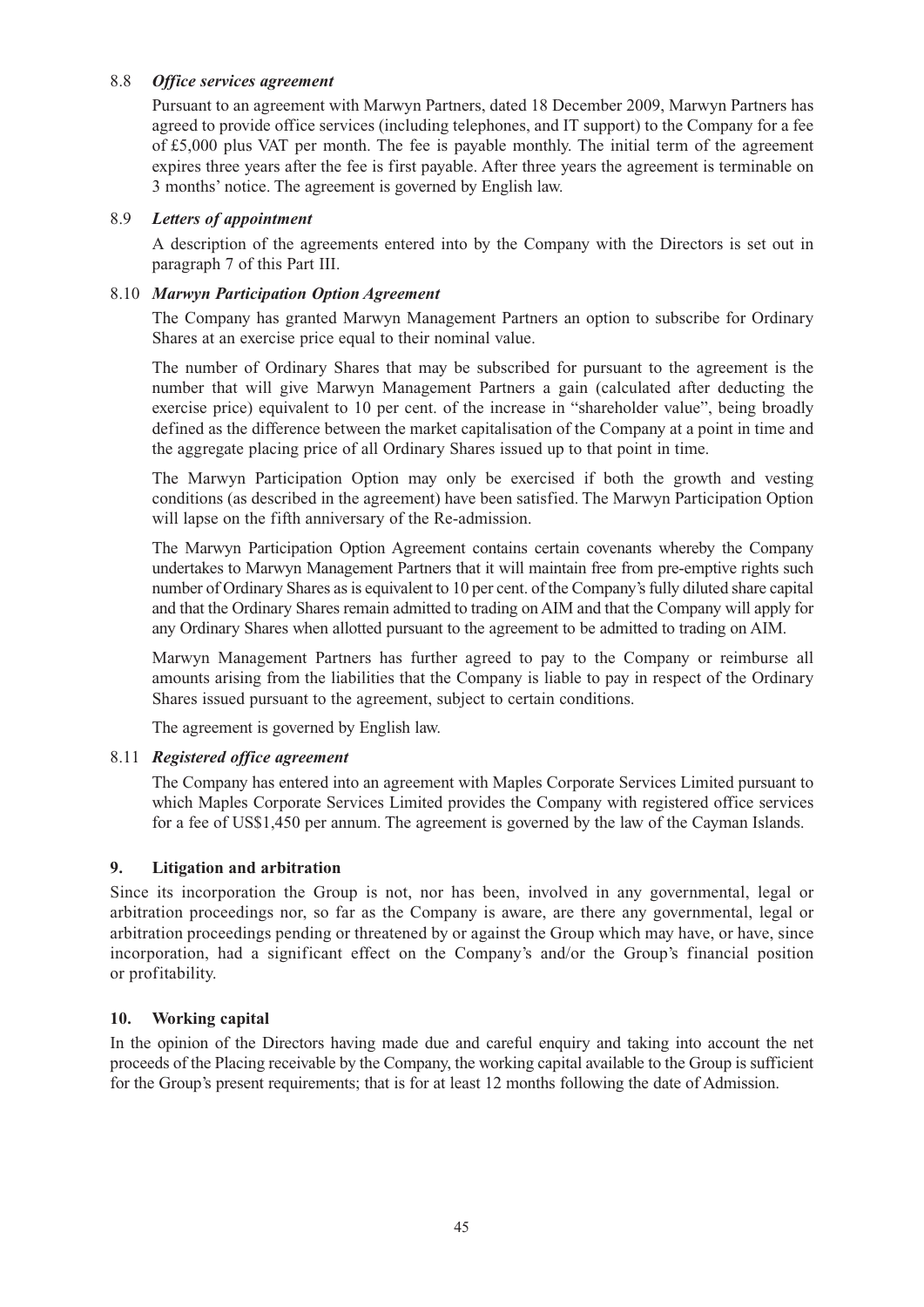### **11. Taxation**

The following information is based on the Company's understanding of, and on advice received on, the relevant laws and practices currently in force in the Cayman Islands and the UK as at the date of this document. It relates (except stated otherwise) to persons who are resident or ordinarily resident in the UK for tax purposes or in the Cayman Islands, who are beneficial owners of Ordinary Shares and who hold their Ordinary Shares as an investment.

#### 11.1 *Taxation of the Company*

(a) *Cayman Islands taxation*

The following is a discussion on certain Cayman Islands tax consequences of an investment in Ordinary Shares. The discussion is a general summary of present law, which is subject to prospective and retroactive change. It is not intended as tax advice, does not consider any investor's particular circumstances, and does not consider tax consequences other than those arising under Cayman Islands law:

- (i) The Government of the Cayman Islands, will not, under existing legislation, impose any income, corporate or capital gains tax, estate duty, inheritance tax, gift tax or withholding tax upon the Company or the Shareholders. The Cayman Islands are not party to any double taxation treaties. The Company has applied for and expects to receive an undertaking from the Governor-in-Cabinet of the Cayman Islands that, in accordance with section 6 of the Tax Concessions Law (1999 Revision) of the Cayman Islands, for a period of 20 years from the date of the undertaking, no law which is enacted in the Cayman Islands imposing any tax to be levied on profits, income, gains or appreciations shall apply to the Company or its operations and, in addition, that no tax to be levied on profits, income, gains or appreciations or which is in the nature of estate duty or inheritance tax shall be payable (directly or by way of withholding) on the shares, debentures or other obligations of the Company.
- (ii) Save as set out above there are no other taxes likely to be material to the Company levied by the Government of the Cayman Islands save for certain stamp duties which may be applicable, from time to time, on certain instruments executed in or brought within the jurisdiction of the Cayman Islands.

#### 11.2 *Taxation of UK Shareholders*

(a) *General*

The following statements are intended only as a general guide to current UK tax legislation and to the current practice of HM Revenue and Customs (**"HMRC"**) and may not apply to certain shareholders in the Company, such as dealers in securities, insurance companies, pension fund trustees or other trustees and collective investment schemes. They relate (except where otherwise stated) to persons who are resident in the UK for UK tax purposes and companies which are within the charge to UK corporation tax and who hold their Ordinary Shares as an investment and not as trading stock. If Shareholders hold Ordinary Shares as trading stock they may not be taxed by reference to the principles outlined below.

Any person who is any doubt as to his or her tax position, or who is subject to taxation in any jurisdiction other than the UK or of classifications not referred to below, such as pension fund trustees or other trustees, should consult his or her own professional advisers immediately.

(b) *Taxation of chargeable gains*

The Company should not be an offshore fund (as defined in section 40A of the UK Finance Act 2008) for the purposes of the provisions of the UK offshore fund rules. This is on the basis that a reasonable investor in the Company would not expect to realise his investment at a value referable to the Company's assets at a specified or determinable date. Accordingly, any gains realised on disposal or deemed disposal of Ordinary Shares should be subject to capital gains tax (or in the case of companies, corporation tax on chargeable gains) and not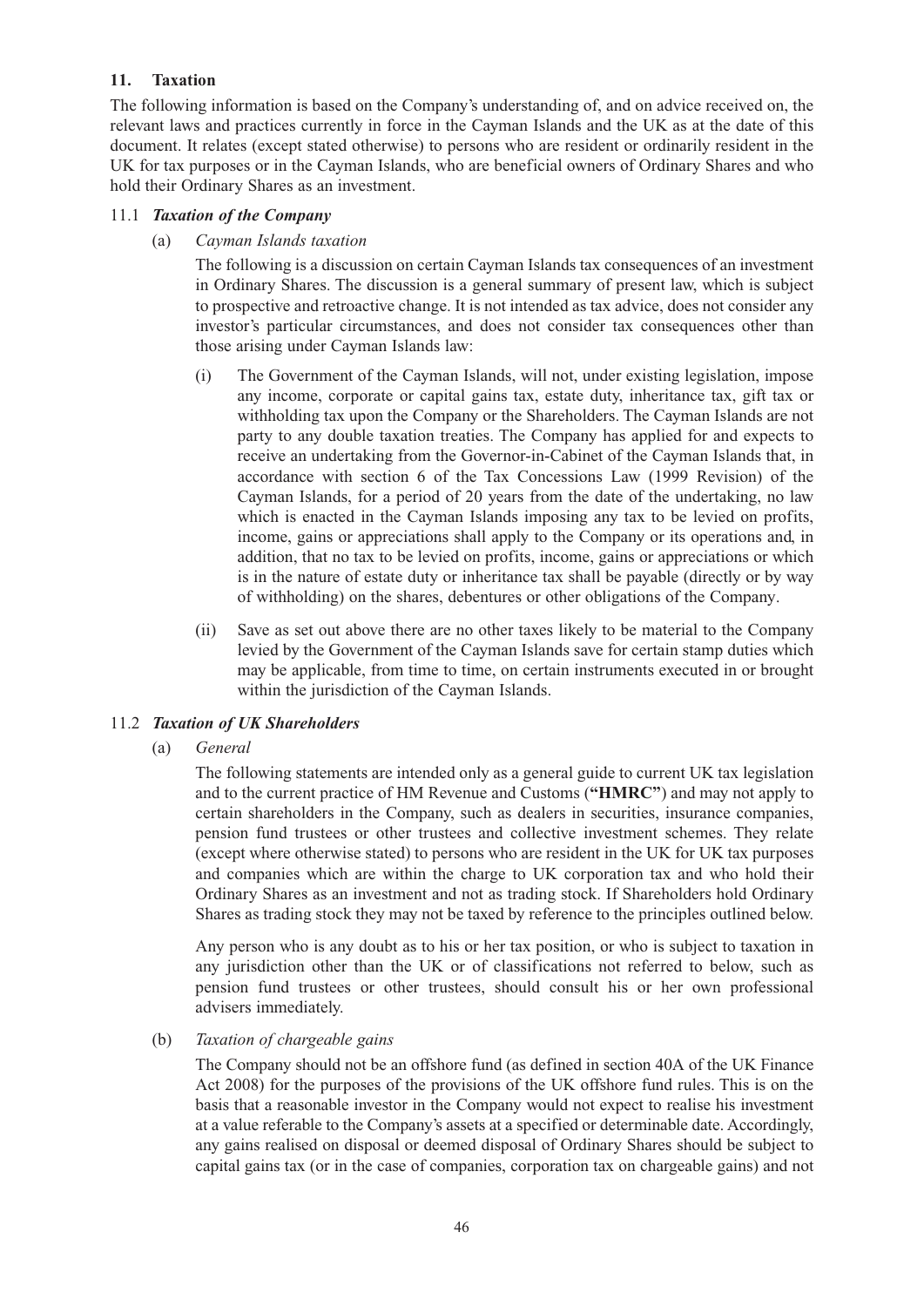income tax (or corporation tax on income). If an investor were regarded as having a material interest in an offshore fund by virtue of holding Ordinary Shares in the Company, the investor would be taxed on gains realised on the disposal of the Ordinary Shares as income.

#### (c) *Dividends and other distributions*

The Company will not be required to withhold UK tax at source when paying a dividend.

UK resident individual shareholders who receive a dividend from the Company, and who hold less than 10 per cent. of the issued share capital of the Company, will generally be entitled to a tax credit equal to one-ninth of the dividend payment, which can be set against the individual's income tax liability on the dividend payment.

Such UK resident individual shareholder will generally be taxable on the total of the dividend payment and the tax credit (the **"gross dividend"**), which will be regarded as the top slice of the shareholder's income. The tax credit will discharge the individual's liability to income tax on the gross dividend, except to the extent the gross dividend falls above the threshold for higher rate income tax, in which case the shareholder will (if he is subject to tax at the higher rate), be subject to income tax on the gross dividend at the current dividend rate of 32.5 per cent. but will be able to set the tax credit off against this liability such that the effective rate will be 25 per cent. of the dividend payment.

It is anticipated that the highest rate of income taxation for individuals with taxable income in excess of £150,000 per annum will be increased to 50 per cent. with effect from April 2010. The rate of tax on the gross dividend for an individual shareholder whose taxable income exceeds this threshold will increase to 42.5 per cent. such that after taking into account the tax credit the effective rate of tax on the dividend payment will be 36 per cent.

In principle, UK tax resident corporate shareholders will be liable to corporation tax on dividends received from the Company. The UK Finance Act 2009 has introduced a comprehensive set of rules for the taxation of dividends and other distributions received by a company liable to UK corporation tax from another company (resident in the UK or not). A UK tax resident corporate holding Ordinary Shares may be exempt from UK tax on dividends paid by the Company, but prospective investors should seek their own specialist advice in relation to how these new rules affect them.

#### (d) *Stamp duty and Stamp Duty Reserve Tax*

The following comments are intended as a guide to the general UK stamp duty and stamp duty reserve tax (**"SDRT"**) position and do not relate to persons such as market makers, brokers, dealers or intermediaries to whom special rules apply.

No UK stamp duty or SDRT will be payable on the issue of Ordinary Shares.

Ordinary Shares held within depository interests in CREST will be 'chargeable securities' for the purposes of UK SDRT and, accordingly, SDRT will generally be chargeable on agreements for their transfer at 0.5 per cent.

Ordinary Shares held in certificated form should not be 'chargeable securities' for the purposes of UK SDRT, provided that the Ordinary Shares are not registered in a register kept in the UK and, accordingly, no stamp duty reserve tax should be chargeable on agreements for their transfer.

No UK stamp duty will be due on the transfer of Ordinary Shares (or an interest in such Ordinary Shares) unless an instrument of transfer or document evidencing a transfer is executed in the UK or the transfer relates to a 'thing done or to be done' in the UK. An instrument of transfer or document evidencing a transfer executed in the UK or relating to something to be done in the UK will generally be chargeable to UK stamp duty at the rate of 0.5 per cent. of the consideration for the transfer. Where UK stamp duty is chargeable, any SDRT paid in relation to that transfer should, in most circumstances, be repaid so that the aggregate liability is limited to 0.5 per cent. of the consideration.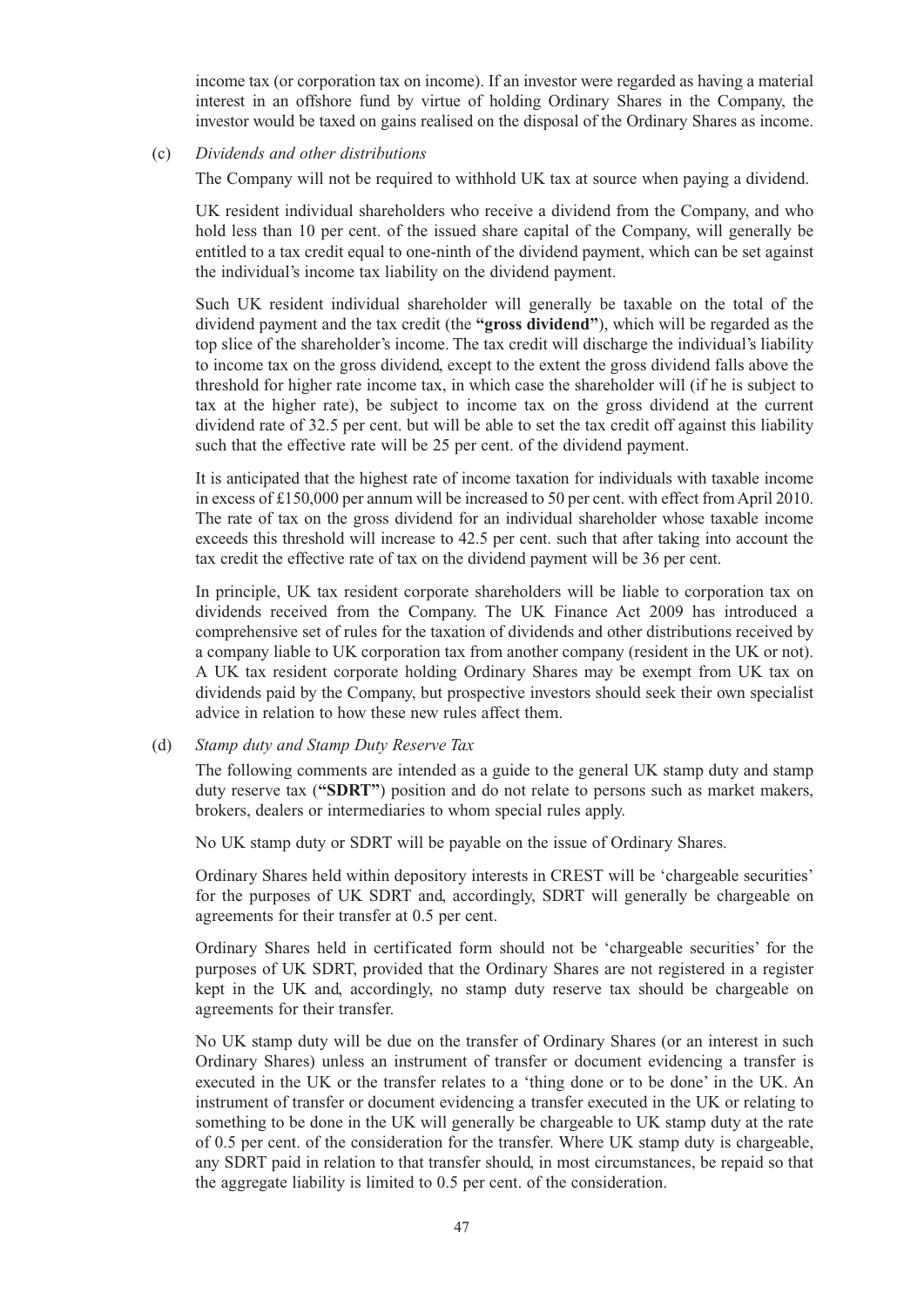#### (e) *Certain other tax considerations*

If the Company would be a close company if it were resident in the UK, a proportion of any chargeable gains accruing to it or entities through which it has made investments may be apportioned to certain UK resident or ordinarily resident shareholders and be chargeable to capital gains tax (or corporation tax on gains) in their hands. The proportion which may be apportioned to and charged in the hands of such a UK shareholder will correspond to that shareholder's interest in the Company as a 'participator' but these provisions will not apply where a shareholder's interest in the gain does not exceed one tenth of the gain. Non-domiciled individuals may claim the remittance basis of taxation in relation to such gains only if the asset disposed of the by the Company giving rise to such gain is situated outside the UK.

Individuals who are ordinarily resident in the UK should also note the provisions of sections 714 to 751 of the UK Income Tax Act 2007, which may in certain circumstances render them liable to UK income tax in respect of the undistributed income of the Company or other entities in which the Company directly or indirectly holds an interest.

Shareholders who are domiciled or deemed to be domiciled in the UK should note that transfers of Ordinary Shares at less than full market value (including on death) may (subject to certain exemptions and reliefs) give rise to a liability to UK inheritance tax.

If the Company is or becomes controlled by persons resident in the UK, it will be a 'controlled foreign company' for the purposes of sections 747 to 756 of, and Schedules 24 and 25 to, the UK Income and Corporation Taxes Act 1988. Under those provisions, companies resident in the UK for UK tax purposes having a sufficient interest, generally 25 per cent. or more, in the Company may in certain circumstances be chargeable to UK corporation tax in respect of any undistributed profits which are attributable to their interests in the relevant company.

#### (f) *Venture Capital Trusts*

The Directors have been advised that a holding of Ordinary Shares in the Company should be capable of constituting a **"qualifying holding"** (as defined in Chapter 4, Part 6 of the UK Income Tax Act 2007) for the purposes of the Venture Capital Trust (**"VCT"**) legislation and it is their intention to seek confirmation to this effect from HMRC. To constitute a qualifying holding a number of criteria fall to be satisfied, some of which are mentioned below. It is intended that the Company will be the parent company of a trading group and will hold at least 90 per cent. of the share capital of the majority of the companies in which it invests. It is also intended that each of the companies in which the Company invests will carry on a **"qualifying trade"** (as defined in section 300 of the UK Income Tax Act 2007). A VCT can only invest in the Company, depending on the time when the funds it deploys were raised, if the gross assets of the Company immediately before the investment do not exceed £7 million and do not exceed £8 million immediately after.

It is the Directors intention that amounts invested in the Company by VCTs will be invested in underlying trading companies within two years of such sums being received to satisfy the requirements of section 291(4) of the UK Income Tax Act 2007.

Investors should note that Ordinary Shares can only constitute a qualifying holding where the Ordinary Shares are issued rather than transferred to a VCT.

Potential VCT investors should note that the above is only a brief summary of a complex set of regulations and that although it is intended that investment policy pursued by the Company will be such that the Ordinary Shares constitute a qualifying holding, there can be no guarantee that this will be the case.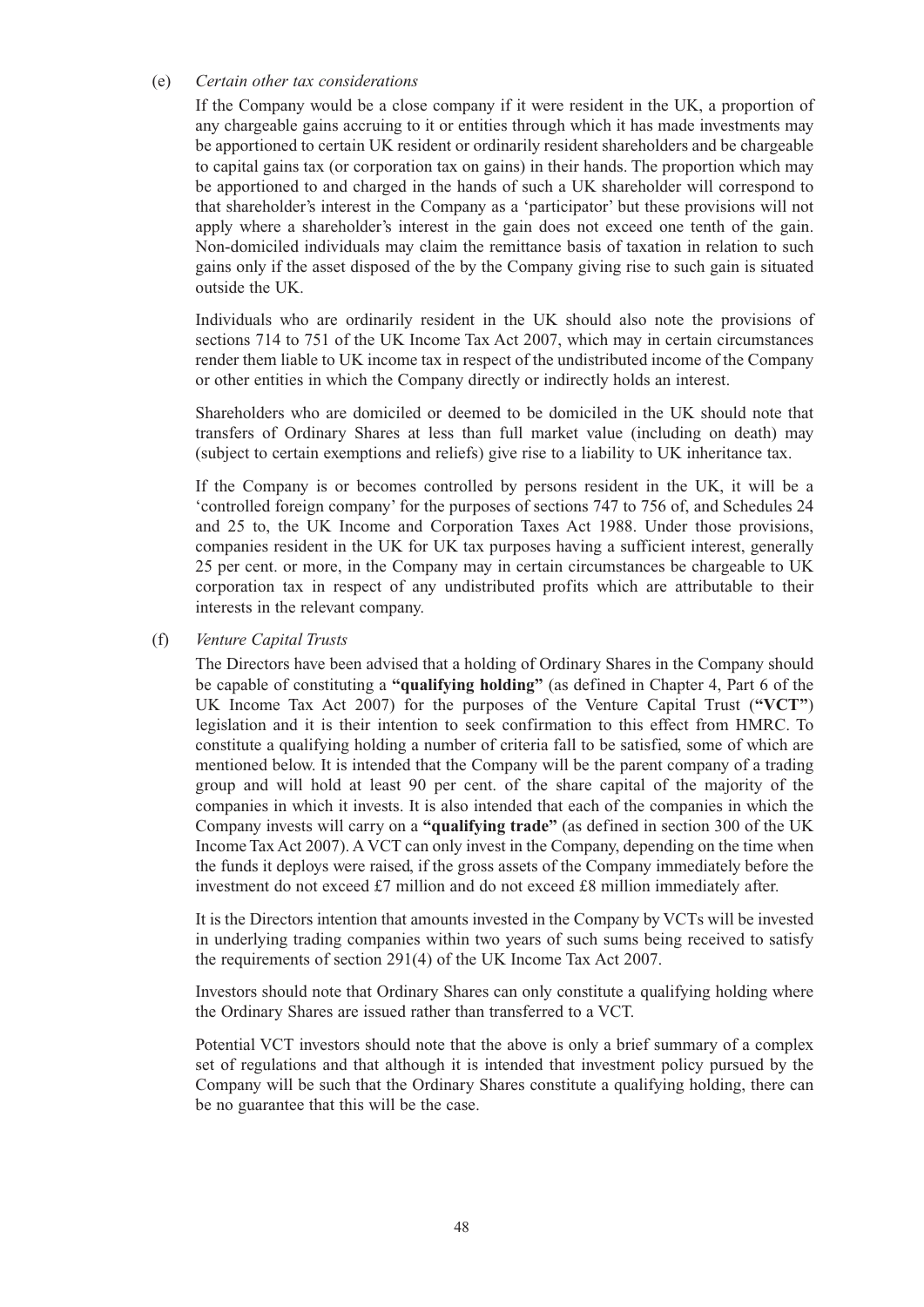#### (g) *European Union Savings Directive ("EUSD")*

On 1 July 2005, member states of the European Union introduced a directive regarding the taxation of savings income. Under the EUSD, a paying agent in a Member State may be required to provide certain details about investors and any interest or similar income paid to them, to the tax authorities of the Member States in which the investor is resident. Similar provisions may also apply to paying agents in jurisdictions that are dependent or associated territories of Member States. For a transitional period, Austria, Belgium and Luxembourg will operate a withholding system instead, deducting tax at rates rising over time to 35 per cent. Further, a number of non-EU countries and territories including Switzerland have agreed to adopt similar measures (a withholding system in the case of Switzerland) with effect from the same date. The Cayman Islands have implemented the Reporting of Savings Income Information (European Union) Law (2007 Revision) and related regulations (the **"Cayman EUSD Legislation"**). The Cayman Islands EUSD Legislation is similar to the EUSD.

However, distributions (such as dividends) by the Company will fall outside the definition of interest payments and so the Company or registrar should not have any reporting or withholding obligations under the EUSD or under EUSD legislation operated by Guernsey. However, paying agents in other jurisdictions who make payments of amounts derived from the Company may have reporting or withholding obligations under the EUSD or their equivalent local measures.

The European Union is currently reviewing the EUSD legislation and has issued a consultation document. This, if it is implemented, will broaden the scope of the regime which may mean that in the future amounts paid by the Company or registrar may be within the scope of the EUSD. It is also proposed that the EUSD Legislation will allow authorities to "look through" certain types of structures and entities to the beneficial owners and hence apply the EUSD regime more widely.

#### **12. General**

- 12.1 The Company will appoint auditors following Admission.
- 12.2 Cenkos Securities has given and has not withdrawn its written consent to the issue of this document with the inclusion of its name in the form and context in which it appears.
- 12.3 The costs and expenses (including VAT where relevant) of, and incidental to, Admission payable by the Company should not exceed 4.85 per cent. of the Gross Proceeds. On the basis that 62,640,000 Ordinary Shares are issued under the Placing, the estimated net proceeds are expected to be approximately £5,960,000 million and will be applied as described in paragraph 14 of Part I of this document. The maximum number of Ordinary Shares available under the Placing should not be taken as an indication of the number of Ordinary Shares finally to be issued.
- 12.4 There are no specified dates on which entitlement to dividends or interest thereon on shares of the Company arises.
- 12.5 No person (excluding professional advisers otherwise disclosed in this document and trade suppliers) has received, directly or indirectly, from the Company within the 12 months preceding the date of this document or has entered into any contractual arrangements (not otherwise disclosed in this document) to receive, directly or indirectly, from the Company on or after Admission fees totalling £10,000 or more or securities in the Company having a value of £10,000 or more calculated by reference to the issue price or any other benefit with a value of £10,000 or more at the date of Admission.
- 12.6 The Company has not had any employees since its incorporation.
- 12.7 Save as disclosed, none of the members of the Group have entered into any related party transactions, as defined by the AIM Rules for Companies.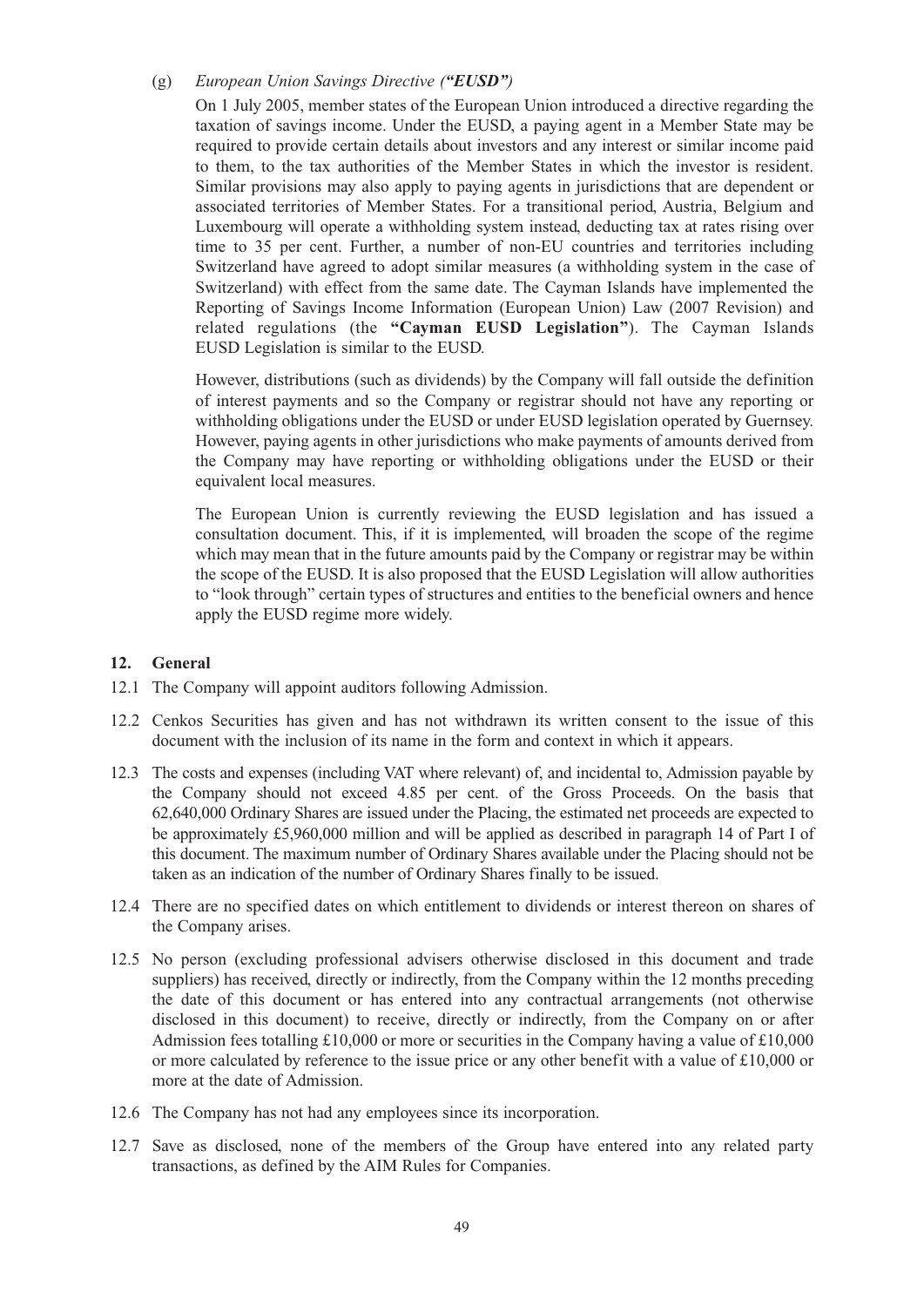- 12.8 Where information has been sourced from a third party this information has been accurately reproduced. So far as the Company and the Directors are aware and are able to ascertain from information provided by that third party, no facts have been omitted which would render the reproduced information inaccurate or misleading.
- 12.9 The Company is making arrangements for the net proceeds of the Placing to be held in a Company bank account with Barclays Bank plc, Jersey, following Admission.
- 12.10 The Directors are not aware of any environmental issues which may affect the Company's utilisation of its tangible fixed assets (if any).
- 12.11 There are no existing or planned tangible fixed assets which are material to the business of the Company.
- 12.12 The Company will manage and invest its assets in accordance with its investment policy, as set out in Part I of this document. If the Group's investment policy and restrictions are breached, Shareholders will be informed of how the Company will redress this breach by means of an RIS announcement.
- 12.13 As set out in paragraph 7 of Part I of this document, David Williams is a director of Marwyn Value Investors (a limited partner of the Marwyn Fund) and Marwyn General Partner Limited, the general partner of the Marwyn Fund. Paul Cookson is also a partner of Marwyn General Partner Limited. The Marwyn Fund is the largest Shareholder and therefore over half the Board may not be considered independent of this substantial Shareholder.
- 12.14 Since incorporation, the Company has not commenced operations and, as at the date of this document, has not made up any financial statements. Financial information has therefore not been included in this document.

Dated: 22 December 2009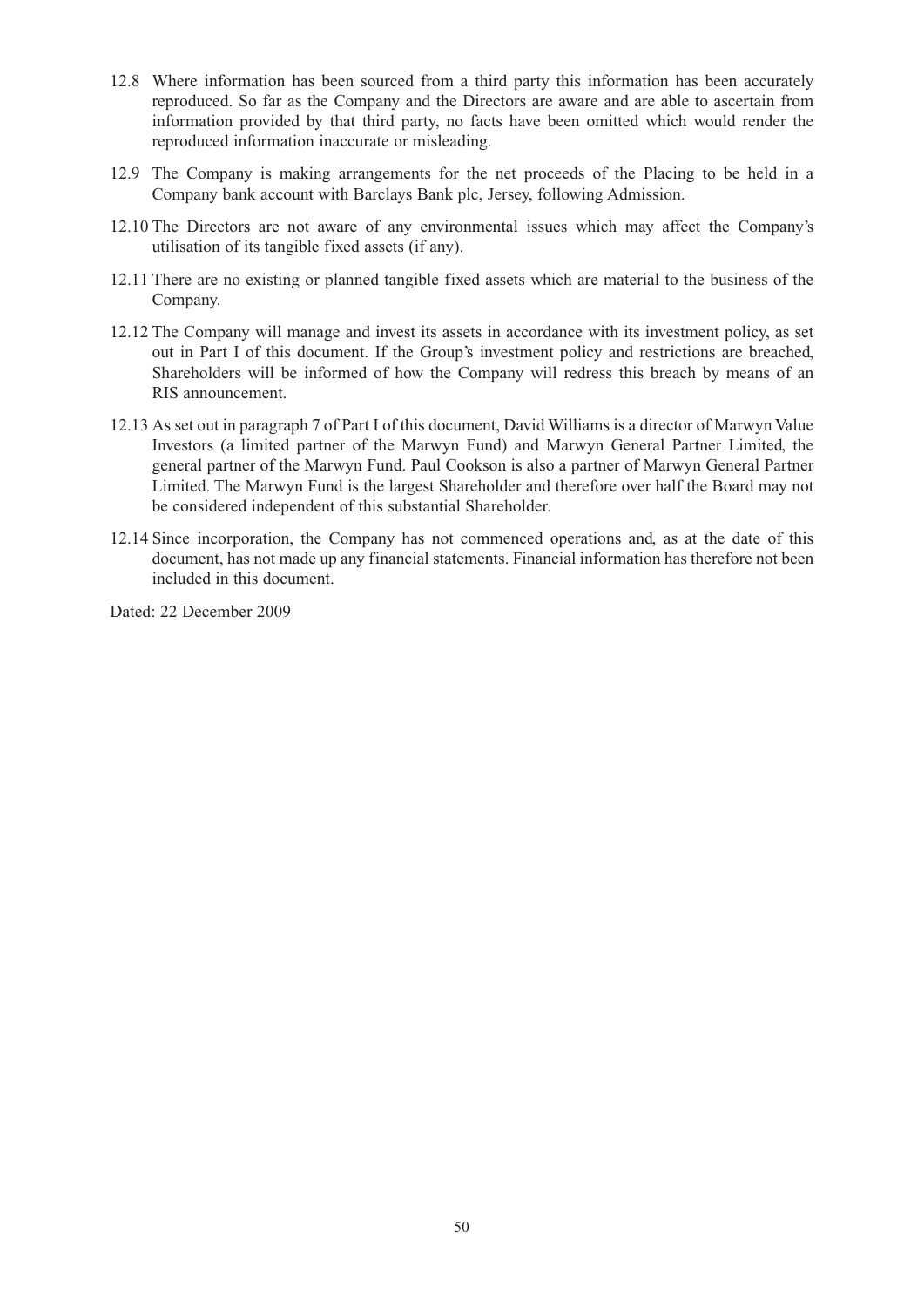# **DEFINITIONS**

The following definitions apply throughout this document, unless the context requires otherwise:

| "Act"                                         | the UK Companies Act 2006 (as amended from time to time)                                                                                                                                                         |
|-----------------------------------------------|------------------------------------------------------------------------------------------------------------------------------------------------------------------------------------------------------------------|
| "Admission"                                   | the admission of the Ordinary Shares to trading on AIM becoming<br>effective in accordance with Rule 6 of the AIM Rules for Companies                                                                            |
| "AIM"                                         | AIM, the market of that name operated by the London<br><b>Stock Exchange</b>                                                                                                                                     |
| "AIM Rules"                                   | the AIM Rules for Companies and the AIM Rules for Nominated<br><b>Advisers</b>                                                                                                                                   |
| "AIM Rules for Companies"                     | the rules and guidance for companies whose shares are admitted to<br>trading on AIM entitled "AIM Rules for Companies" published by<br>the London Stock Exchange (as amended from time to time)                  |
| "AIM Rules for Nominated<br><b>Advisers</b> " | the rules and guidance for nominated advisers entitled "AIM Rules<br>for Nominated Advisers" published by the London Stock Exchange<br>(as amended from time to time)                                            |
| "Articles"                                    | the articles of association of the Company, details of which are set<br>out in paragraph 4 of Part III                                                                                                           |
| "Board"                                       | the board of directors of the Company whose names are set out on<br>page 4 of this document                                                                                                                      |
| "Cenkos Securities"                           | Cenkos Securities plc, the Company's nominated adviser and broker<br>(as defined by the AIM Rules)                                                                                                               |
| "City Code"                                   | the City Code on Takeovers and Mergers                                                                                                                                                                           |
| "Code"                                        | the United States Internal Revenue Code of 1986 (as amended from<br>time to time)                                                                                                                                |
| "Companies Law"                               | the Companies Law (2009 Revision) of the Cayman Islands                                                                                                                                                          |
| "Company"                                     | Marwyn Capital I Limited                                                                                                                                                                                         |
| "Company Secretary"                           | Axio Capital Solutions Limited, a subsidiary of Marwyn Capital<br>Management Limited                                                                                                                             |
| "CREST"                                       | the operator's system (as defined in the CREST Regulations)<br>operated by Euroclear UK & Ireland in accordance with which<br>securities may be held or transferred in uncertificated form                       |
| "CREST Regulations"                           | the UK Uncertificated Securities Regulations 2001 of the UK (SI)<br>2001 No. 3755) (as amended from time to time)                                                                                                |
| "Deed Poll"                                   | the deed poll dated 18 December 2009 entered into by the<br>Depository pursuant to which the Depository will issue the<br>Depository Interests, summary details of which is set out in<br>paragraph 21 of Part I |
| "Depository"                                  | Capita IRG Trustees Limited                                                                                                                                                                                      |
| "Depository Interests"                        | the dematerialised depository interests to be created pursuant to and<br>issued on the terms of the Deed Poll                                                                                                    |
| "Directors"                                   | the directors of the Company, whose names are set out on page 4 of<br>this document and "Director" means any one of them                                                                                         |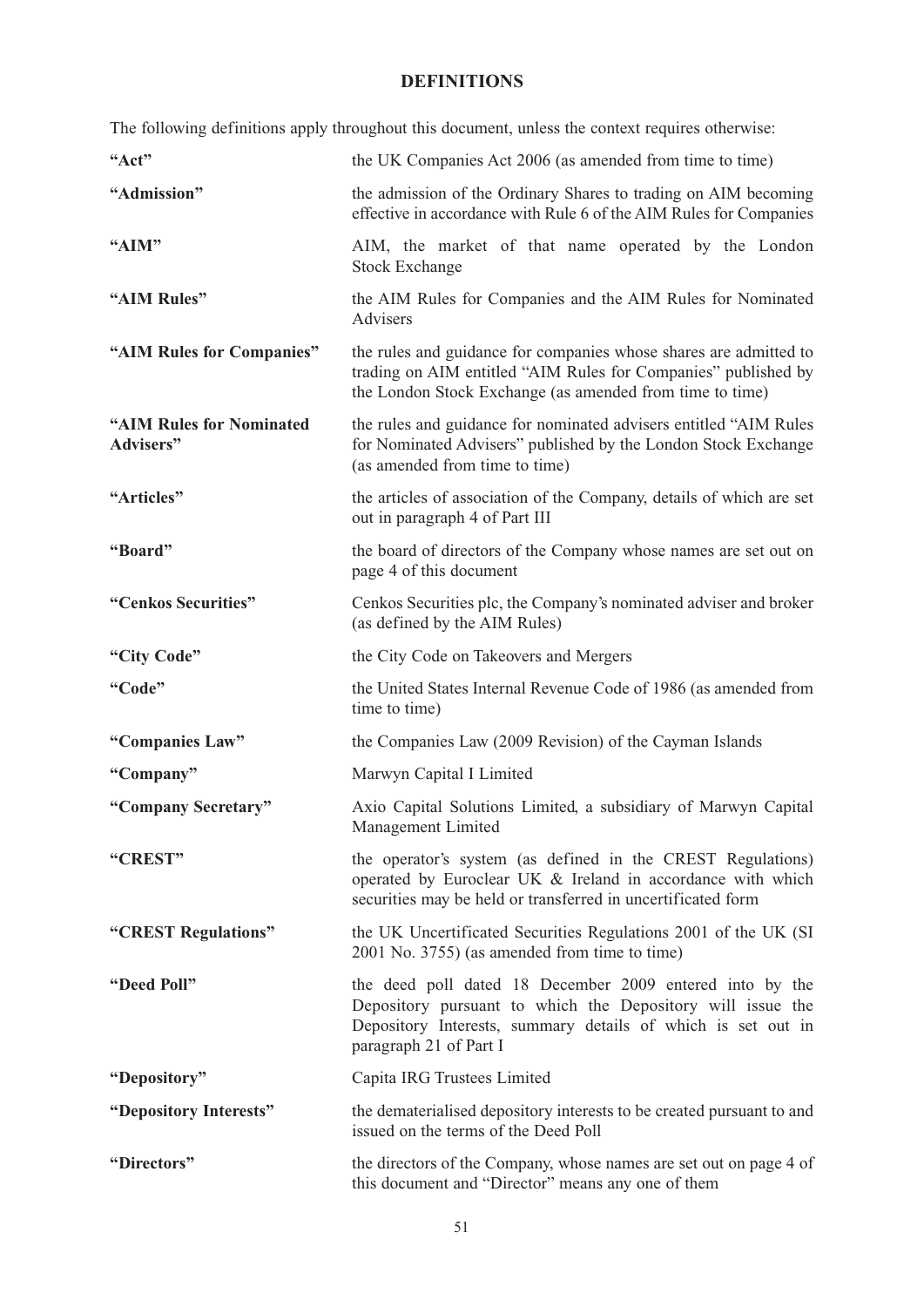| "Euroclear UK & Ireland"                   | Euroclear UK & Ireland Limited, the operator of CREST                                                                                                            |
|--------------------------------------------|------------------------------------------------------------------------------------------------------------------------------------------------------------------|
| "FSA"                                      | the UK Financial Services Authority                                                                                                                              |
| "FSMA"                                     | the UK Financial Services and Markets Act 2000 (as amended from<br>time to time)                                                                                 |
| "Group"                                    | the Company and its subsidiary undertaking as described in<br>paragraph 2 of Part III and "member of the Group" shall be<br>construed accordingly                |
| "Gross Proceeds"                           | the aggregate value of the Ordinary Shares subscribed for cash<br>pursuant to the Placing                                                                        |
| "HMRC"                                     | HM Revenue and Customs                                                                                                                                           |
| "ISIN"                                     | International Securities Identification Number                                                                                                                   |
| "London Stock Exchange"                    | London Stock Exchange plc                                                                                                                                        |
| "Management Participation<br>Shares"       | A shares of £0.001 each in the capital of Marwyn Capital<br>Investments I                                                                                        |
| "Marwyn"                                   | Marwyn Investments Group and its subsidiary undertakings and<br>affiliates from time to time including Marwyn Capital and Marwyn<br><b>Investment Management</b> |
| "Marwyn Capital"                           | Marwyn Capital LLP                                                                                                                                               |
| "Marwyn Capital<br><b>Investments I"</b>   | Marwyn Capital Investments I Limited, a subsidiary of the<br>Company                                                                                             |
| "Marwyn Fund"                              | Marwyn Value Investors L.P. (formerly Marwyn Neptune Fund L.P.)                                                                                                  |
| "Marwyn Investment<br>Management"          | Marwyn Investment Management LLP                                                                                                                                 |
| "Marwyn Investments Group"                 | Marwyn Investments Group Limited                                                                                                                                 |
| "Marwyn Management<br>Partners"            | Marwyn Management Partners L.P.                                                                                                                                  |
|                                            | "Marwyn Participation Option" the option granted by the Company to Marwyn Management<br>Partners described in paragraph 10 of Part I                             |
| "Marwyn Participation Option<br>Agreement" | the option agreement relating to the Marwyn Participation Option<br>described in paragraph 8.10 of Part III                                                      |
| "Marwyn Partners"                          | Marwyn Partners Limited                                                                                                                                          |
| "Marwyn Value Investors"                   | Marwyn Value Investors Limited                                                                                                                                   |
| "Memorandum"                               | the memorandum of association of the Company                                                                                                                     |
| "Model Code"                               | the model code on dealing on securities as defined in the Listing<br>Rules of the London Stock Exchange                                                          |
| "Official List"                            | the Official List of the UK Listing Authority                                                                                                                    |
| "Ordinary Shares"                          | the ordinary shares of 0.1 pence in the share capital of the Company                                                                                             |
| "Part"                                     | a part of this document                                                                                                                                          |
| "Placing"                                  | the placing of the Ordinary Shares at the Placing Price                                                                                                          |
| "Placing Price"                            | 10 pence                                                                                                                                                         |